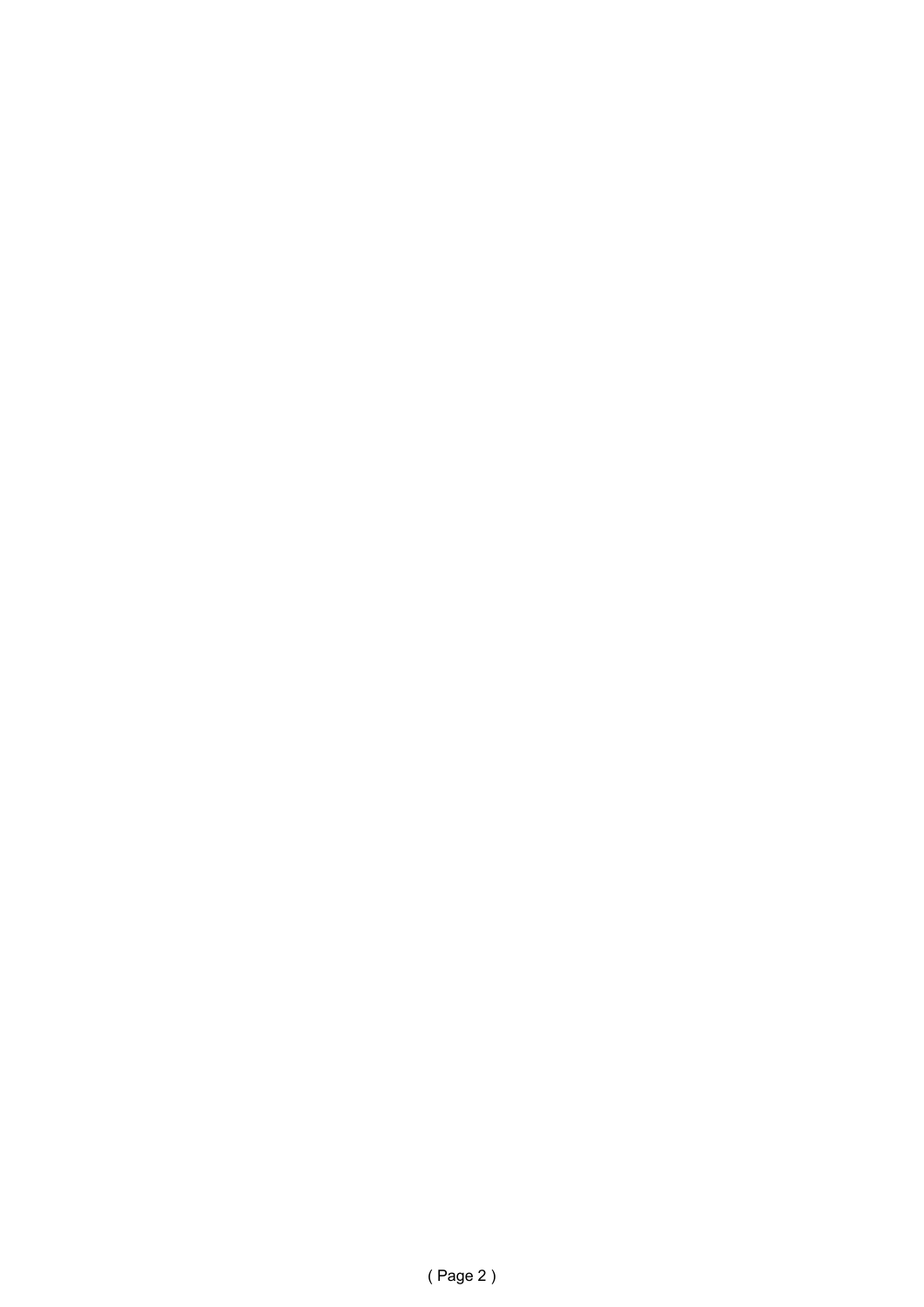## Race Mixing and The Bible By John Herrell Mar 26, 2007

## The Sixth Commandment

In Exodus 20:13 (LXX), we find the sixth commandment<sup>1</sup>, a commandment we find repeated in the New Testament in Romans 13:9 and elsewhere (cf. Matthew 5:27, Luke 18:20, Mark 10:19, Jacob (James) 2:11, *et al.*). So we immediately notice that this commandment is explicitly stated in both the Old and New Testaments. The reason is that Jesus Christ is the same yesterday, today, and forever (Heb. 13:8). With God, there is no variance or shadow of turning (Jacob 1:17). Obviously, this sixth commandment is very important. In most translations of the Bible, Exodus 20:13 and Romans 13:9 are translated: "Thou shalt not commit adultery." In the literal translation of the Anointed Standard Translation of the New Testament and in the true translation of the Ten Commandments in *The Truth Unveiled*, these passages are translated as: "You will not mongrelise."

In many people's minds, there is a very great difference between these two translations, though, as we shall see later, this is due primarily to the purposeful degeneration of the etymology of the word *adultery*. At issue in the Greek Septuagint and in the Greek New Testament are two Greek words: *ou moicheuseis*.

In the Latin Vulgate, Exodus 20:13 was translated as *non moechaberis* and Romans 13:9 as *non adulterabis*. The Latin word *moechaberis* is an inflected form of *moechari*, a transliteration of the Greek *moicheuo*, and is of little etymological importance since what it means is merely dependent upon what the Greek word means, which we will explore. However, what is important is *adulterabis*, an inflected form of the word *adultero*, since this is the Latin word most often used in the Vulgate and elsewhere to translate the Greek word *moicheuo*.

The Greek word *ou* and the Latin word *non* are simply negative particles, translated *not*. Thus, the words that we need to define in order to determine the correct translation of Exodus 20:13 and Romans 13:9 are the Greek word *moicheuo* and the Latin word *adultero*.

First, in order to define the word *moicheuo*, let us turn to a commonly used and commonly available dictionary, the *Theological Dictionary of the New Testament*, edited by Gerhard Kittel and translated into English by Geoffrey W. Bromiley. Now let us note that Kittel was a well-renowned German Greek scholar and is held in high-esteem by the scholarly community.

Under the entry word *moicheuo*, the following definition is given: "of the intermingling of animals and men or of different races."<sup>2</sup> This, of course, is the classical definition of *mongrelization*. So the Greek of the New Testament and the Greek Septuagint confirm that the translation *You will not mongrelize* is correct.

So now that we have defined the Greek, what about the Latin Vulgate? Now we must define the Latin word *adultero*, and we shall do so using the finest Latin dictionary currently available and the standard among Latin scholars, the *Oxford Latin Dictionary*: "To mix (a substance or kind) with another, adulterate: to impair the purity or strength of, to give a variety of appearances to, change . . . to corrupt, debase." Once again, when this is applied to people, we have *mongrelization*. So we find age-old agreement between the Latin and the Greek.

Therefore, using two of the most respected reference works available regarding Biblical Greek and the Latin language, and simply looking the words up, we find that these verses in the Bible are in fact an explicit prohibition against race-mixing.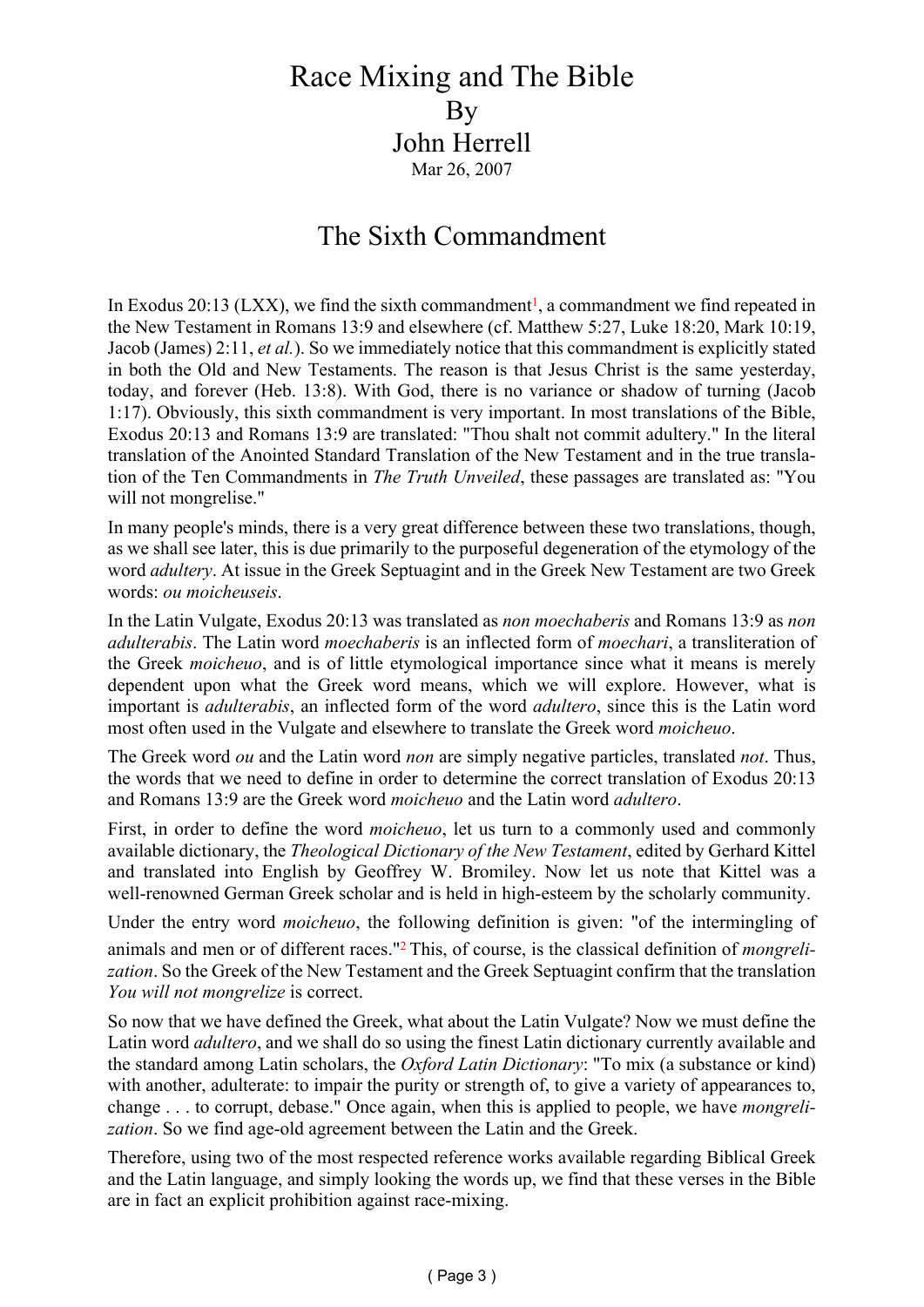To any intellectually honest person, the above definitions should be more than enough to convince him that the Bible clearly and explicitly prohibits race-mixing. This is exactly why the coalition of evil is so against a true and literal translation of the Word of God. In fact, it may be stated that their theology is little more than a justification system for the breaking of this divine law of God. If the translation *You will not mongrelize* is wrong, then the two reference works cited above, certainly two of the most prestigious works of their type available, are also wrong. Any legitimate Greek or Latin scholars would agree with these definitions; any one who would disagree with these definitions have in fact turned their backs on legitimate scholarship and should stop being hypocritical and admit that they do not believe the Bible instead of trying to change what it and what legitimate scholars say.

Now, many people will simply go and find a dictionary that defines the above words as *adultery*, and then ignorantly presume that *adultery* is defined as *marital infidelity* and simply forget about the two definitions cited above.

To show the stupidity and intellectual dishonesty of these people, I have previously written a work entitled *Hidden Truth*, now published under the title *The Truth Unveiled,* which gave many more proofs of the definitions of the Greek and Latin family of words commonly translated *adultery,* and examined in detail every Biblical passage, both Old and New Testaments, where these words occurred. That is not the purpose of this present work. The reader is encouraged to also read the chapter regarding this family of words in *The Truth Unveiled* for a complete Biblical analysis of this family of words. The objective herein is to examine in detail the etymology of both the Greek and Latin words commonly translated *adultery,* the ways these words were used in other Greek and Latin literature and in key passages in the Bible, and to explore how the web of deception regarding these words has been woven through the degeneration of language. The information presented hereafter is indisputable and not a subject of debate: one will either be intellectually honest and believe it or one will suffer the fate of all liars and those who help make a lie.

1 This is the Sixth Commandment in the Greek Septuagint, but in the antichrist Jew-corrupted, Hebrew, Masoretic Text it is the Seventh Commandment. For more information on the Masoretic Text, please see the last section of this book, 'The Errancy of the Masoretic Text and the KJV', as well as *The History of the Bible* by V.S. Herrell and *The Septuagint vs. the Masoretic Text* by David C. Tate. |

2 In the German original, *Theologisches Wörterbuch zum Neuen Testament*, we find the original words of Kittel: "auch von Vermischung von Tier und Mensch oder von Mischung verschiedener Rassen."

## Etymological Introduction

When using lexicons or dictionaries to define words or research etymologies of Greek or Latin, it is very important to have an understanding of the development of the modern lexicon or dictionary and other tools used in translating Greek or Latin into English. For translating Biblical passages or researching Biblical words, it is also very important to understand how the Catholic Church, through the Latin language, has controlled how both Latin and Greek words are defined. These facts are certainly no truer than in the case of the word *adultery.*

The history of modern Greek and Latin lexicography, especially wherein Greek-English and Latin-English dictionaries are concerned, starts in about the 15th-16th centuries, a time when also the first English translations of the Bible were being made (from the Latin Vulgate).3 At this time, the universal language of scholars was Latin and the source of Latin knowledge was primarily the corrupt Catholic Church. The purpose of the first English translations was to bring the Bible to the common man who could not speak Latin. But Latin was and remained for a very long time the common language of all scholars and scholarly books.

Thus, the first Latin dictionaries did not have English definitions as a Latin dictionary today might have, but rather Latin definitions. Known as *Thesaurae*, these Latin-Latin dictionaries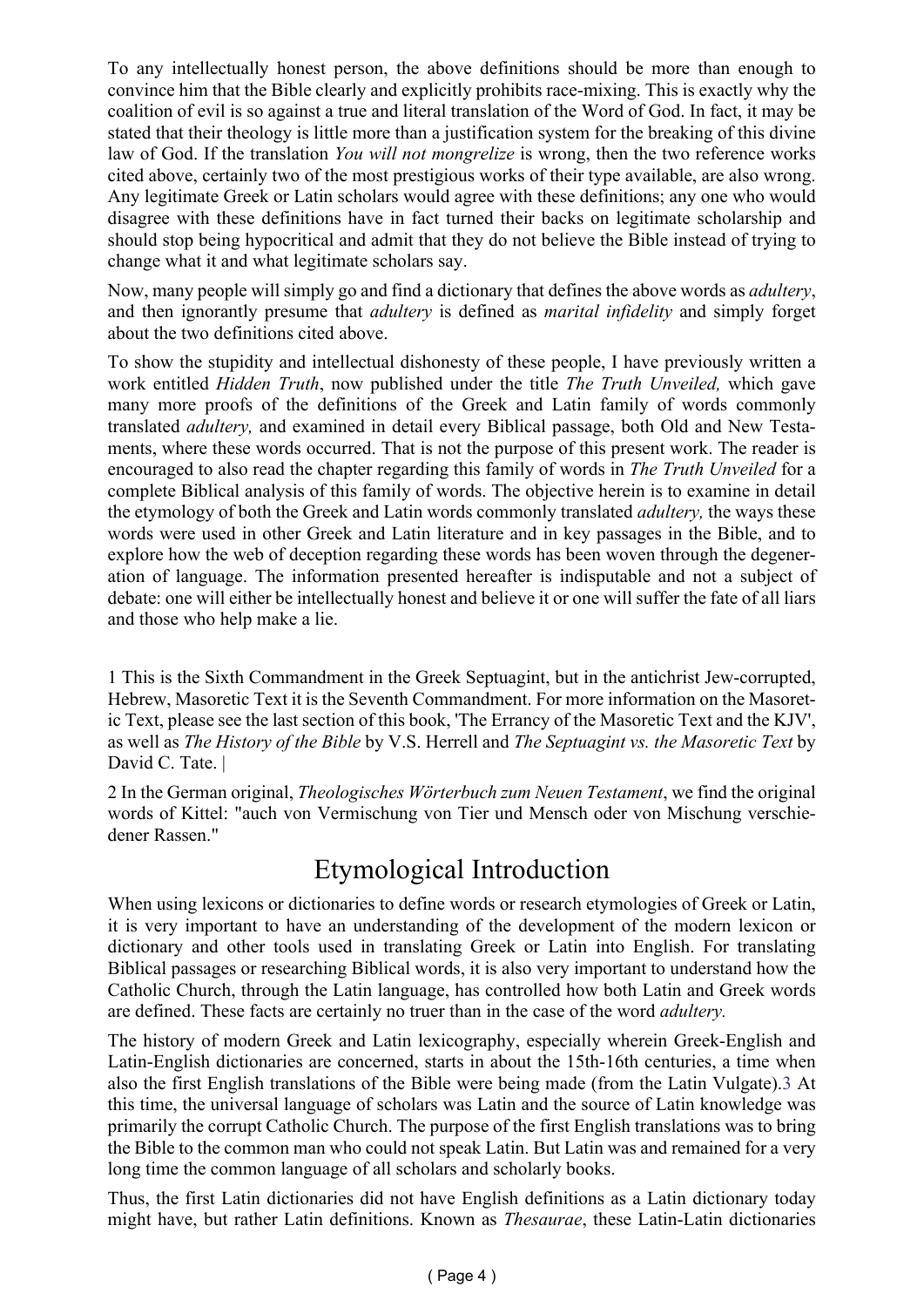were much like current day English dictionaries which have English definitions; they were intended for those already fluent and skilled in Latin to better understand Latin words with which they might not be familiar. The greatest of these was the *Dictionarium seu linguae latinae thesaurus*, printed first in 1531 by Robert Estienne. Not surprisingly then, the first Greek dictionaries were Greek words with Latin definitions meant once again to help scholars already fluent in Latin understand Greek also. The greatest of these was the *Thesaurus graecae linguae*, a 5 volume work first printed in 1572 by Henri Estienne, the son of Robert.

We will examine the definitions of some of these types of lexicons later in this present work. What needs to be understood at this point, however, is that when Catholics like Wyclif first translated the Bible (again, from the Latin Vulgate), the only Latin dictionaries they had were Latin-Latin thesauri, and in later years when Reformation era translators began consulting the original Greek texts, the only Greek dictionaries that they had were ones with Latin definitions, prepared, of course, by Catholic scholars.

By the time the first Greek-English, Greek-German, or Latin-English, Latin-German dictionaries were prepared, many translations of the Bible in English or German had already been made, as well as of other classical writings. In fact, after the invention of the printing press in the mid-15th century, many non-Biblical Greek and Latin texts were translated into English for public consumption, and nearly all of these documents were being translated either by Roman Catholic priests or Catholic trained scholars or by Jews who controlled many of the printing houses. The effect of this was that the translations were heavily influenced on the one hand by Roman Catholics, who would not dare to contradict any of the then current Roman Catholic teachings in any of their translations, such as universal salvation, and on the other hand, by Zionistic Jews who had their own agenda and motivations to hide truth.

By the time the first Greek-English and Latin-English lexicons were made, the English definitions given were simply whatever English words were being used by translators in the current translations, especially wherein the Bible was concerned. This is much like the Greek Dictionary found in *Strong's Exhaustive Concordance* which gives as definitions either the same word used in the King James Version or a definition of the English word used in the King James Version. Thus, the first Greek-English and Latin-English dictionaries contained in them all of the theological prejudices of the Catholic Church and the calculated corruption of antichrist Jewish printers, in the same way that Strong's *Concordance* contains the calculated prejudices of the Protestant English churches. Subsequent Greek-English and Latin-English dictionaries were often mere revisions and expansions of previous dictionaries, with maybe a few more textual references and a slight rewording of the same definition.

An example of this may be found in the current reference standard for the Greek language: *Liddell-Scott Jones Greek-English Lexicon*. This edition, finished in 1940 (with a subsequent emendations volume being published) was a revision of the eighth edition of the original *A Greek-English Lexicon* by Henry Liddell and Robert Scott, edited by Henry Jones and Roderick McKenzie. The original Liddell and Scott lexicon, published in 1843, was itself based upon the *Wörterbuch der griechischen Sprache* by Franz Passow, printed in 1828, which was a revision of the *Handwörterbuch der griechischen Sprache* by Johann Gottlob Schneider. Schneider himself based his lexicon on previous works in one fashion or another, making great use of the *Thesaurus graecae linguae* first printed by Henri Estienne II in 1572 and subsequently updated.

Thus, it is rare, if ever, that a Greek or Latin word has been given fresh consideration, and even then it is often that errors still remain. To demonstrate this, we will examine such an error regarding the Greek word *akeraios*, which I have already dealt with in my previous book *The Truth Unveiled*. This word has been translated *pure-blooded and nonmongrelized* in the Anointed Standard Translation of the New Testament where it occurs in Philippians 2:14-15, which reads:

"Do all things separate from murmurers and disputers, in order that you may be perfect in our kind*: pure blooded and nonmongrelized*, faultless children of God, amidst a race perverse and having been corrupted, among whom we appear like luminaries in the orderly arrangement."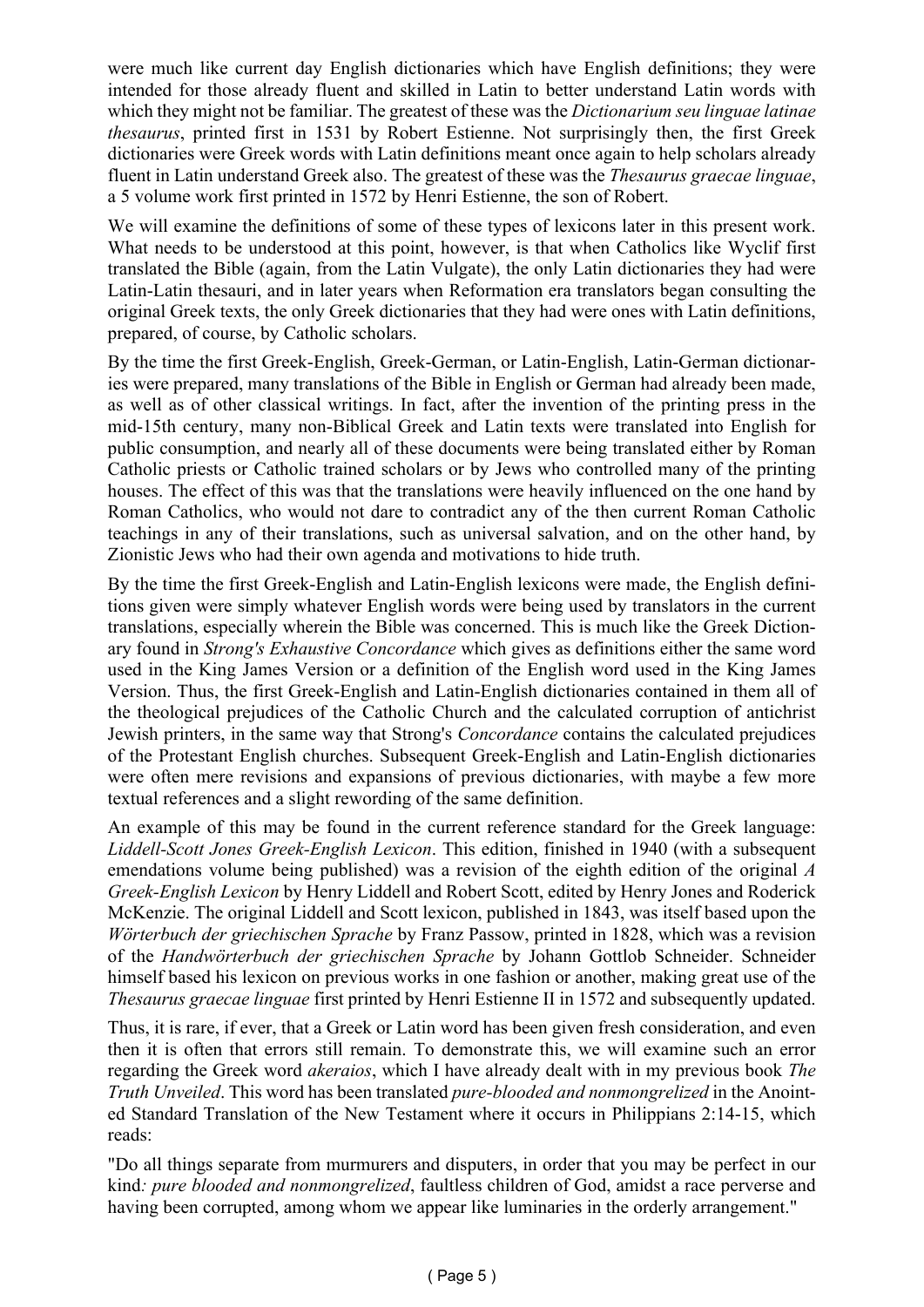This Greek word is translated *harmless* in the King James Version, which is a far-cry from *pure-blooded and nonmongrelized*. But reconciling this difference is a perfect application of what we have learned about the history of lexicons. Let us first look *akeraios* up in a pre-1830's Greek Lexicon, the *Novus Thesaurus Philologico-Criticus* by John Schleusner, published in 1829. This was a Greek-Latin lexicon printed in London. The first part of the definition of *akeraios* reads: " [*A keraizen*], ... *innocentem...*" The first thing that we are told in this definition is that *akeraios* is the opposite of *keraizen*, then it is defined (in Latin) as *harmless.* Now it should be understood that when an alpha was placed at the beginning of a Greek word, it often served to negate the word. So what Schleusner and most lexicographers before him assumed was that *akeraios* was the opposite of *keraizen*.

When we look *keraizen* up in Liddell-Scott Jones, we find that it means: "to ravage, plunder." Or in other words *to harm*, so the opposite must be *harmless* or *inviolate, unravaged, untouched,* etc. This was what was assumed at the time of the translating of the King James Version and other early translations, in the 16th-17th centuries, and this explains why the term *harmless* was incorrectly used in the KJV. Now, however, let us take careful note of the definition of *akeraios* in *A New Greek and English Lexicon* by James Donnegan, published in 1839 (first printed in 1832). He gives the following definition: "unmixed, pure ... unharmed, uninjured ... Some derive from [*keraizo*], but it seems merely another form of [*akeratos*] and of [*akerasios*]. Th. a priv., [*keranummi*], [*kerao*]."

We notice three important things here. First, that Donnegan gives the definition of *unmixed* and *pure* as the primary definition. Secondly, we notice that Donnegan corrects the false origin of the word *akeraios* assumed by Schleusner and others. The word is, in fact, the opposite of *keranummi* and *kerao*, which are the same Greek word, and this word is defined by LSJ as: "to mix, mingle ... mixed half and half ... mix, blend ... compound." Thus, the opposite of that word would mean *unmixed, unmingled,* etc

The third important thing we notice about Donnegan's definition is that although he had the courage and intelligence to realize that his predecessors were wrong about the origin of this Greek word, still he failed to omit their definitions. He still defines *akeraios* as *unharmed* and *uninjured* even though there is absolutely no basis whatsoever etymologically for these definitions. This is an example of how each lexicon is built upon previous lexicons and that even when a mistake is found, it is not deleted but rather added to. So now Donnegan has left the user of his lexicon with a choice of definitions to use, even though he himself admits that one of the definitions is wrong.

Let us now look up *akeraios* in the LSJ: "pure, unmixed ... unalloyed ... of persons, pure in blood ... II. unharmed, unravaged." Once again, although Liddell and Scott were honest enough to admit that when the word is being used of persons it means *pure in blood*, still they have preserved the erroneous definition. In non-Biblical works, translators have no problem translating *akeraios* correctly. For example, let us read Edward P. Coleridge's translation of Euripides' *Phoenician Women,* 942-943:

"Now thou are our only survivor of the seed of that sown race, whose *lineage is pure* alike on mother's and on father's side, thou and these thy sons."

Here Coleridge translates *akeraios* as *lineage is pure*. But translators and lexicographers cease to be honest when it comes to the Bible and other early Christian literature. For example, let us look at an accurate translation of Barnabas 3:6:

"So then, brothers, the long-suffering One foresaw that the people whom He prepared in His Beloved should be persuaded in racial purity..."

According to LSJ and Coleridge, this is an accurate translation, rendering *akeraiosune* as *racial purity*. However, other translators, such as Kirsopp Lake, use the word *guilelessness*, a totally absurd translation unsupported by any true scholarship, but used only because the translators capitulate to political and religious correctness. If these translators throw away their integrity on the subject of race-mixing, then it is no large step for them also to endorse homosexuality or other things at the expense of God's Word.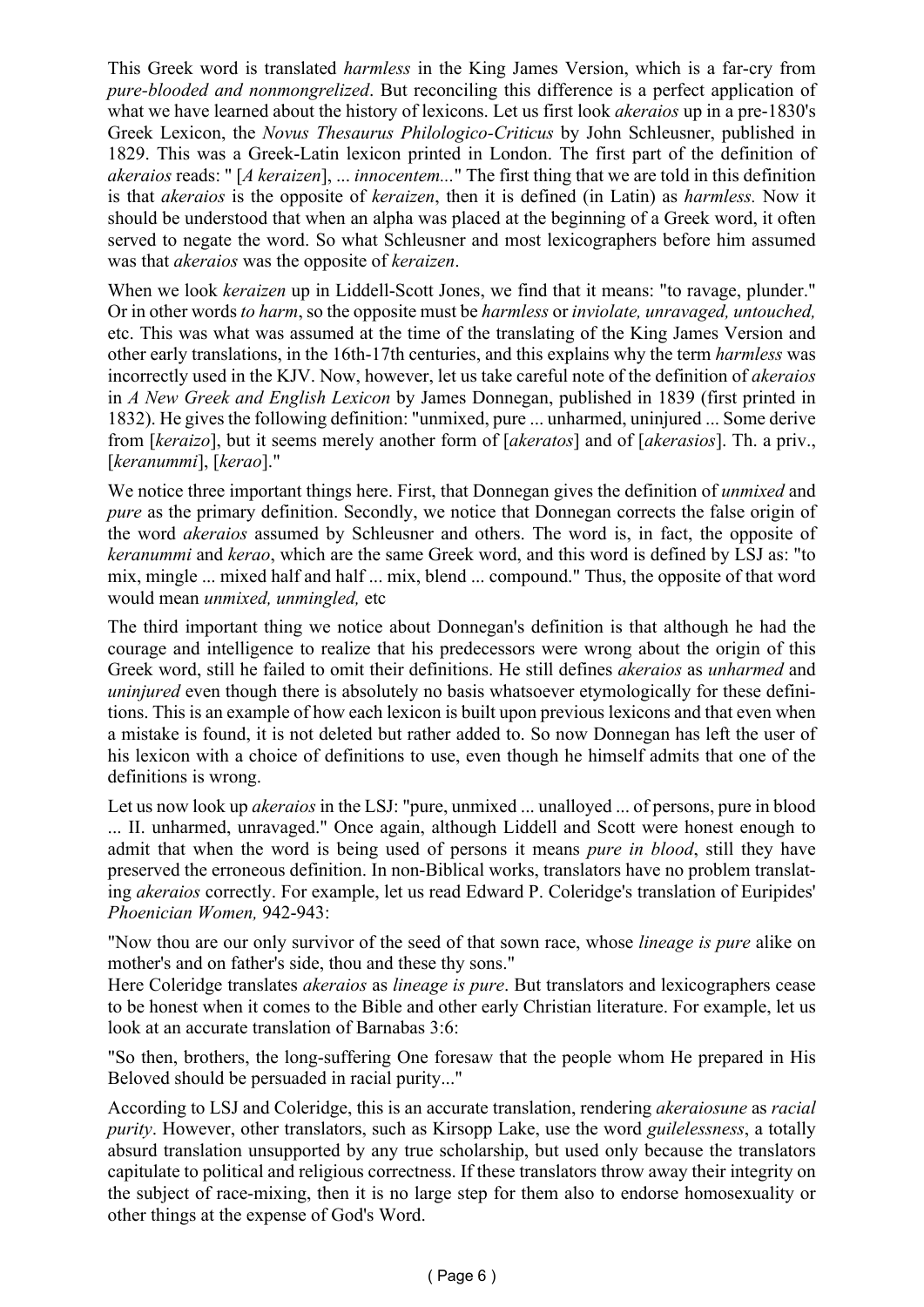3 This of course excludes the Wyclif Bible, which was made in 1384, being totally complete in 1397, thus missing the designation "15th century" by three years. But, its scope and importance certainly lies in the 15th century and it was the beginning of many of the problems that would come to be associated with all subsequent English translations, since most were, in some way or another, based upon those translations which came before. I highly recommend that the reader consult my book *The History of the Bible* for more information.

## Adultery and the Lexicons

With this understanding of the tactics of deception employed in our lexicons, we are now prepared to examine the lexical evidence of the Greek and Latin words associated with the common English translation *adultery.* We will look first at the Greek evidence.

Any Greek word which contains the prefix *moich-* belongs to the family of words usually translated *adultery*. When we look these words up in most any Greek lexicon, all we usually find are definitions which contain the English word *adultery.* What follows are a few important exceptions with comments.

LSJ (1940), for the verb *moichao*: "falsify." This definition is supplied by LSJ to help ease the translation of the innumerable Greek passages which cannot in any way be talking about marital infidelity, some of which we will look at later. To *falsify* something carries the connotation of *adulteration* or *debasement* or *change*.

*A Patristic Greek Lexicon* by G.W. H. Lampe (1961), for the verb *moichaomai*: "adulterate." Here Lampe, whose lexicon is entirely concerned with early Christian literature written in Greek, also has to admit that this Greek family of words carried the connotation of *adulteration* and *debasement*. When we look up *moichao* in *Griechisches Etymologisches Wörterbuch*, a Greek-German Lexicon by Hjalmar Frisk (1973), he defines the word with the German "verfälschen," which means *to adulterate*. *Adulteration* is the process of adding something to something else and debasing it or mingling things together. When we are talking about people being adulterated in the physical sense, we can only be talking about race-mixing or at the very least mingling family lines together and causing confusion in the family regarding issues of paternity. In fact, in my book *The Truth Unveiled*, the overall definition which is assigned this family of words is, first, *to mongrelize* or to *mix or mingle races*, and secondly, *to mix or mingle* and therefore *corrupt seedlines*. As we shall see later, however, the idea of *mixing* or *mingling* is paramount to truly understanding the definitions and etymology of this *moich-* family of words. In this definition by Lampe, we see very clearly that early patristic writers understood that this family of words was used for *adulteration* or *mingling*.

*A Patristic Greek Lexicon* by G.W. H. Lampe (1961), for the adjective *moichozeuktikos*: "of or relating to an adulterous marriage." Again, we see that some of the early Patristic writers spoke of *adulterous marriages*. The obvious question is, If adultery involves extra-marital sex, then how can a marriage itself be *adulterous*? Obviously, the emphasis is upon *seedline corruption* and *mingling*, and all throughout Greek literature, we find that very often being married is not an issue when the *moich-* family of words is used.

*A Comprehensive Lexicon* by John Pickering (1847), for the noun *moichidios*: "bastard, spurious." This Greek word should correctly be translated as *mongrel*, and a true understanding of the English language reveals that when Pickering, in 1847, used the word *bastard*, he too meant a mongrel. This was a common understanding of the word in the mid-19th century and before, as we shall prove later. Pickering was not the only one, however, to understand that the word *moichidios* meant *mongrel*. In *Lexicon Manuale* by Cornelius Schrevel (1796), the word *moichidios* is defined with the Latin word "*adulterinus*." According to the Oxford Latin Dictionary, or OLD, *adulterinus* means: "adulterated, impure." Lewis and Short add: "not full-blooded." Leverett's *Lexicon of the Latin Language*: "begotten basely, not thorough-bred, not full-blooded, adulterated." Most importantly, however, *A Large Dictionary* by Thomas Holyoke (1672) states that *adulterinus* is equivalent (in the ancient translations and commentaries) to the Hebrew *mamzir*, which according to Strong's Hebrew Dictionary means "a mongrel." This dictionary also states in the same definition that the Greek *moichikos* is equivalent to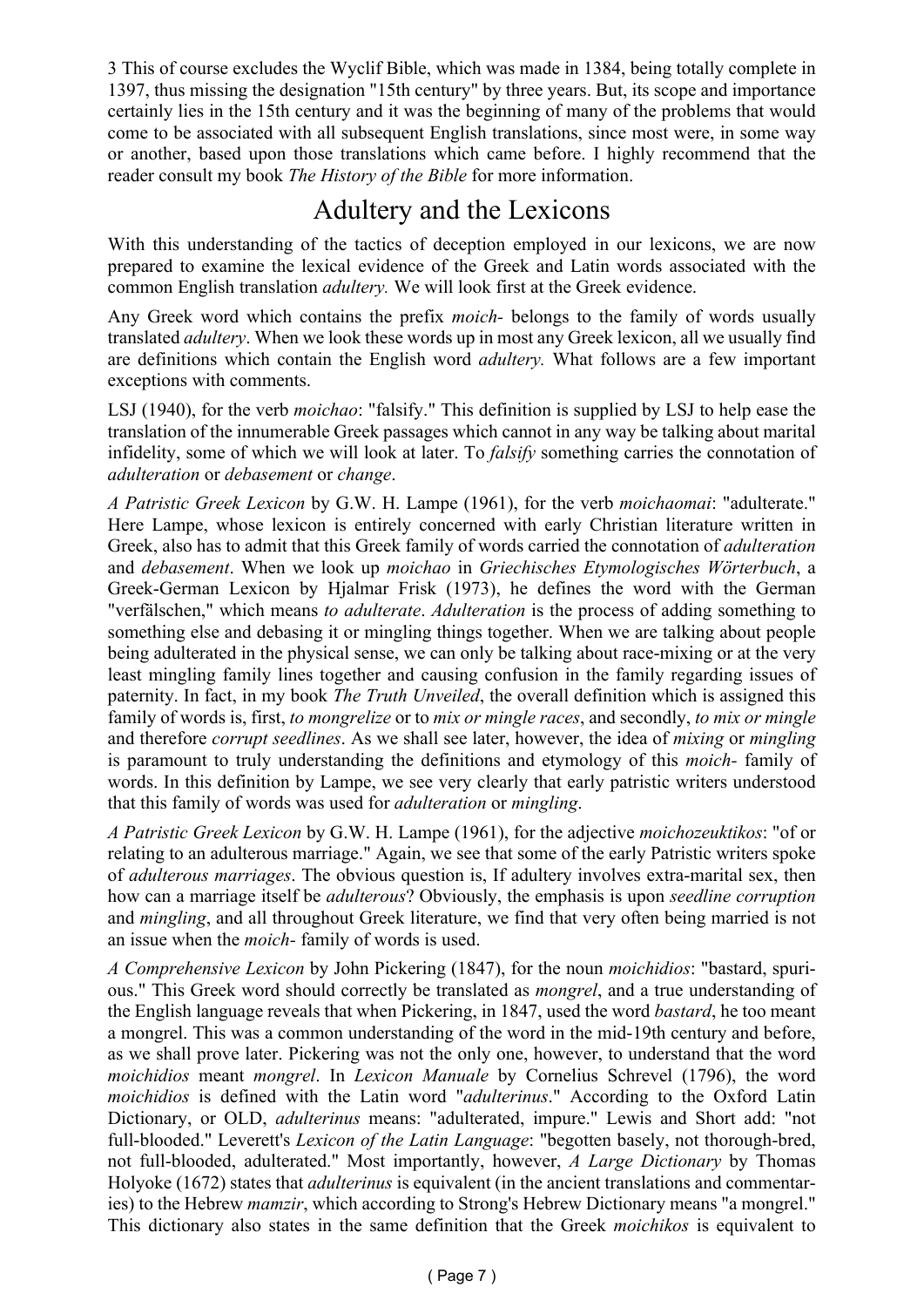*mamzir* and also is equivalent to the Greek *kibdelos* which is defined by LSJ as: "adulterated, base." We will discuss Holyoke's definitions and the word *kibdelos* in more detail later, but what is important to notice here is that all of these lexical authorities agree that the Latin word *adulterinus* means "mongrel," and therefore the Greek word *moichidios*, universally defined by this Latin word, also means *mongrel*. Pickering's definition of *bastard* must be understood to have its mid-19th century meaning of *mongrel*.

In *Lexicon: Anglo-Græco-Latinum Novi Testamenti* by Andrew Symson (1658), under the entry "adulterer" for the Greek word *moichos*: "it maketh a confusion in families, through an illegitimate brood." This is very similar to the definition expressed in Latin in *Critica Sacra* by Edward Leigh (1662), who said of the Greek word *moichos*: "*nam familias confundit illegitima sobole,*" which translated says, "for it mingles families with an illegal race." Both of these men understood that the Latin words with the root *adulter-*, which were used to define the *moich-* family of words in Greek-Latin lexicons meant *to mix, mingle*, etc. They are therefore here trying to explain how the idea of *mixing* or *mingling* relates to the idea of marital infidelity, and they have both defined the word very closely to the true concept behind this family of words - that of seedline corruption, both interracial and intraracial, and as we have said before, the idea of marriage is very often not an issue in ancient Greek literature where these words are used.

In *A Greek and English Lexicon to the New Testament* by John Parkhurst (1769), under the definition for *moichalis*, we find this comment regarding Matthew 16:4: "Dr. Doddridge interprets [*genea moichalis*] 'a spurious race degenerated...'" In the Anointed Standard Translation of the New Testament, these two Greek words are translated "mongrel race," which is equivalent to Dr. Doddridge's translation, again understanding the archaic language of over 300 years ago. One reason that only a few lexicons actually use the English word *mongrel* for defining any Greek or Latin word is that the word *mongrel* was not commonly used 300-400 years ago. Since the lexicons are based upon one another, they preserve many of the archaic terms used in previous lexicons. So instead of saying *mongrel*, many lexicons use terms like *bastard* or *spurious.* The definitions of both of these words have subsequently changed, but that does not erase what men meant by these words when they were originally used several hundred years ago.

In any event, there is no doubt as to what Dr. Doddridge meant by the words *a spurious race degenerated*, and it is also clear that Dr. Doddridge, an honest scholar, understood the true definition of the *moich-* family of words.

Finally, we have the definition of Kittel already given for *moicheuo*: "of the intermingling of animals and men or of different races."

## Moich- in Greek Literature

In order to define any word accurately, a lexicographer must examine how a word or family of words was used in all of Greek literature. One mistake that is commonly made is the false assumption that there is a special ecclesiastical or Biblical Greek, and that Greek words take on a new or different meaning just because they are used in the Bible. This theory, however, has been proven wrong time and time again. In the 17th and 18th centuries, scholars assumed that since the Greek of the New Testament did not resemble any of the great classical dialects of Greek used in ancient literature, then it was somehow different and specialized, and therefore the words could have special meanings only in the Bible. This was the basis behind the King James Version of the Bible being translated into very ornate, Elizabethan English and the Luther Bible being translated into High German, neither of which were commonly spoken in England or Germany before the translation of these Bibles. However, in the late 19th century, a very great number of papyrus scrolls began to be discovered, many of which were reflective of common writing during the 1st century. These papyri contained everyday things such as letters, lists, contracts, receipts, etc. What was also discovered was that the form of Greek used in these everyday documents matched the Greek of the New Testament, now called Koine Greek or Common Greek. So, in fact, the New Testament was written in what amounts to common street language.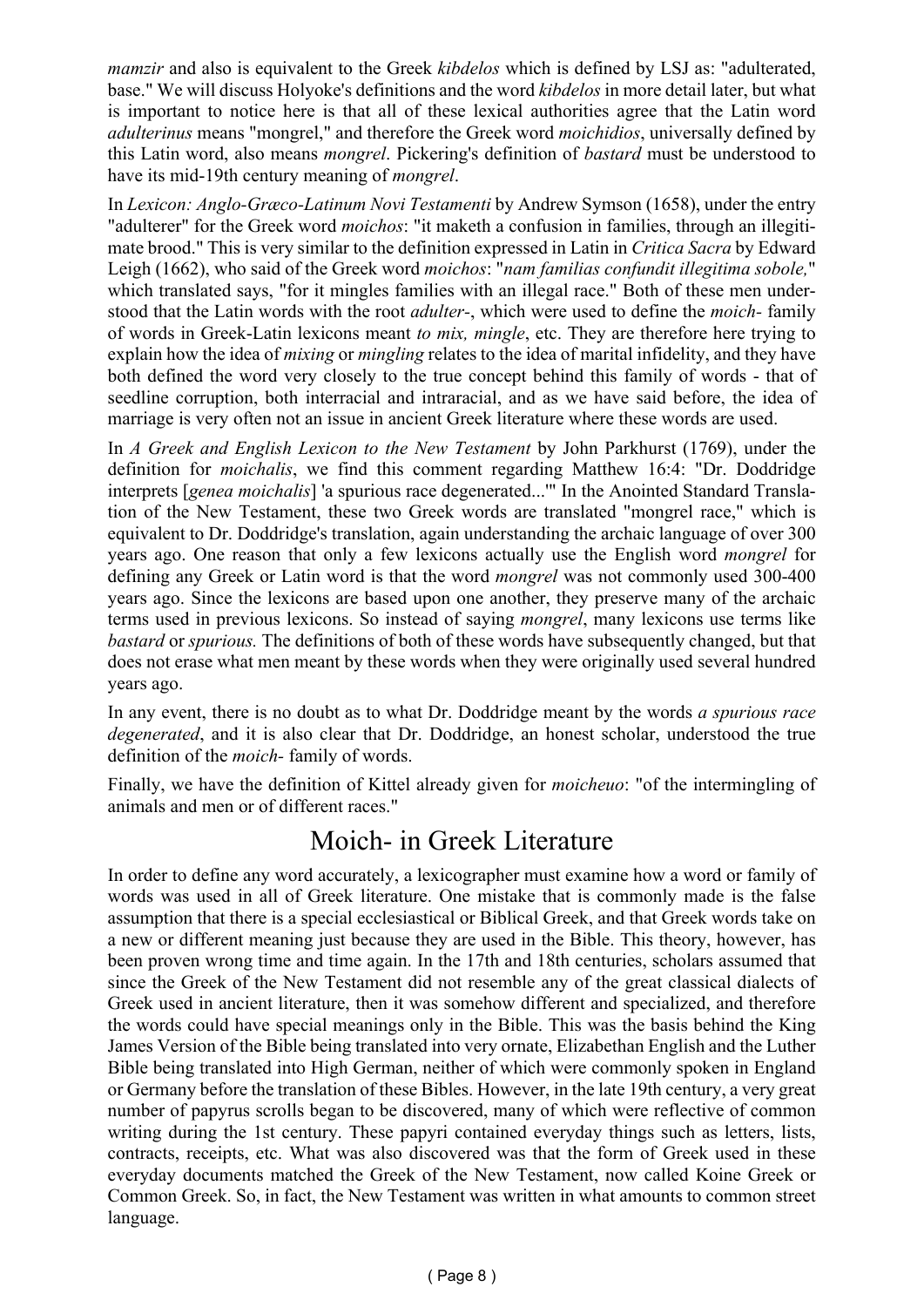In addition to this, it must be understood that the books of the New Testament, many of them letters, were being read by everyday Greek-speaking peoples who had no specialized education to understand some sort of ecclesiastical language. Thus, the vocabulary carried no special meaning to them, but was merely the vocabulary they had been schooled in and which they had read all of their lives in classical authors, such as Aristotle. So how Aristotle understood a Greek word would be the same way they would understand a Greek word when they read it in an epistle from Paul.

So let us examine a few passages from Greek literature which show clearly that the popular definition of *adultery* does not fit the *moich-* family of words. First, we will read A.L. Peck's translation of Aristotle's *Historia Animalium* IX.32.6-10:

"Also another kind of eagle is the so-called true-bred. They say these are the only true- bred birds altogether; for the other kinds are mixed and adulterated by each other, including the eagles and hawks and the smallest birds."

Here the English word *adulterated* is translated for the Greek word *memoicheutai*, an inflected form of the word *moicheuo*. It could have just as easily been translated *cross-bred* or *mongrelized*. In fact, the word was translated with the phrase "spoilt by the interbreeding of different species" in a translation by D'Arcy Wentworth Thompson. These translators understood that the word *moicheuo* was in reference to *adulteration* or *cross- breeding*. It should be pointed out, especially since men's salvation depends upon a complete and saving knowledge of truth, that this is the exact same Greek word used in Exodus 20:13 in the Ten Commandments and the exact same Greek word used in Romans 13:9.

We also need to make note of some other interesting features of this passage. First, the word *kind* is translated for the Greek word *genos*, which when applied to people is translated *race*.

Secondly, the word *true-bred* is translated for the Greek word *gnesios*, which is defined by LSJ and by Lampe as: "belonging to the race." This word is in fact derived from *genos*, which as we said before, means "race." Donnegan defines this adjective *gnesios* as: "peculiar to a race, of pure race," and his primary definition of *gnesiotes* is: "purity of descent," while his primary definition of *gnesios* is: "purely descended." *Critica Sacra* records the Latin definition "*germanus*" which also means *purely descended* or *of pure descent*. Finally, all of the lexical authorities agree that *gnesios* is the opposite of the word *nothos*, which means *mongrel* and which we will discuss later. Thus, it is agreed upon by all of these scholarly authorities and by the translator of this passage in Aristotle that the word *gnesios* means *pure-bred, pure race, pure descent* or *racially pure*. Furthermore, we find innumerable examples in Greek literature where this word is used as and must be translated as *pure-bred* or *racially pure* to make sense.

What is interesting is that the King James Version translates this same Greek word as the possessive pronoun *own* in I Timothy 1:2 and Titus 1:4.4 There is absolutely no justification for this absurd translation. In the KJV, I Timothy reads: "Unto Timothy, my own son..." And Titus reads: "To Titus, mine own son..." The Anointed Standard Translation correctly renders these two phrases as, "To Timothy, a racially pure child..." and, "To Titus, a racially pure child..." This is an example of open and willful deception on the part of the KJV translators who knew the one and only definition of the word *gnesios* and decided not to use it. Their deception is now perpetuated in the Judeo school of theology. Even the Old Latin translated *gnesios* with the Latin *germanus*, which again means *of pure descent*. It should be remembered, however, that this type of dishonesty was quite common among the KJV translators. Another notable example is the occurrence of the Greek word meaning *homosexual* in I Corinthians 6:9 and Timothy 1:10. Bowing to the pressures of the homosexual King James, the KJV translators translated this word ambiguously as "abusers of themselves with mankind" instead of homosexual so they would not offend King James.

Let us now look at another passage in Aristotle, using the translation of D'Arcy Wentworth Thompson:

"While children mostly resemble their parents or their ancestors, it sometimes happens that no such resemblance is to be traced. But parents may pass on resemblance after several generations,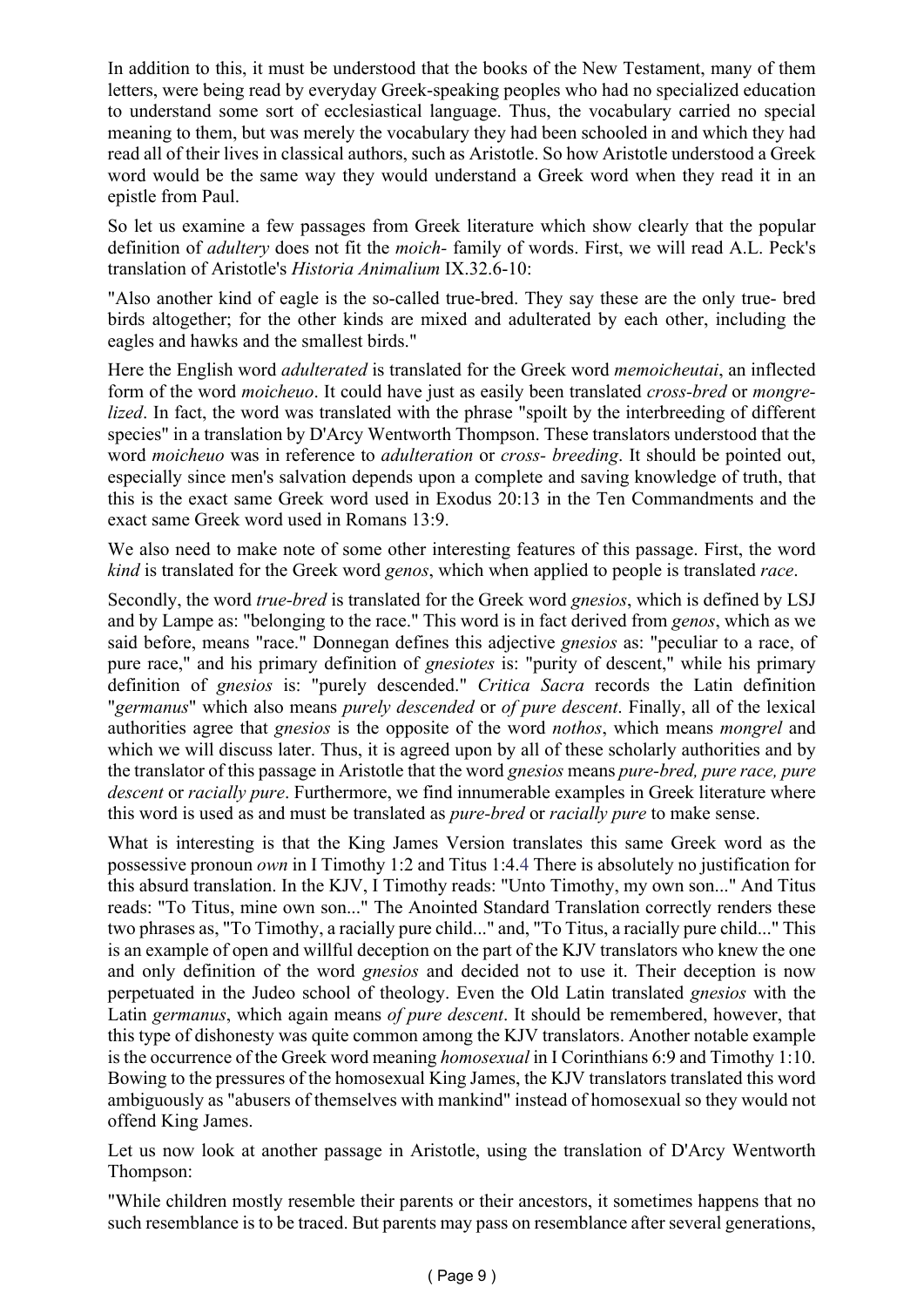as in the case of the woman in Ellis, who committed adultery with a negro; in this case it was not the woman's own daughter but the daughter's child that was a blackamoor" (*Historia Animalium* VII.5).

Here we have a clear cut case of a white Sicilian woman who mongrelized with an Ethiopian negro. Aristotle is commenting on the fact that the first generation offspring was rather light-skinned, especially when compared to the second-generation. Both, of course were mongrels, but due to genetic shuffling, the second generation mongrel was so dark that it actually resembled a pure Ethiopian negro. This was what Aristotle was discussing and once again he used the verb *moicheuo*, the exact same Greek verb used in the Ten Commandments. This same story is also told in four other places in ancient literature,5 and no where is the idea of marital infidelity brought up. In fact, it is clear from the other accounts and the contradictions between some of the information, that it would have been impossible for any of the ancient authors to have known whether the woman was married. Most of the authors, including the other occurrence of this story in Aristotle's own writings, simply say that the woman had sex with the negro. For example, in Aristotle's *Generation of the Animals*, 722a 10, he says that the woman had sex with the negro, using the Greek word *sungignomai*, which means "to have intercourse."

In the present passage, however, Aristotle has simply been more specific. If the translator had said *who adulterated herself with a negro* instead of *who committed adultery with a negro*, then the passage would be much clearer, but as we shall see later, the phrase *commit adultery* and *adulterate* were in fact equivalent terms at the time of the translation of the first Bibles into English.

Let us now read a passage from Aelian, *On Animals,* VII.39-40, where he discusses a questionable reading from Anacreon:

"Those who falsify the reading and go so far as to say that we should write [*eroesses*] (for [*keroesses*]) are soundly refuted by Aristophanes of Byzantium; and I am convinced by his refutation."

Here, A.F. Scholfield, not to be confused with C.I. Scolfield, editor ofthe Scolfield Bible, has translated the verb *moichao* as *falsify*. Again, the clear connotation is to *change, corrupt, alter from one form to another, adulterate, confuse* or *change the form of something*. Dishonest translators should try to explain how it is possible to commit adultery with a word.

Thus far we have looked at examples in Classical Greek from Greek literature with which the writers of the New Testament and the translators of the Greek Septuagint would have been familiar, as well as the early Christians who read the Greek Septuagint and the New Testament. Let us now look at an example from an early patristic author, Methodius. Reading from the translation of Herbert Musurillo in Methodius' *Symposium* 3.2:

"Rather, He probably had in mind those who adulterate the truth, who corrupt the Scriptures with pseudo-scientific doctrine and begat an imperfect sort of wisdom, mixing in error with religion."

Here Musurillo has translated the Greek verb *moichaomai* as *adulterate*. We note that this *adulteration* results in an imperfect product and that the *adulteration* corresponds to *mixing* two things together. A similar idea was expressed by Synesius Cyrenesius in *Epistulae* 5.C, where, with the same Greek verb, he states that the Church or Body Politic was being *adulterated* with false-teachings, which, he says, places a trap for those who are described with the Greek word *akeraios*, which we have already defined as *racially pure*.

The emphasis in all of these quotes and throughout all of Greek literature is upon mixing two opposing elements together, whether that be truth and untruth as in the last two quotes or a white woman with a negro in the quote before those. It is true that the word can be and is used for illicit sex between people of the same race, but still the word does not primarily imply that one of the participants is breaking a marriage vow, but rather that confusion is being created in the seed-line of the man whose wife is being violated, for it will be unclear whether a resulting child is the husband's or the other man's. The emphasis is clearly upon mixing things up or causing confusion. In a predominately white, homogenous society, we would expect that when *moichos*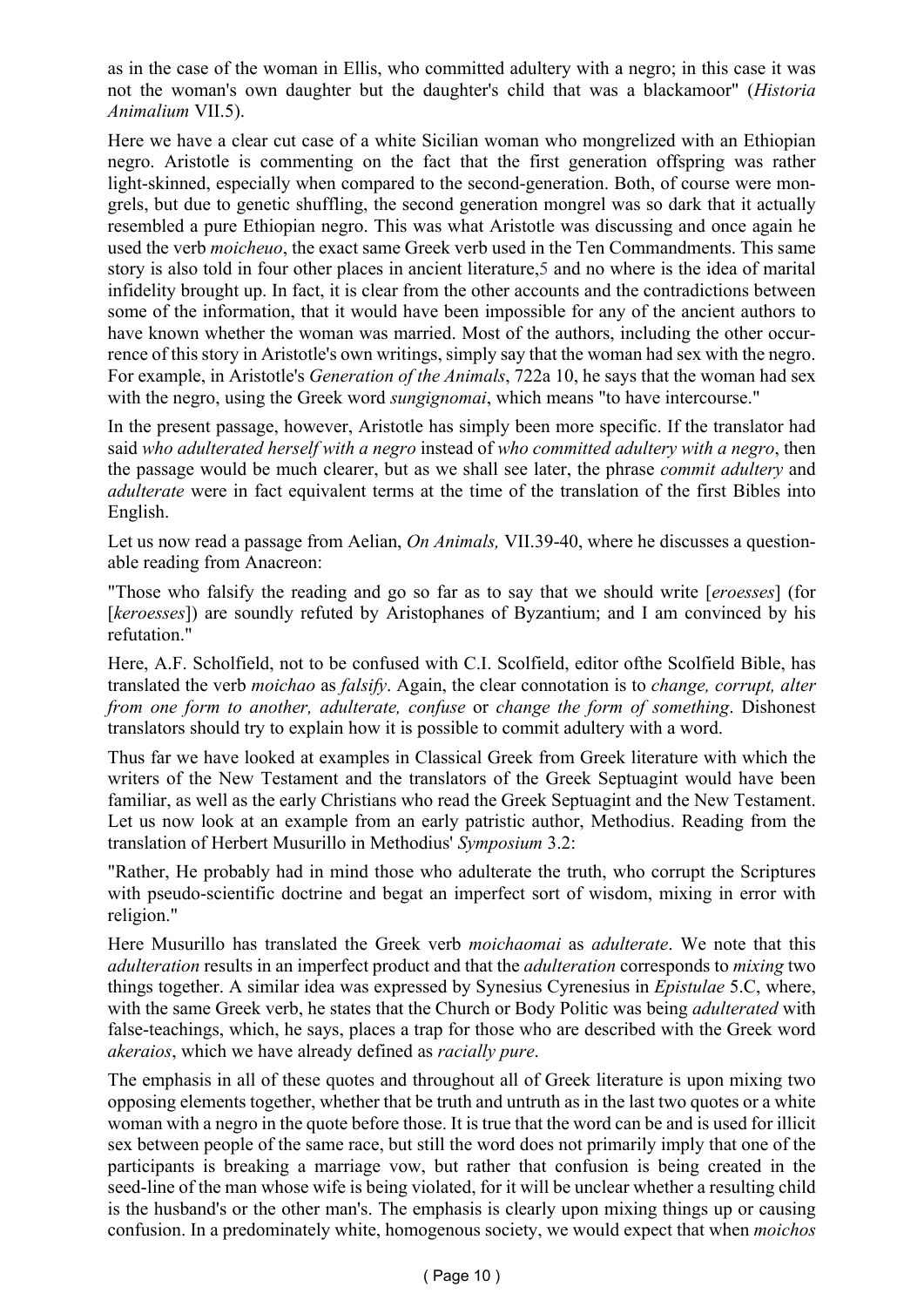or a related word is used, then the emphasis would be upon corrupting the seedline within the race. But more often than not, it is clear from the study of every occurrence in the Bible that the emphasis is upon race-mixing, except in cases where the context makes it perfectly clear that race is not an issue.

Finally, let us examine an occurrence of the word *moicheia* in the renowned Israelite scholar Philo's *The Worse Attacks the Better* 102:

"And because, with a view to the persistence of the race, you were endowed with generative organs, do not run after mongrelization and mongrelization and other non- pure forms of mixing, but only that which is a lawful means of propagating the race of man."

This passage is very interesting. Philo uses two different Greek words, both of which have been translated *mongrelization*, in describing the "non-pure forms of mixing." One of these Greek words is *phthora* which has been discussed extensively in other literature.6 The second word is *moicheia*, the subject word herein. Because Philo used two words with basically the same meaning, the translation of the passage seems redundant in English, but not in Greek, where this technique of using synonymous words in close proximity was quite common, especially in Philo's writings. We should also keep in mind that these two Greek words would have conveyed a slightly different spectrum of meaning to the Greek reader, but both are best translated as *mongrelization* in English. So redundancy is not an issue in the original Greek. What is important is that Philo specifically says that both of these acts, including *moicheia*, are forms of "mixing," which is translated for the Greek word *mixeis* and which is defined by LSJ as "mixing, mingling."

There are other interesting things to note in this passage also. First, it must be understood that Philo was commenting on the Greek Septuagint when writing, so when he refers to the law, he is speaking of the Pentateuch. And when he says "the race of man," he uses the term *anthropos*, the Greek term used in the Septuagint almost exclusively for the White, Adamic race. It is clear from the passage that Philo is concerned with the issue of race because he specifically uses the term twice, and when he says "persistence of the race," he means so that the race will survive in its pure form. It is also clear that the issue of race- mixing is what Philo is writing about because he specifically uses the terms "non-pure" and "mixing." So Philo has defined very specifically what the Greek word *moicheia* means, and he also stated very clearly that race-mixing is forbidden in the Pentateuch, that is the first five books of what is commonly called the Old Testament. Philo, an Israelite in dispersion, was of course writing about the Greek Septuagint, the Old Testament used by millions of Israelites during the 1st century AD, including the over 1,000,000 Israelites who lived in Alexandria, Egypt. Philo was a representative of these Alexandrian Israelites.

4 This word also occurs in II Corinthians 8:8, Philippians 4:3, Sirach 7:18 and III Maccabees 3:19. *Gnesios*, the adverb form, occurs in Philippians 2:20 and II Maccabees 14:8 and III Maccabbees 3:23. All of these other occurences are dealt with in detail in *The Truth Unveiled*.

5 Aristotle, *GA* I 722a9, Antig. 122, Arist. Byz. *epit*. II 272, and Pliny VII 12.51.

6 The reader is encouraged to consult *The Truth Unveiled* by Pastor V.S. Herrell, pg. 156, and especially Appendix 10 of the *Anointed Standard Translation of the New Testament* for more information on this word and its related words.

## Etymology of Moichos

Perhaps the most important thing regarding the true meaning of the Greek word *moichos* and related words is the etymology or origin of the word. Most lexicons say that these words are from an unknown root; the truth is, however, that there are at least three etymologies that have been proposed for the Greek word *moichos*, two of which can be discounted for linguistic reasons and one which can be logically established as accurate. We will look first at the two erroneous etymologies.

The first etymology that has been postulated states that *moichos* is derived from *me+oikos*. *me* is the Greek negative particle and *oikos* means *house*, thus giving the idea of *no house*, or that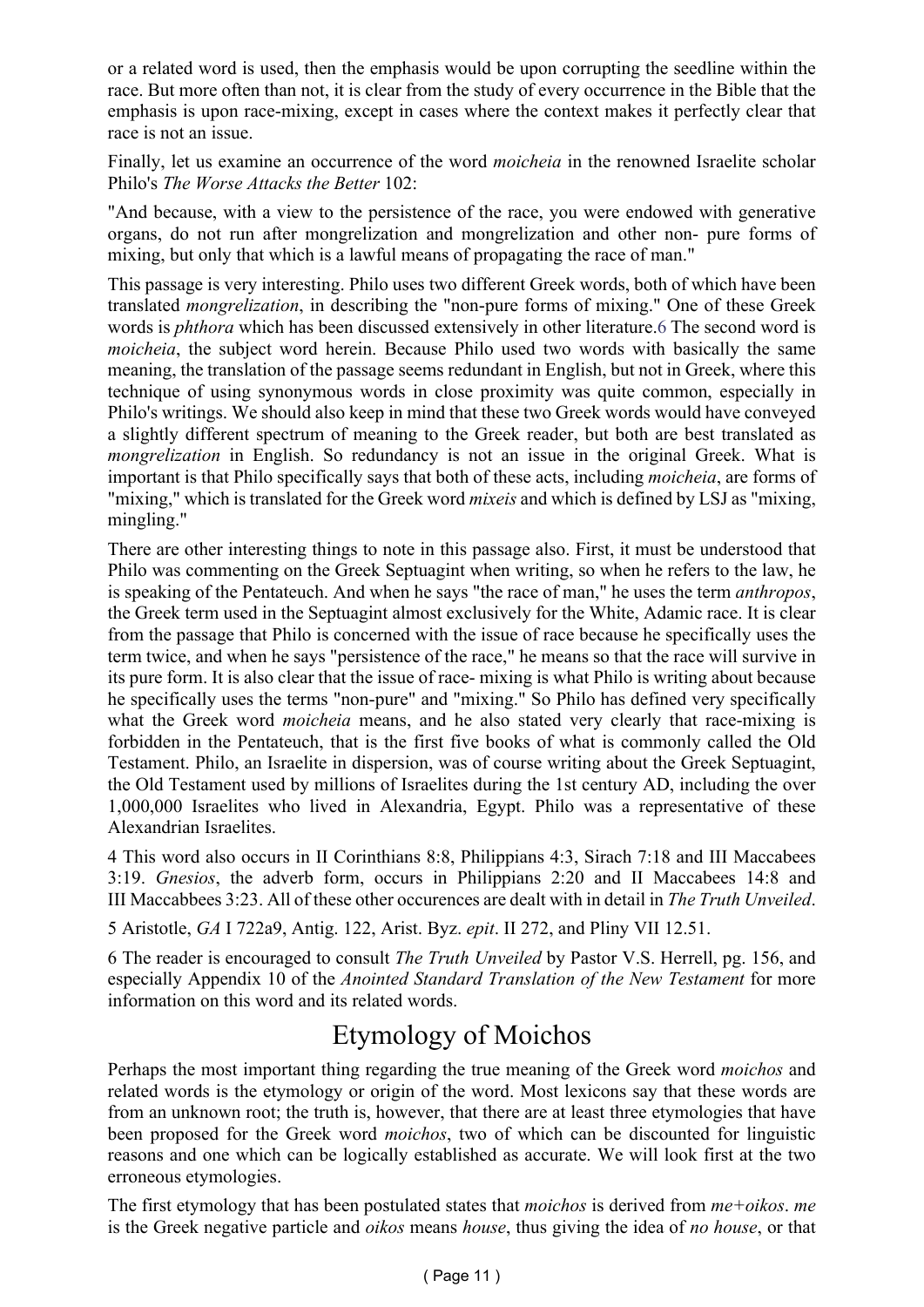the house is destroyed. This is a very tenuous etymology at best, derived by some just for the sake of deriving an etymology. While in English it may sound reasonable to derive *moichos* from *me+oikos*, in Greek it is very unlikely that the Greek word *moichos* and all of the forms associated with it could have developed from this rather far-fetched combination. You cannot develop etymologies or relationships between words solely from how words sound. There must be some substantive proof or some definite, traceable link. This etymology was not one suggested from any ancient evidence, but rather an etymology invented by lexicographers just to fill the void of not having an etymology.

The second etymology, with an equal number of problems, though perhaps slightly more plausible, holds that *moichos* is derived from the verb *oichomai* which means *to go off* or *away* or as Symson says in his *Lexicon*, "to go into a strange land," implying *to go after strange flesh*. This origin implies also a primary connotation of *deviating from the norm*. The biggest question, however, with this suggested etymology is also the most obvious: where did the *m-* on the front of the word come from? There are no inflected forms of the word or dialectical variances to give rise to such a change and no explanation has been put forth by any who suggest this etymology.

This brings us to the third and only reasonable explanation. Not only is this third etymology plausible, but it finds independent verification in the ancient usage of the word *moichos* and is also suggested by more than one respected authority. This theory, by James Donnegan in his work *A New Greek and English Lexicon*, among others, states that the word *moichos* is derived from the same Sanskrit origin as the Greek verb *migo*, which is the same as the Greek verb *meignumi* which means "to mix" (LSJ). Looking at these words may make one who is unfamiliar with Greek inflection think that the previous two etymologies make more sense, but we need to remember two important things: first, the word *moichos* is not derived from *meignumi*, rather these two very ancient Greek words developed at the same time and share a common Sanskrit origin; secondly, when *meignumi* is inflected in its various forms, some of the inflected forms share more in common with *moichos* than the previous two etymologies suggested: *e.g. meixo*, *meichthenai*, *meixomai*, etc.

But perhaps the most important piece of evidence is the Greek verb *om[e]icheo* and its associated forms: *meicho* and *micho*. This is the Greek verb which means "to urinate," and this is very important for two reasons. First, most scholars agree that this verb is from the same Sanskrit origin as *meignumi*, which is *mih* or *miz* and which means *to pour*. From this comes the Sanskrit *miks*, which means *to mix*, and the idea was that pouring things together resulted in mixing. Also from this was the Sanskrit *mehas*, which meant *to urinate* or *make water*. This entire etymology is in fact well documented.

The second reason that all of this is important is because *moichos* is directly related to *omeicho*, according to James Donnegan (*A New Greek and English Lexicon*, 1856), Franz Passow (*Handwörterbuch der Griechischen Sprache*, 1828), Sigmund Feist (*Vergleichendes Wörterbuch der Gotischen Sprache*, 1939), Georg Curtius (*Grundzüge der Griechischen Etymologie*, 1879), Liddell-Scott Jones (*A Greek-English Lexicon*, 1940), Hjalmar Frisk (*Griechisches Etymologisches Wörterbuch*, 1973), and others. In fact, according to Frisk, the word *moichos* may have been used vulgarly for a person who urinates. This was not of course a formal definition of *moichos*, but the fact that the word may have been used this way strengthens the connection between *moichos* and the various forms of *omeicho*.

In any event, if 'a' is equal to 'b', and 'b' is equal to 'c', then 'a' must be equal to 'c'. What this means is that just as the Sanskrit verb for *to pour* gave rise to two words meaning *to mix* and *to urinate*, so too developed out of those words the Greek verb for *to adulterate* or *mix* or *mingle seedlines.* This etymological derivation is further confirmed by an analysis of the Latin language, which, like Greek, developed from Sanskrit, and these various etymologies have given rise to our English words *mix* and *micturate*, which means *to urinate*. A detailed orthographic study of each stage of development of this linguistic evolution is very tedious and far beyond the scope of this present work, but it needs only be said that this etymology, more than all of the rest, is plausible and realistic. The following chart will help to clarify this development in laymen's terms as much as possible and also serve as a guide for more in-depth study.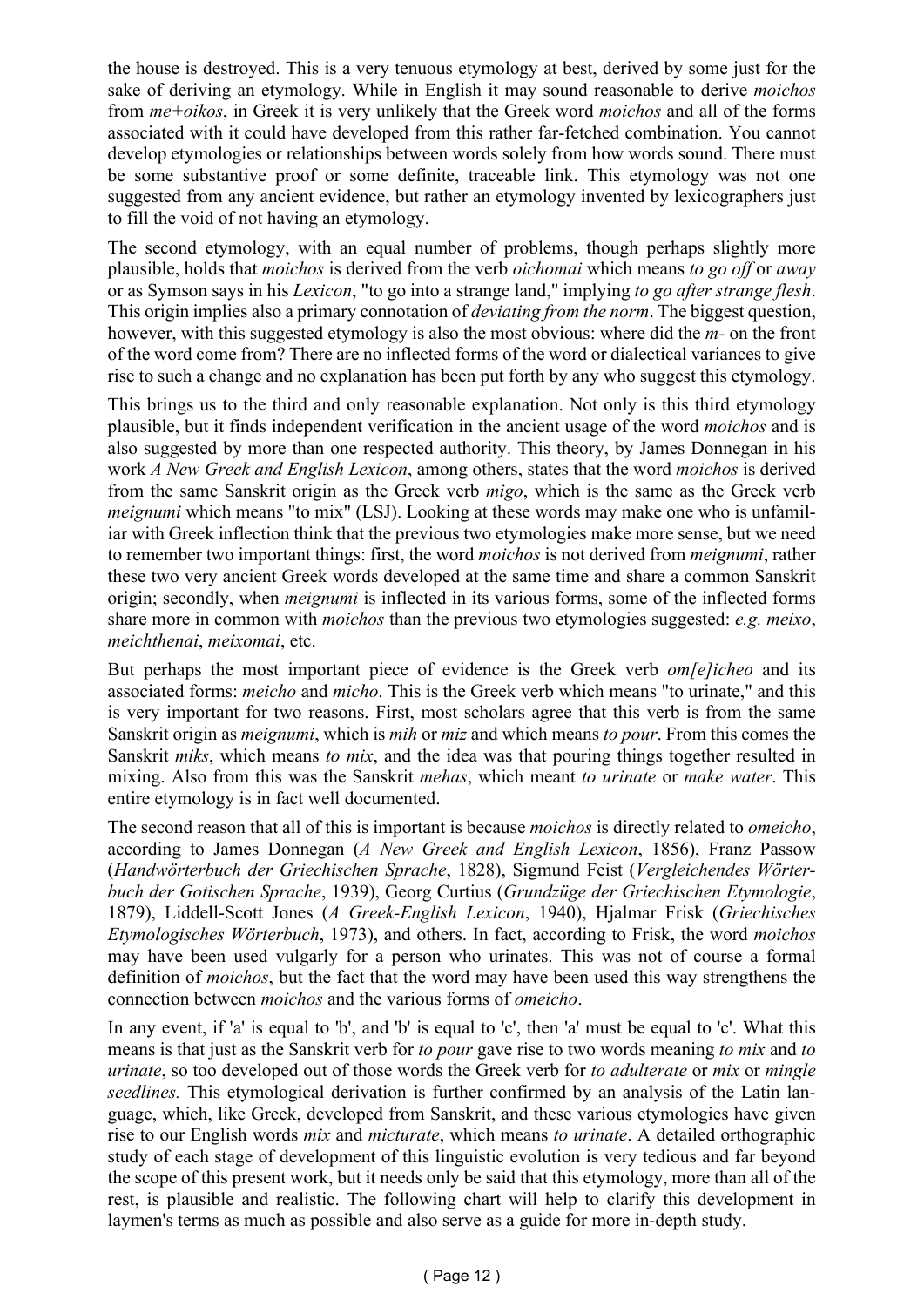## Other Greek Evidence

We stated earlier that in *A Large Dictionary* by Thomas Holyoke, Holyoke notes that the Greek word *moichikos* is synonymous with *kibdelos*. *kibdelos* is defined by LSJ as: "adulterated, spurious, base-born, bastard." As we have already illustrated, the word *bastard* is here being used synonymously with *mongrel*. This word is used in the Old Testament in Deuteronomy 22:11 (cf. Lev. 19:19), which reads in Brenton's translation of the Septuagint:

## "Thou shalt not wear a mingled garment, woollen and linen together."

Here, *kibdelos* is translated *mingled*. This of course is especially important because according to Holyoke, this word is synonymous with *moichikos*.

Identifying Greek words that are synonymous with one another, as in this case, is usually done by noting in Greek literature where the two words are interchanged with one another in the same piece of literature. Documents of course were preserved by being hand- copied. Often, the scribes who copied the documents would change certain words that they felt were obsolete and regionalized with another synonymous word that was perhaps better known at that time or place. This is done today with copies of English literature like Shakespeare, which is constantly updated and revised for modern English-speaking audiences, oftentimes without the reader even being aware of where a change has been made by an editor. Such is the case with a pertinent example in Josephus, *The Jewish Antiquities* 4:24, where the Naber manuscript of Josephus uses the verb *moicheusas* and the Havercamp edition uses the verb *notheusas* in its place. Whatever ancient editor made this substitution understood these two words to be synonymous. We will discuss *notheusas*, a form of *notheuo*, later in this present work; however, what needs to be noted here is that this verb means "to mongrelize." As we will see later in our discussion of this word, this fact is well-attested. The noun form, for example, *nothos*, is defined by LSJ as: "cross-bred." This word is the opposite of the word *gnesios* which we discussed earlier. So this verb would mean *to cross-breed*, and the two verbs under discussion were understood to be synonymous. This passage in Josephus reads in English:

"But in the age of marriage, marry a free virgin, good in race, but do not intend to take one not a virgin who is living and yoking with another and mongrelizing."

Here *mongrelizing* is the word in question, translated either for *moicheusas* or *notheusas*. In either case, the translation is the same.

## Lexical Analysis of the Latin

Those who would pervert the truth of the Bible in order to make their new world order of evil would discount the need or validity of researching the definitions of the Latin words commonly translated, at least in Biblical texts, as *adultery*. And while the Latin Vulgate was certainly corrupted by the Jew-influenced Jerome, the Old Latin texts produced before the time of Jerome were decent translations and were used by early, Latin-speaking Christians. Equally important is the fact that the original Greek dictionaries, as we have already pointed out, have Latin definitions. So if we do not know what the Latin words mean, then we cannot determine, from the earliest sources, what the Greek words mean, for in fact the best source of Greek definitions is how the Greek words were translated in the Old Latin manuscripts.

Thus, now would be an appropriate place to cite the *Thesaurus Graecae Linguae* by Henri Estienne II, originally published in the 16th century and which is the basis for most all lexicons of the Greek language. Using the 1829 edition, we will give the primary Latin definitions of each Greek word:

*moichas*: "*adultera*."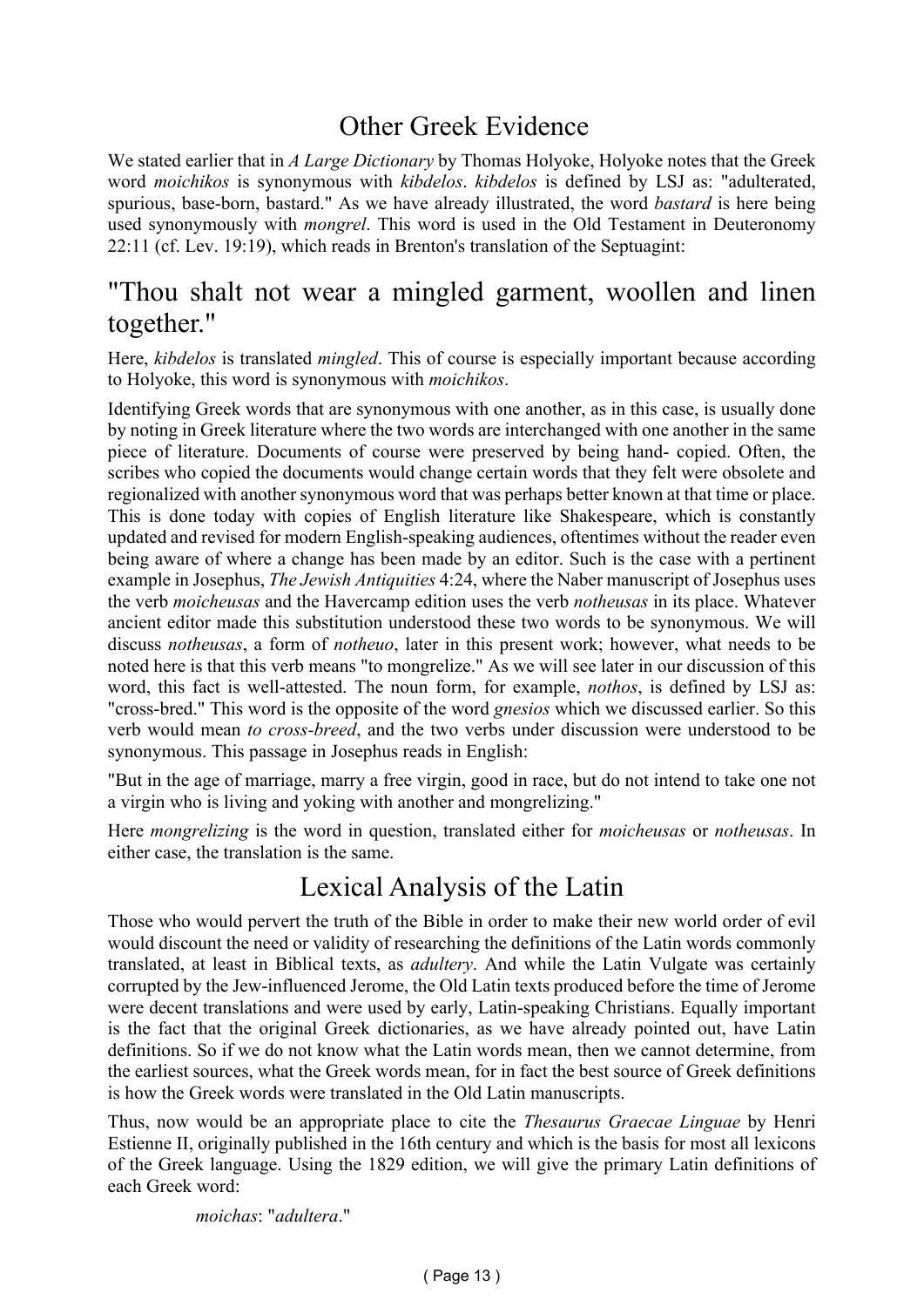*moichao*: "*adulter sum*." *moicheia*: "*adulterium*." *moicheuo*: "*adulter sum.*" *moichidios*: "*adulterinus*." *moichikos*: "*adulterinus.*" *moichos*: "*adulter*."

From this list, we can see that knowing what these Latin words mean is essential to understanding what the Greek words mean, especially since this Greek-Latin lexicon is the basis of all lexicons. Thus, we will look now at the definitions of the primary Latin words associated with the English translation *adultery*, first from the Oxford Latin Dictionary (OLD), then from other Latin dictionaries where additional English terms of importance are given in the definitions.

*adulter*: "impure, adulterated, mixed, cross-bred, debased" (OLD). "A bastard" (Lewis- Short, *A New Latin Dictionary*).

*adulteratio*: "adulteration" (OLD). "The corrupting of anything by base mixture" (Leverett, *A New and Copious Dictinary of the Latin Language*).

*adulterator*: "one who counterfeits or debases" (OLD). "One who adulterates, debases, lessens the value of a thing by base admixtures" (Leverett).

*adulteratus*: "mixed, adulterated, produced by cross-breeding, of mixed descent or origin"  $(OLD)$ .

*adulterinus*: "adulterated, impure, adulterine, bastard, interpolated, foreign" (OLD). "Not fullblooded, that has assumed the nature of something foreign" (Lewis-Short). "Not thorough-bred, not full-blooded" (Leverett).

*adulterium*: "the blending or mixing of different strains or ingredients, mixture with alien elements, adulteration, contamination" (OLD). "An ingrafting" (Lewis-Short). "Debasement by foreign admixture" (Leverett).

*adultero*: "to mix (a substance or kind) with another, adulterate; to give a variety of appearances to, change, to corrupt, debase" (OLD). "To pollute, to falsify, give a foreign nature to a thing" (Lewis and Short). "To mingle" (Holyoke, *A Large Dictionary*).

Now it should be noted that for a few of these words, newer Latin dictionaries also list as a definition *adultery* or *to commit adultery*. It should also be noted that older Latin dictionaries gave these definitions less often, and when they did, it was as a secondary definition. But the fact that dictionaries do contain that definition will lead dishonest people to say that the definition of *marital infidelity* is actually what was meant by the early Latin translation of the New Testament and Septuagint. However, we do not need to leave this to speculation or guessing; there is a scientific way whereby we can determine whether or not the early Latin translations of the Bible used these words in regards to *mongrelization* and *seedline corruption* or in regards to *marital infidelity*. This is because the Old Latin texts were actually translated by different men or underwent revisions so that there are at least four major Old Latin textual traditions in addition to the Vulgate. Thus, we can examine a particular passage and see how it was translated in the various texts.

Hebrews 12:8 is of particular importance to this analysis. This verse reads in the Anointed Standard Translation of the New Testament:

"But if you are without chastisement, of which all have become sharers, then you are mongrels and not sons."

This verse states that since all White Adamites will be chastised or disciplined, then if you are not chastised by God their Father, you must not be white. The Greek word for *mongrels* is *nothos*, a word we will discuss in more detail later. It shall suffice to say here that there is overwhelming evidence that this word means *mongrel*, which will be presented later. What is important here is the way this word was translated in the Old Latin texts and in the Vulgate. In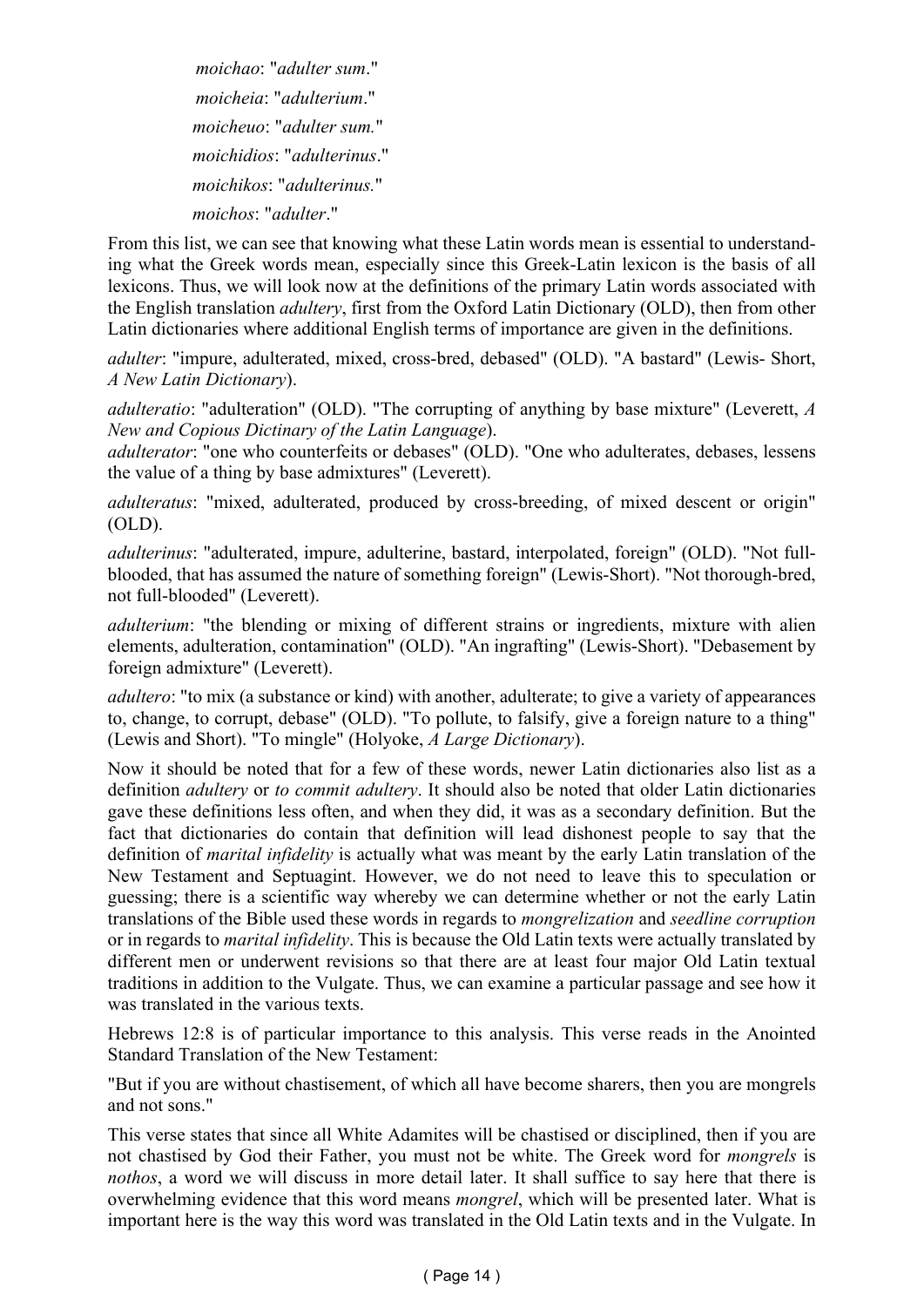the Old Latin text A, this word was translated with the Latin word *nothus*, which according to the Lewis and Short Latin Dictionary means: "of mixed breed, mongrel." So it is clear what text 'A' was conveying with its translation. Now we turn to Old Latin text J, which uses the Latin word *adulterinus*, which we have already defined from Leverett as "not thorough-bred, not full-blooded." This is also the reading of one copy of the Vulgate, while another plus the Old Latin texts I and D read *adulter,* which we recall was defined by OLD as "mixed, cross-bred."

Thus, there can be no doubt that when these Latin words are used in the Vulgate or in the Old Latin that the meanings meant to be conveyed are those given above, not a meaning of *marital infidelity.*

## *Adult*- in Latin Literature

There are literally hundreds of examples that could be given from Latin literature where these *adult-* words are used specifically for cross-breeding or for adulteration in general. This was the primary meaning of the word and this is how it was most often used. The word was used for the cross-breading of animals, the mixing of any two or more different substances together, the debasement of metals, and also metaphorically for forgery or other types of fraud in that these practices changed the appearance or nature of something with the intent of passing something off as genuine or unadulterated. So too it could be used in situations of seedline corruption within the same race, because, like the Greek family of words we have been studying, these Latin words also placed the primary emphasis on mixing seedlines together or creating confusion in seedlines. Thus, we will look now at a few examples in Latin literature where these words are used. Let us look first at Horace's *Epode* XVI:30-34 in the translation of Lord Lytton:

**"When nature's self becomes unnatural,**

**And, love reversing all its old conditions,**

**Tigers woo does, the kite pairs with the dove;**

**When into scales the he-goat smoothes his fleeces,**

#### **And quit the hill-top for the briny seas."**

Here the Latin verb *adultero* is translated as *pairs* by Lord Lytton. Contextually, Horace is using these lines to state that he will return to Philippi only when nature's laws have been changed; in other words, he will never return. Thus, he uses the images of tigers mating with does or kites with doves, or a goat becoming a fish, all against the laws of nature. He uses the Latin word *adultero*, which would have been better translated *mongrelizes* or *hybridizes*. Of course, it is impossible for the kite and the dove to have offspring; thus it is not even possible for them to mongrelize or hybridize. Remember, this is the same word defined by the OLD as "to mix (a substance or kind) with another, adulterate," and it is the same Latin word used in the Latin Vulgate to translate the Greek word *moichao* in the New Testament (Matt. 5:32, *et al.*). But is there any internal evidence in the Vulgate or the Old Latin texts which shows beyond the shadow of any doubt that the translators of those versions specifically meant to convey the definition of *to adulterate* when they used the Latin verb *adultero* in the New Testament? Indeed there is. II Corinthians 2:17 is absolute, irrefutable proof of this fact. This verse reads in the Anointed Standard Translation of the New Testament:

"For we are not as many, who adulterate the Word of God, but as of racial purity, but as of God, we speak in the Anointed in the sight of God."

Here the word *adulterate* is translated for the Greek word *kapeleuontes* which means *to adulterate* (Bauer, *A Greek-English Lexicon of the New Testament*). In the Vulgate and other Old Latin texts, this word was translated with the Latin verb *adultero*, thus proving that the translators understood the Latin word *adultero* and the Greek word *moichao*, for which they supplied the Latin word *adultero,* to be in reference to *adulteration* or *mixing*, not *marital infidelity*.

Let us return to more examples in Latin literature, next examining Ovid's *Fasti*, I.373-374 in the translation of Sir James George Frazer: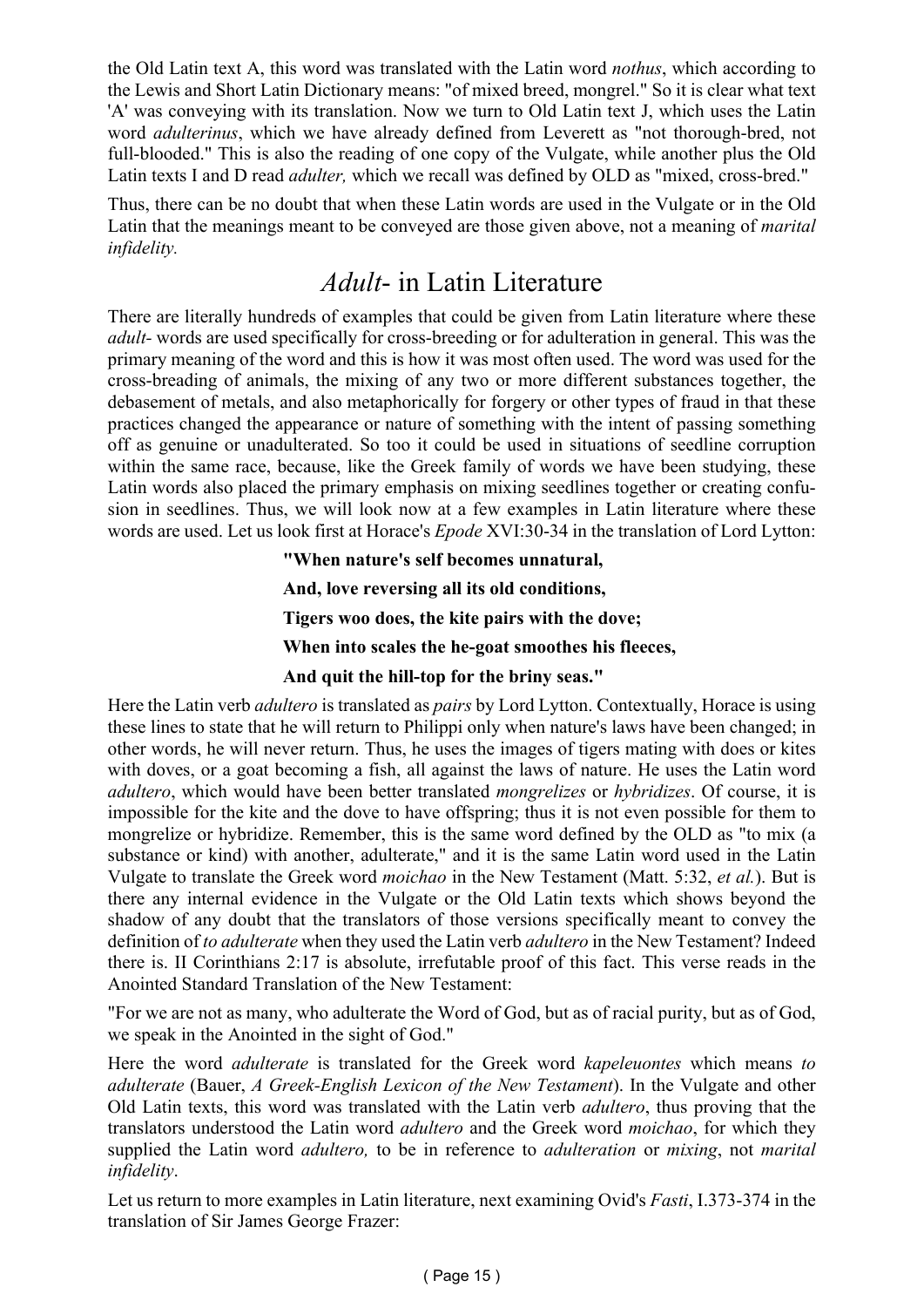"By his art the wizard changed his real figure for a semblance false; but soon, by the cords mastered, to his true form returned."

Here, the word *changed* is again translated for the Latin word *adultero*, and once again, there is absolutely no connotation whatsoever of marital infidelity, but rather of changing or altering a person's shape or form. This alteration is accomplished in reproduction by mixing seedlines, where two distinct seedlines are mixed together, whether interracially or within the same race, as demonstrated in L. Annaeus Florus's *Epitome of Roman History*, I, XXVII in the translation of Cornelius Nepos:

"The race of the Gallo-Greeks, as the very name implies, was of mixed and confused origin."

The words *mixed and confused* are translated for the Latin *mixta et adulterata*. This was certainly not a case of race-mixing, the Gallo-Greeks were white; however, it was a case of clan or nationality mixing. This passage does show, however, that the Latin word *adulterata* is synonymous with *mixta* or *mixed*. What is being mixed depends upon the context. For example, Aulus Gellius used the word *adulterinus* to describe words of "foreign origin" as John C. Rolfe translated it (*The Attic Nights* 8:2).

Yet another important Latin passage to examine is Apuleius's *Metamorphoses* VII:16, which reads in the translation of J. Arthur Hanson:

"There were some stallions there, fully fed and long fattened for their regular breeding services, frightening at best and certainly stronger than any ass. They were apprehensive about me and on guard against any adulterous miscegenation; so they broke the laws of the guest-god Jupiter and attacked their rival in furious hatred."

In this passage, Apuleius is writing as if he were an ass. He states that he was recently put to pasture with a herd of horses, and here he relates that the horses, fearing that he may try to mate with one of them, attacked him to guard against any "adulterous miscegenation" as Hanson has translated the Latin words *adulterio degeneri*. These two words would be better translated as *degenerate mongrelization*, because the Latin word *degeneri* or *degenerate* is an adjective, not a noun. It is unclear whether or not Hanson translated the English word *miscegenation* for *adulterio*, as would be correct, or incorrectly for *degeneri*. In any event, this is yet another passage that specifically shows that the *adult-* family of words was used for race-mixing or hybridization, in this case between an ass and a horse.

## Etymology of *Adultero*

According to the prestigious Oxford Latin Dictionary and most other Latin reference works, the word *adultero* is a combination of the Latin *ad* + *alter*, where *ad* is the preposition *to* and *alter* means *another* or *different,* thus together meaning *to change* to *something different*. This etymology is confirmed by the occurrence in older Latin literature of the spelling *adalter*instead of *adulter-*, showing that the original spelling of the word was as one would expect, with the word *ad* and *alter* merely being shoved together.

The entire body of Latin literature shows clearly that this word was primarily used in the sense of *to adulterate* or *to mix* or *debase*. Like the Greek words we have been discussing, *adultero* had the primary connotation of race-mixing or of seedline corruption. When this word and the related family of *adult-* words was used in Roman literature, it was most often used not in reference to people but in reference to mixing inanimate objects, such as wine or metals. But when it was used of people, it was in reference to mixing different races or sometimes different classes of people, such as citizen and non-citizen or aristocratic and plebeian, but the emphasis was always upon mixing different bloodlines. As with the Greek word *moichos*, the idea of *marital infidelity* had nothing to do with the usage of this word. It certainly could be applied to a situation where marital infidelity was an issue, but this was rarely the case. The idea was not *adultery* but *adulteration*.

This statement brings us to an interesting issue. We said at the beginning of this work that if not for the degeneration of the English language (brought about in this case by the purposeful deception of men seeking to hide the truth), then the popular translation "Thou shalt not commit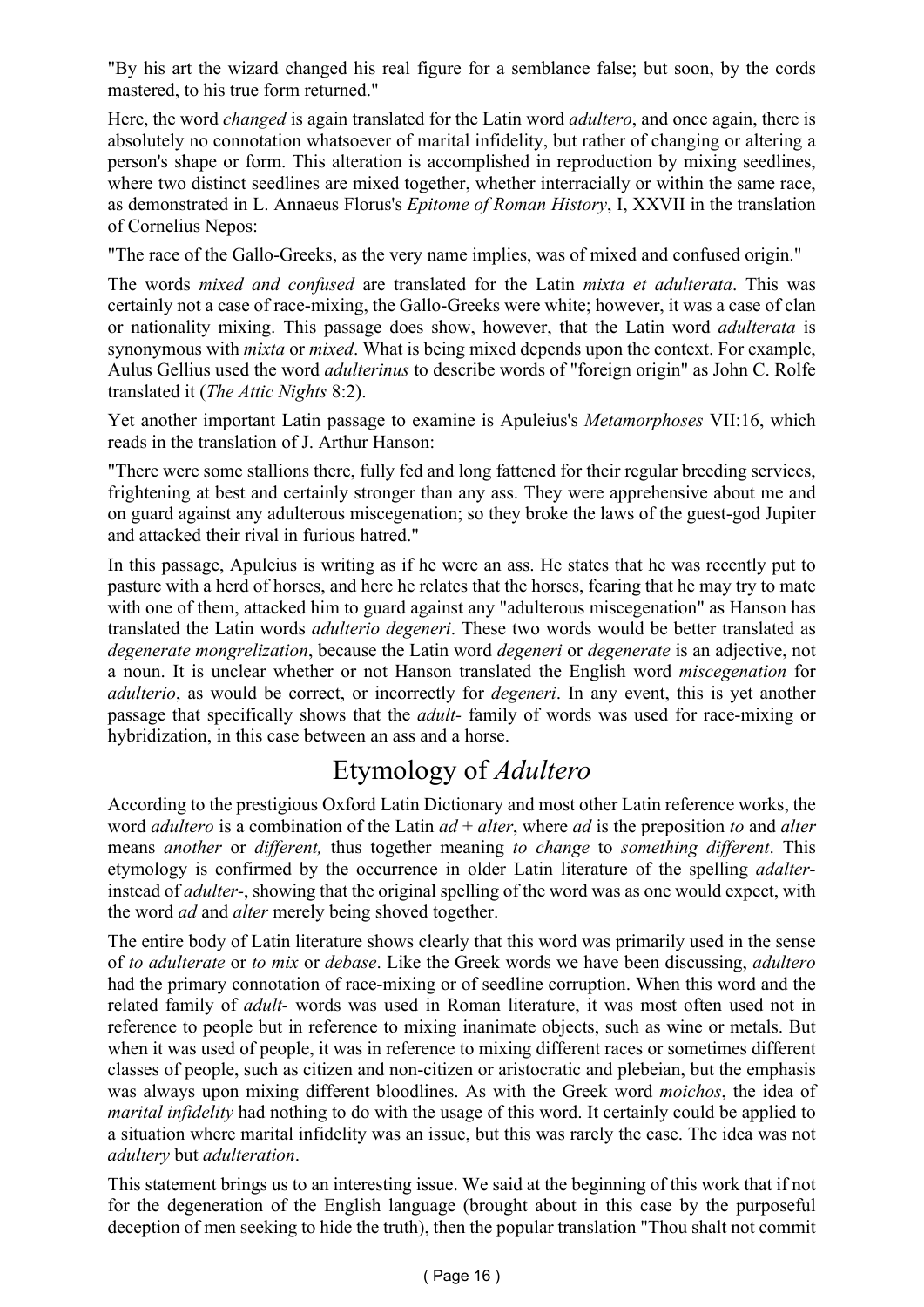adultery" might seem more in line with "You will not mongrelize." Thus, we need to briefly document this linguistic devolution.

## Changing Definition of *Adultery*

Understanding what the definition of the English word *adultery* was 300-400 years ago is very important. First of all, imagine if the King James Version, translated nearly four hundred years ago, had read *Thou shalt not adulterate* instead of *Thou shalt not commit adultery*. Obviously this has a distinctly different connotation. So did the phrase *commit adultery* and *adulterate* have a synonymous meaning 350-400 years ago? Or even back to the time of the rebellious Catholic Wyclif, when he made his translation and used those words? This is also important to be able to understand what early English lexicons meant by the usage of the phrase *commit adultery*. Again, we must remember that what the early lexicons and early translations used is especially important because later lexicons and later translations have been simply built upon the previous works.

In order to determine these older definitions, we need to turn to the authoritative reference work regarding the English language, *The Oxford English Dictionary*, or OED. Under the entry *adultery*, we find that the now obsolete definition is: "adulteration, debasement, corruption." This definition also notes that the word *adultery* was used by many Christian writers for sexual intercourse of "a Christian with a Jewess." This, of course, is race-mixing. This entry also cites a quotation from Ben Johnson, writing in 1609, just two years before the release of the King James Version, where he used the word *adultery* as a synonym for *adulteration* or *debasement*. Let us look at definitions of other related words also from the OED.

*adulter*: "to corrupt, debase, adulterate."

*adulterant*: "that which adulterates, adulterating."

*adulterate*: "spurious, counterfeit, of base origin, or corrupted by base admixture." *verb*: "to render spurious or counterfeit ... by the admixture of baser ingredients."

*adulterer*: "one who adulterates, corrupts, or debases."

*adulterous*: "pertaining to, or characterized by, adulteration; spurious, counterfeit, adulterate."

The most interesting thing that we learn, however, is from a note in the definition of the verb *adulterate*: "repl[aced] by *To commit adultery*." So, in fact, the verb *adulterate* and *to commit adultery* were at one point interchangeable, and as from quotations like that of Johnson, we can see that they were interchangeable even at the time of the translation of the King James Version and the creation of the first English lexicons.

## Internal Evidence of the Bible

Certainly one of the most important methods for determining what these words mean is how the Bible itself may define them. The Sixth Commandment is surely spoken of in detail somewhere else either in the Old or New Testament. Many Judeo preachers would instantly cite Deuteronomy 22:22-27 as just such an instance. This passage reads in Sir Lancelot Brenton's translation of the Septuagint:

"And if a man be found lying with a woman married to a man, ye shall kill them both, the man that lay with the woman, and the woman: so shalt thou remove the wicked one out of Israel. And if there be a young damsel espoused to a man, and a man should have found her in the city and have lain with her; ye shall bring them both out to the gate of their city, and they shall be stoned with stones, and they shall die; the damsel, because she cried not in the city; and the man, because he humbled his neighbour's spouse: so shalt thou remove the evil one from yourselves. But if a man find in the field a damsel that is betrothed, and he should force her and lie with her, ye shall slay the man that lay with her only. And the damsel has not committed a sin worthy of death; as if a man should rise up against his neighbour, and slay him, so is this thing; because he found her in the field; the betrothed damsel cried, and there was none to help her."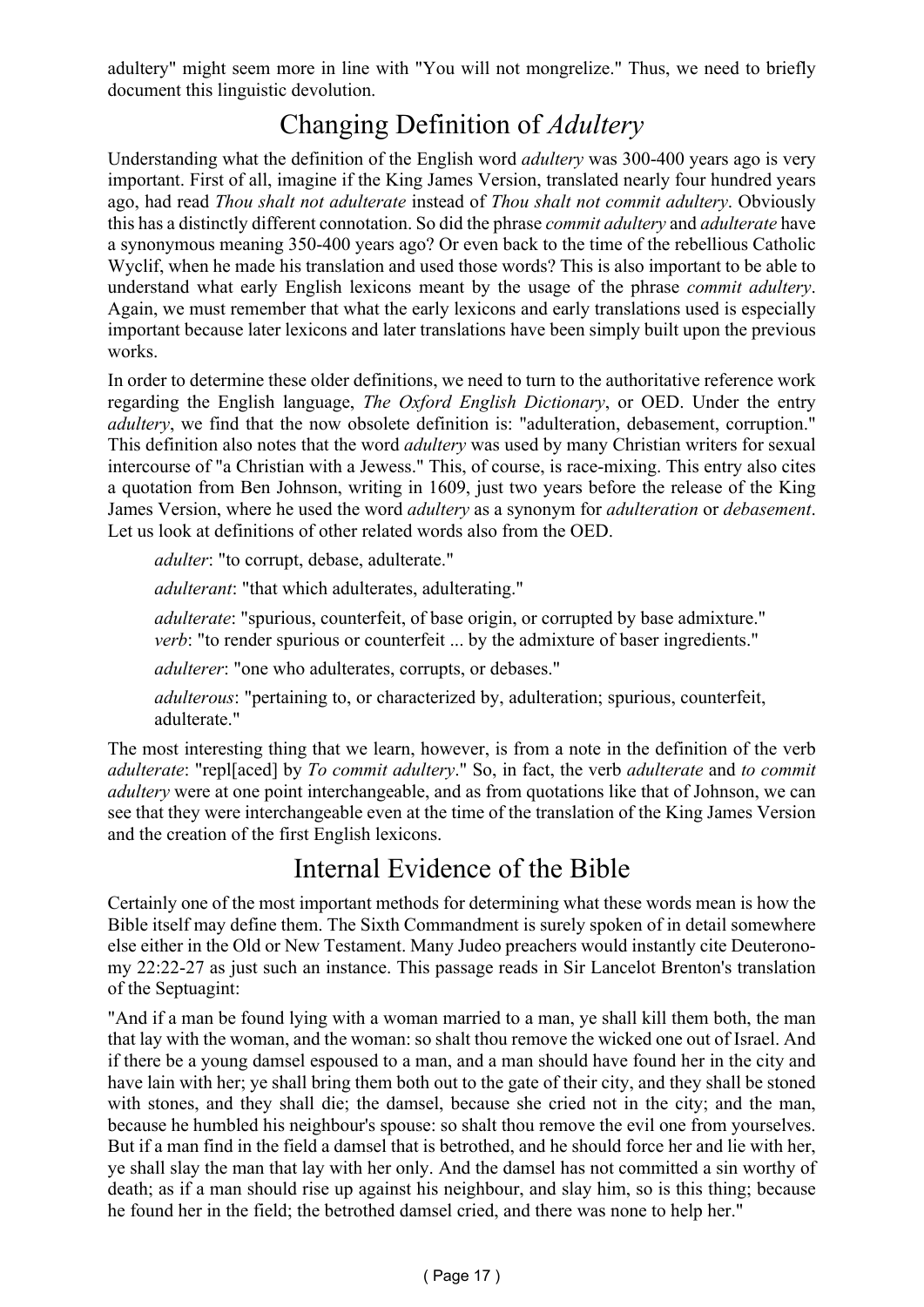This passage presents the classical example of what men today would call *adultery* or *marital infidelity*. It describes in words a man having sex with a married woman and also with a woman who is merely betrothed to another man. What is interesting is that no where in this entire passage are any of the *moich-* family of words used. Why did not the author of Deuteronomy cite or refer to the Sixth Commandment or at least use the same word used in the Sixth Commandment if the Sixth Commandment was in fact a prohibition of marital infidelity? Would this not be the most important thing he could have quoted? The truth is the Sixth Commandment was not concerned with marital infidelity, but rather seedline corruption, first racially and secondly within the race. We further note that the above passage repeatedly mentions that the woman in question is one belonging to *a neighbour*. Biblically, *a neighbour* is defined as one of the same race; in other words, your n*eighbour* is a fellow White Adamic. So this offence, which we note is equally worthy of death, is something that happens within the race. If this were to occur with a woman of another race, then this would be the act described with the *moich-* family of words, and it is also an act worthy of death.

It is clear, however, that the actions described here in Deuteronomy are not the same actions described in the Sixth Commandment. That does not mean, however, that the Ten Commandments do not contain a law against what is described here in Deuteronomy or what is commonly called *adultery*. The Tenth Commandment (Exodus 20:17 LXX) reads in Brenton's translation:

"Thou shalt not covet thy neighbour's wife."

Or translated more accurately:

"You will not lust after your neighbor's woman."

Obviously, by using the word *lust* [*epithumeseis*], the intent covers all subsequent sexual crimes that are precipitated by the initial lust. This then is a direct prohibition of what is commonly referred to as *adultery*. This raises one very obvious but important question. Why would God, giving only these Ten Commandments to Moses, *ten* things, repeat Himself? If the Sixth Commandment is in reference to what men call *adultery* as well as the Tenth Commandment, then it must be admitted that the commandments are repetitive. Why are there not two commandments against murder? Or two against idol-worship? Or two against stealing? But the truth is clearly that God was not repetitive, because the Sixth Commandment is a prohibition against race-mixing. The atheistic, Talmudic, antichrist Jews are, of course, well-aware of this dilemma. They are aware of the obvious repetition involved within the Commandments. So in order to position themselves to where they could spread the lie, even to the corrupting of Christian churches and theology, that the Sixth Commandment is in reference to *marital infidelity*, they have altered the Tenth Commandment in their Talmudic-Jew corrupted Masoretic Text.7 Thus, if you look this verse up in your King James Bible, which uses the Hebrew Masoretic Text as the source of its Old Testament translation, you will find that this verse reads:

"Thou shalt not covet thy neighbour's house, thou shalt not covet thy neighbour's wife..."

What has happened here is that the two phrases, the first regarding the neighbor's house and the second regarding his wife, have been inverted. In truth this does not change anything, because the second phrase is still a part of the Tenth Commandment, so the Tenth Commandment still forbids what men call *adultery*. However, the effect of this has been that when Judaized preachers tell people what the Tenth Commandment says, they usually say only "Thou shalt not covet," or at best, "Thou shalt not covet thy neighbor's house." Thus, the average deceived Judaized Judeo, who does not read or study his Bible, does not perceive the repetition in the Ten Commandments, that is, if they believe the Sixth Commandment to be against *marital infidelity*.

So does the Old or New Testament anywhere specifically describe what is meant by the family of words containing the prefix *moich*? Indeed it does. Let us read Ecclesiasticus 23:22-23 from the Septuagint:

"And thus the woman that leaves her man, and brings in an inheritor by someone of another race. First, she has disobeyed the law of the Highest, and secondly, offended her man, and thirdly, in her whoredom, she has mongrelised, bringing children by a man of another race."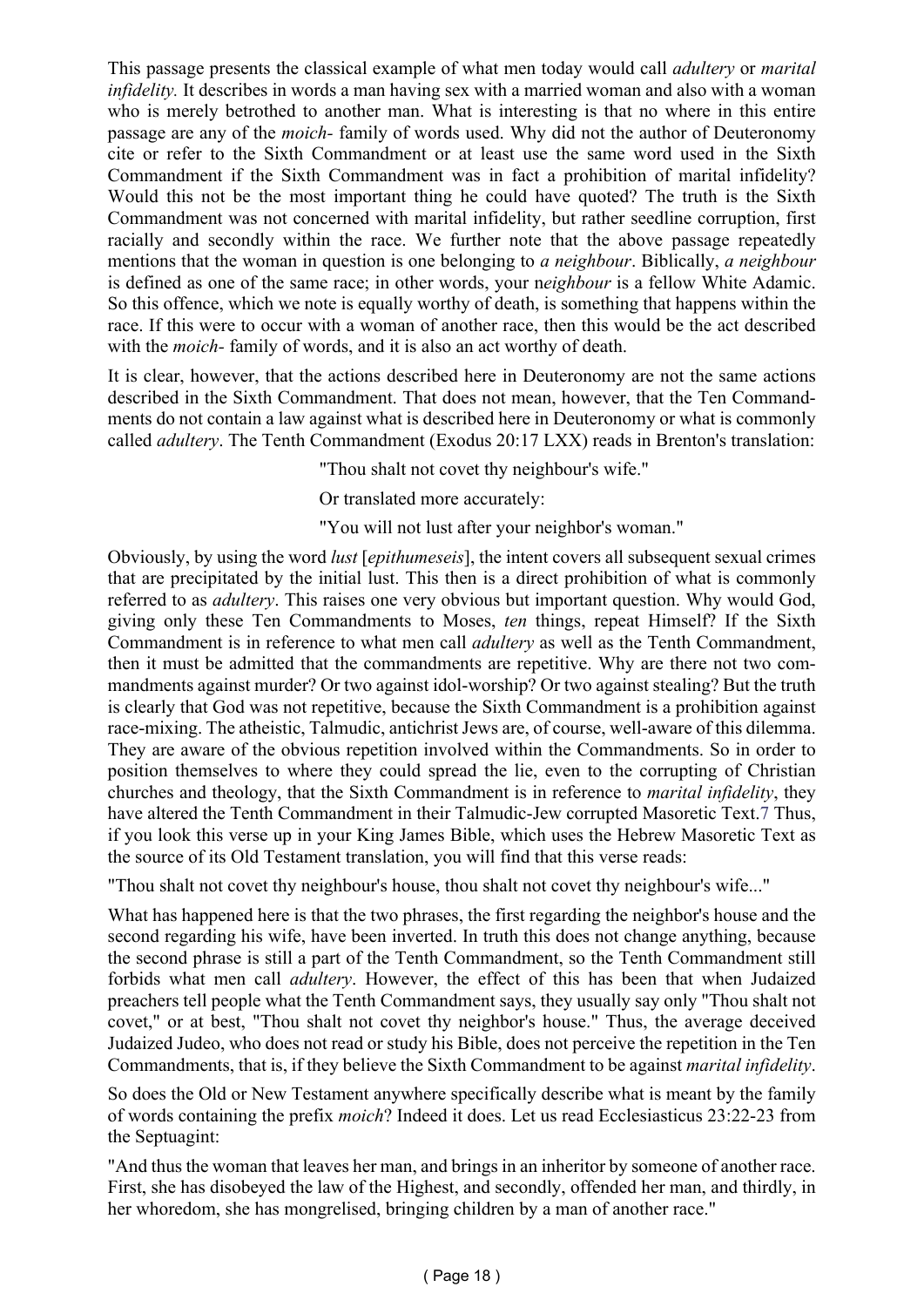Here we have in clear and explicit terms a description of what these Greek words mean. The words *she has mongrelised* are translated for *moichos*, which is usually translated using the word *adultery*. The words *of another race* in both cases are translated for the Greek word *allotrios*, a synonym of *allogenes*,8 which is defined by LSJ as: "of another race." A more detailed Greek discussion of this verse may be found in my previous book *The Truth Unveiled*. What is important to notice here is the particular nature of the crime this woman committed and how it is outlined in this passage. First, we notice that the woman has left her man or her husband. We see subsequently that it is in this way that she has offended her man, her second offence. In producing a child by a man of another race, she has committed two transgressions, particularly what is listed as the first and third transgressions. The first transgression is that she has crossed-over the law of the Highest; in other words she has broken one of God's commandments, that is, she has mongrelised, violating the Sixth Commandment of God, "You will not mongrelise." We note that this is different from her offence against her husband; the fact that she is married has nothing to do with it. Even if she had not been married, she would still be guilty of this first offence, that of violating God's Sixth Commandment. Her offence is against all white men and the white race. She is guilty of murder, specifically genocide, and she is a murderer of her own posterity.

Finally, we notice that her third transgression is the fact that she also conceived a child in the process; she is already guilty of death on two counts, but now her third is that she has produced mongrel offspring. But let us notice carefully the wording of this last offence: "She has mongrelised, bringing children by a man of another race." Again, the words *she has mongrelised* are translated for the Greek word *moichos* and this word is usually translated *commit adultery*. But the Bible itself here defines what is meant by the Greek word: *bringing children by a man of another race.* If this Greek word were actually in reference to marital infidelity, then it would have been grouped with the second offence, her offence against her husband. But the Bible defines these words as *mongrelisation*.

Next, the Judaized Judeo will cite Leviticus 20:10 as the lone example in the Bible where these Greek words are defined as *marital infidelity*. But let us actually examine this verse, first in Brenton's translation, and then in a more accurate translation:

"Whatever man shall commit adultery with the wife of a man, or whoever shall commit adultery with the wife of his neighbour, let them die the death, the adulterer and the adulteress."

Even in this poor translation, we can see that the verse seems to be redundant. Why would the author first say, *with the wife of a man* and then say *with the wife of his neighbour* as if the two are something separate? What we have in truth is a Biblical example of where both aspects of the *moich-* family of words are being brought out. Let us look at this verse in a better translation:

"The man that shall mongrelise with the woman of a man, or that shall pollute the seedline with the wife of his neighbour, let them die the death, the mongrelise or seedline corrupter and the female mongrelise or seedline corrupter."

The author of Leviticus was here pronouncing the judgment that all violators of the Sixth Commandment are worthy of death; racial seedline corruption was the first thing the reader would have thought of when reading the passage. The natural assumption on the part of the reader was that the *man* spoken of was a non-white or non-Adamic, and it is interesting to note that the word *man* in this phrase *woman of a man* is translated for the Greek *andros*, a general term for the male sex, as opposed to *anthropos*, the usual word for man and a word generally reserved in the Bible for White Adamic men. It is also important to note that the word *man* in the phrase *the man that shall mongrelise* is in fact translated for *anthropos*, thus implying to the reader that the first man, the man whom the injunction is being issued to, was in fact Adamic while the second man was not. In other words, the author used two different words merely to show that there was in fact a difference, or to at least make the reader think about what was being said and take note that the two men were not of the same race.

However, in order to also express to the reader that this family of Greek words also serves as an injunction to seedline corruption within the race, he then adds the seemingly repetitive admonition *or that shall pollute the seedline with the wife of his neighbour*. The important distinction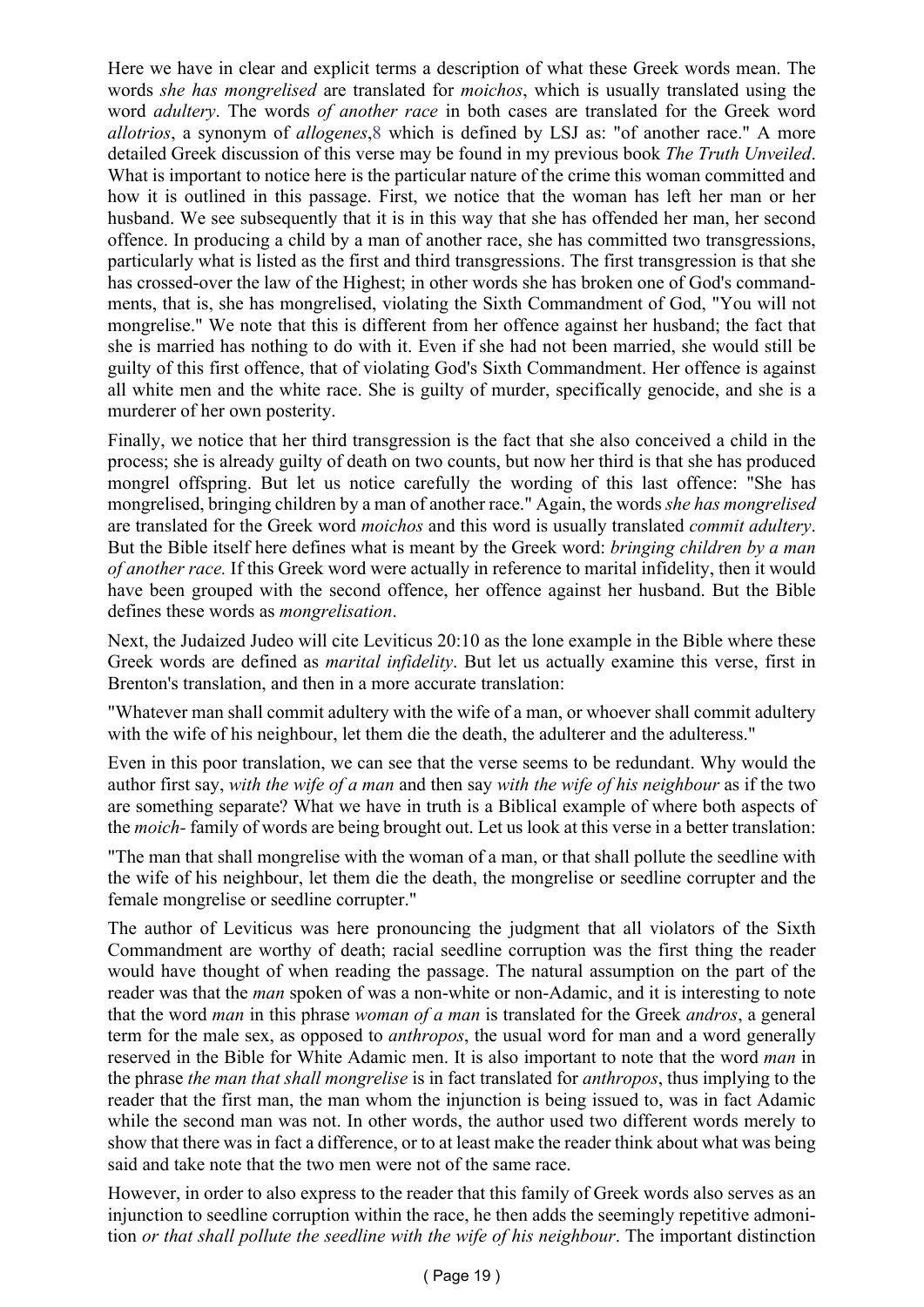is that this is the wife of *his neighbour*. We have already noted that throughout the Bible the word n*eighbour* is specifically used for someone of the same race or your racial kinsman. So the author felt it necessary to actually remind the reader that this family of Greek words also carried connotations within the race. This does nothing but reinforce the idea that the primary meaning of the word was *racial seedline corruption* or *mongrelisation*.

Let us read Hosea 4:2 from the Greek Septuagint in a good translation:

"Cursing and lying and murder and stealing and mongrelisation pour out in the earth, for they mix blood with blood."

Again, the word *mongrelisation* in this verse is usually translated as *adultery* and is translated for the Greek *moichos*. We notice here that the word is clearly defined by the phrase *they mix blood with blood*. This, of course, can be in reference to only one thing. All of these verses and every verse in the Bible, both Old and New Testaments where *moichos* or a related word occurs is dealt with and literally translated in detail in my book *The Truth Unveiled*.

At this point, however, we should deal with two important issues that are related to this study. The first is the absurd objection made by Talmudic Jews and Judaized Judeos that in ancient times no one ever recognized any difference between the races and that no one ever spoke about it or wrote about it. If this is true, then how could Almighty God speak about and differentiate between different races or forbid race-mixing? The second

objection always raised by those who teach the Catholic theology of universalism or salvation to all peoples regardless of race is, What about the mongrel children produced in acts of race-mixing or those of other races in general? Are they excluded from entering into the congregation or Body Politic of the Lord?

7 For more information on the Masoretic Text and the Greek Septuagint, please consult my book *The History of the Bible* and also *The Septuagint vs. The Masoretic Text* by David C. Tate, both available from Herrell Brothers Publishing House.

8 This is illustrated textually in I Maccabees 3:36 and is also confirmed by numerous lexical authorities.

## Racism In Classical Times

Believe it or not there are actually people who claim that the first person to say that there was a distinction between racial types was Johann Friedrich Blumenback in the 18th Century! This is obviously absurd, yet it is frequently taught at schools across America and written about in Afrocentric books. We need only cite ancient authors like Aristotle, Pliny, Strabo, or Herodotus who wrote about racial characteristics to disprove this blatant lie. Pliny the Elder in his *Natural History* speaks of racial characteristics and distinctions in detail in Book VII, *Man*. In Book VII of Herodotus, he discusses the racial differences that existed in Ethiopia. Strabo, in his writings on geography, discusses races throughout and the difference in peoples of every land. In fact, there are very few classical authors who do not somewhere make some comment about races or the differences in them. This is true in spite of the fact that Rome and Greece were predominantly white cultures, where it was rare to actually see a Negro or non-white. Pliny even commented:

"For who believed in the Ethiopians before seeing them? ... in the view of someone belonging to another race, a foreigner is hardly a member of the human species!" (*NH*, VII.6).

Many Romans and Greeks may have never even seen a Negro. So race-mixing was nowhere near as broad a problem in ancient times as it is today. Horace even praised Republican Rome in *Ode* 4:5:21, saying,

"The pure home is not mongrelised by illicit sexual intercourse / law and custom have driven out forbidden mongrelisation / mothers are praised for the resemblance of their offspring / vengeance closely follows guilt."

As clear and explicit as the above stanza of Horace is in both English and Latin, translators often try to explain away what is being said by saying that it is all somehow in reference to moral purity, just as they try to contend about the Bible. But aside from the fact that the words *sexual*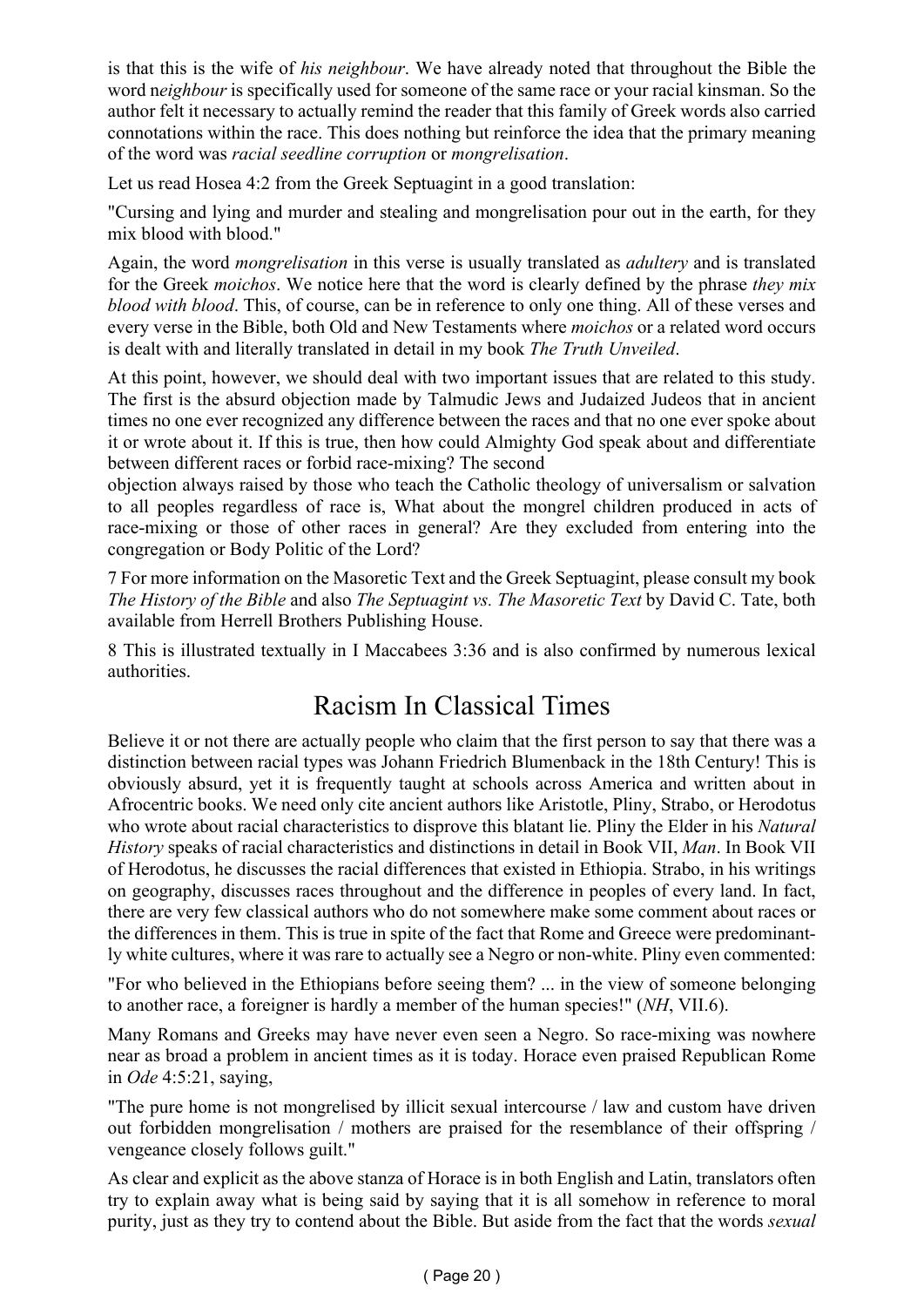*intercourse* are used, we would ask why the mothers "are praised for the resemblance of their offspring" if racial purity is not the issue?

The title of this section was "Racism in Classical Times." Many will say that the above facts do not make these ancient authors racist. But racism is merely defined as the distinguishing between races. So if these authors recognized the differences between races, then they were racists. But does the Bible anywhere distinguish between races? This leads us to answering the second objection, and one word (which occurs in the Bible more than 45 times) illustrates beyond the shadow of any doubt that the distinction between races is indeed made in the Bible - *allogenes*.

## Allogenes In The Bible

The Greek word *allogenes* is defined by LSJ as: "of another race." This is in fact the *only* definition given for this word by LSJ. This immediately confirms two things: first, the subject of race is an issue in the Bible, and secondly, races are classified and distinguished between one another in the Bible; otherwise, there would be no reason to say *of another race*. But there are some other interesting things about this word.

The word *allogenes* is a combination of the word *allos* meaning "another" (LSJ) and the Greek word *genos* meaning "race" (LSJ). Thus, the two words together mean "of another race." This definition is confirmed by E.A. Sophocles (*Greek Lexicon of the Roman and Byzantine Periods*) and numerous other lexical authorities, most of which give as either the primary or only definition *of another race*. What is interesting, however, is that this word is found *only* in the Bible and later Christian literature; in fact, it was coined by the translators of the Septuagint due apparently to the lack of such a clear term elsewhere in Greek literature.9 (This also explains why the word is used in two different senses in the Septuagint, having no literary or spoken legacy). Thus, not only did the Bible use this word but it created this word.

In the Septuagint, it is used not only of other pure races but of mongrels also. Thus, the usage of this word will shed light on the issue already raised: if race-mixing is prohibited, what about the mongrel offspring? And what is the nature of our relationship to be with other races?

One passage, where the word *allogenes* occurs several times, answers all of these questions: I Esdras 8:68-9:36, which relates the story of what happened when Esdras (or Ezra) returned to Jerusalem:

#### **[Chapter 8]**

68And when these things were finished, the leaders came to me, saying, 69"The nation of Israel and the rulers, and the priests and the Levites, they have not separated themselves from the nation of another race (*allogenes*) of this land, nor the impurity (*akatharsia*, used of both physical and mental impurity) from the nations: the Canaanites, and Hittites, and Pheresites, and Jebusites, and Moabites, and Egyptians, and Edomites. (cf. Deut. 7:1-3, 23:1, Ex. 34:12-16). 70For both they and their sons have lived with their daughters, and the separated seed is mixed (*epimige*) with this nation of another race (*allogenes*) of this land; and from the beginning of this trouble, the leaders and the great men have been partakers of this lawlessness."

#### ... [Esdras speaking]

82"And now, O Master, what will we say, having these things? For we have crossed-over your commandments, which you gave by the hand of your servants the prophets (Gen. 15:16, Deut. 9:5), saying 83the land which you go into to receive as an inheritance is a land that has been mongrelized (*molusmos*, see *The Truth Unveiled*) with the mongrelization (*molusmos*) of those of another race (*allogenes*) of the land, and they have filled it with their impurity (*akatharsia*). 84Therefore now will you not join your daughters unto their sons, nor will you take their daughters unto your sons, 85and you will never (*apanta chronon*, Lit. *once and for all time*, a super-emphatic statement) seek to have peace with them, that you may be strong and eat the good things of the land and so that you may leave the inheritance of the land unto your children to the ages.'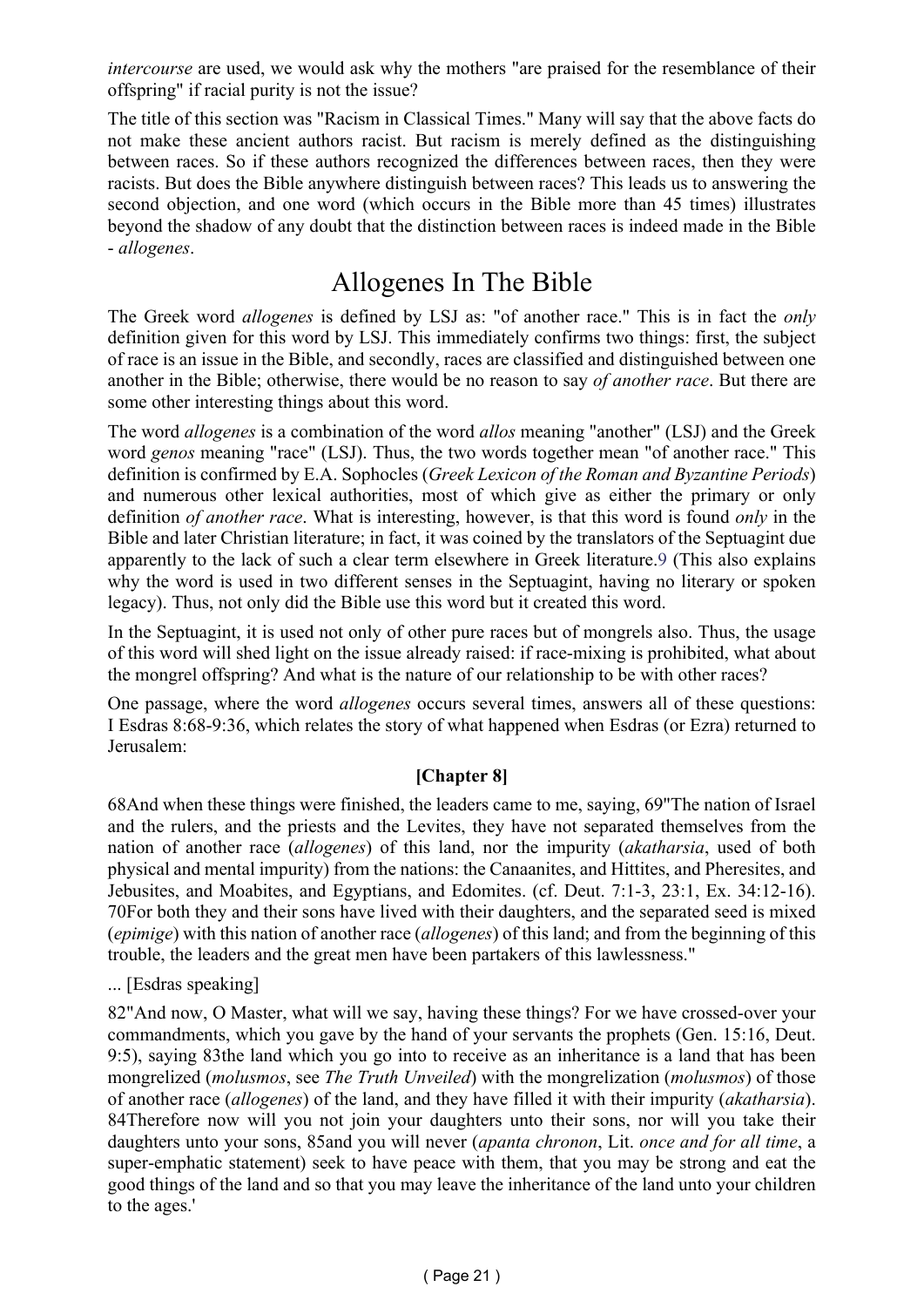86"And all that has come to pass is done to us because of our evil actions and our great failures: for you, Master, did relieve our failures, 87and did give unto us such a root. But we have turned back again to cross-over your law and to mix (*epimigneia*) ourselves with the impurity (*akatharsia*) of the land. 88May you not be angry with us to destroy us, until you will have left us neither root, seed, nor authority?" ... 92Then Jechonias of Jeelus, one of the children of Israel, called out, saying, "Esdras, we have failed before the Master: we have lived with women of another race (*allogenes*) from the nations of this land, and now all of Israel is above. 93Let us make an oath to the Master that we will remove all our women which we have taken of another race (*allogenes*), with their children, 94like you have decreed, and as many as do obey the law of the Master. " ... [Chapter 9] 7So Esdras rose up and said unto them: "You have crossed-over the law (in reference to the 6th Commandment) in living with women of another race (*allogenes*), thereby to increase the failures of Israel." ... 36All these had taken women of another race (*allogenes*), and they removed them with their children.

Here we have a clear and explicit story where a number of the children of Israel had committed mongrelization and were required to kill both the women and the children in order to repent. This crime was so heinous that the names of all of those who had done so are listed in these chapters - a list containing several dozen names. This is a story that is repeated also in the books of Ezra and Nehemiah specifically, and similar stories are also told throughout the Septuagint. One of the most famous examples involves Esdras's own ancestor, Phineas. Numbers 25:1-8 reads in Brenton's translation of the Septuagint:

"And Israel so-journed in Sattin, and the people profaned itself by going a- whoring after the daughters of Moab ... And, behold, a man of the children of Israel came and brought his brother to a Madianitish woman before Moses, and before all the congregation of the children of Israel; and they were weeping at the door of the tabernacle of witness. And Phineas the son of Eleazar, the son of Aaron the priest, saw it, and rose out of the midst of the congregation, and took a javelin in his hand, and went in after the Israelitish man into the chamber, and pierced them both through, both the Israelitish man, and the woman through her womb: and the plague of Israel was stayed from the children of Israel."

This passage goes on and God gives to Phineas a perpetual, eternal priesthood. Then in verse 17, God commands the children of Israel to kill all of the Midianites. We note that Phineas killed both the non-white woman and metaphorically the mongrel offspring, by stabbing her through the womb. The man also was killed, as prescribed by the law which we have previously cited. Phineas's grandson, Esdras, faced the same problem. His final solution was again, as commanded by God, to command the offenders to kill the women and the offspring. Phineas is recorded in Israelite history as one of the greatest of all Israelites for his action of killing this race-mixing couple. In fact, Sirach 45:23 (LXX) records that Phineas was the third in glory, behind only Moses and Aaron, among all the heroes of Israel:

"The third in glory is Phineas the son of Eleazar, because he had zeal in the fear of the Lord, and stood up with good courage of heart when the people were turned back, and made reconciliation for Israel."

So Phineas's actions and those of Esdras are certainly among the most honorable in the Bible. Returning to Esdras, we notice also from that passage that the Israelites were first guilty of prescriptions given by the prophets and servants regarding these non-whites. This was the injunction that they were to eliminate these non-white mongreled peoples from the land before inhabiting it. Secondly, we notice in 9:7 that Esdras tells them that they are guilty of crossingover the law by living with women of another race. Taking the Bible in total context, this can only be in reference to the Sixth Commandment. Later, Esdras reads the entire law to these people to remind them of it. One part of the Pentateuch that he certainly read them was the following from Deuteronomy 7:1-7 (LXX):

"And when the Master your God shall bring you into the land into which you go in order to possess it and shall remove great nations from before you, the Chettite, and Gergesite, and Amorite, and Chanaanite, and Pherezite, and Evite, and Jebusite, seven nations more numerous and stronger than you, and the Master your God shall deliver them into your hands, then you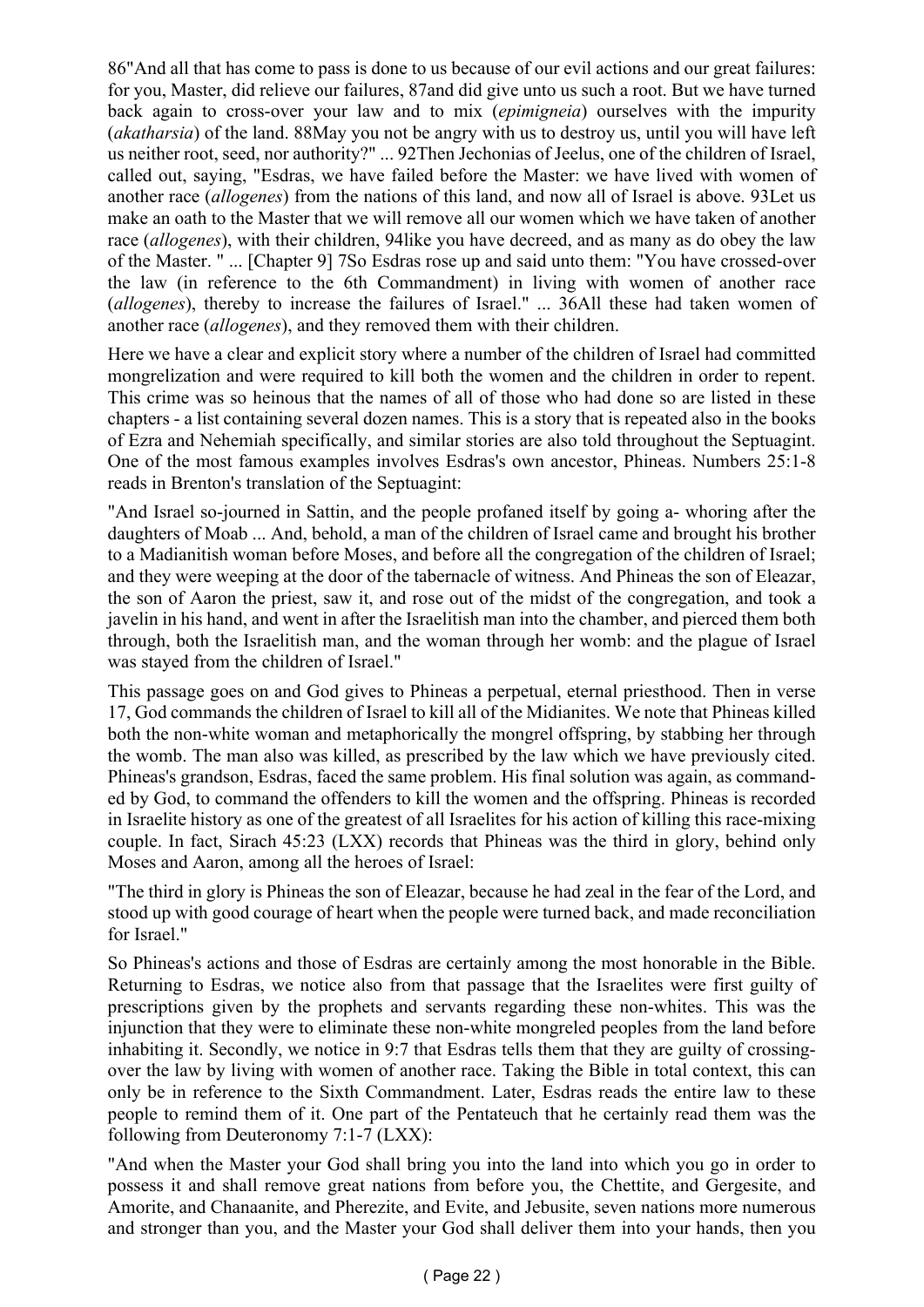shall kill them: you shall utterly destroy them; you shall make no covenant with them, neither shall you have mercy for them; neither shall you contract marriages with them: you shall not give your daughter to his son, and you shall not take his daughter to your son. ... For you are a separated people to the Master your God and the Master your God chose you to be to Him a peculiar people beyond all the nations that are upon the face of the earth."

Before commenting on this passage in more detail, we should first refute one particular lie that is coming into the mind of the average Judaized Judeo right about now: they are saying to themselves, "That was the Old Testament, that was when God was mean, but now God loves everybody and is no longer a God of war or vengeance."

First, let us read the last verse of the above passage once more:

"For you are a separated people to the Master your God and the Master your God chose you to be to Him a peculiar people beyond all the nations that are upon the face of the earth" (cf. Ex. 19:5-6; Deut. 14:2, 26:18).

Now, let us read I Peter 2:9 (AST):

"But you are a chosen race, a royal priesthood, a Separated nation, a people for possession..."

That is in the New Testament. So is Hebrews 13:8 (AST):

## "Jesus Anointed, the same yesterday, today, and forever."

And this is the Jesus Anointed who said in Matthew 10:34 (AST):

"Do not think that I came to bring peace on earth. I did not come to bring peace but a sword."

Finally, Jacob 1:17 says explicitly that with God "there is no variation or shadow of turning." This literally means that God's character and laws are immutable. In plain language, God cannot change; otherwise, He would cease being the God of the Bible.

So now let us again examine what God told the Israelites: they were to kill these mongrel nations and utterly destroy them; they were to make no covenant with them; they were to enter no marriages with them; they were to have no mercy on them. We also learned from the passage in Esdras 8:85 that they were never to seek to have peace with them. In Greek this statement is extremely emphatic; in fact, there was no more emphatic way in Greek to say *never*. A similar statement occurs in Deuteronomy 23:6 (LXX):

## "Thou shalt not speak peaceably or profitably to them all thy days forever."

This verse is in reference to the mongreled Ammanites and mongreled Moabites, and it could not be more emphatic.

The usual Judeo rationalization for these passages is that they are in reference to inter-faith marriages. They claim that the only thing that was wrong was that these people were married to non-believers. But this excuse cannot be made for the passages that use the word *allogenes*. This undoubtedly is the reason that the Septuagint translators coined this term, to show undeniably that the issue is race. If the issue had been belief, then certainly the translators of the Septuagint, who had full command of the Greek language, would have used a word which denoted this connotation. If the issue was only one of non-belief,then why would the Israelites not have been commanded to try and convert the women, or even if they killed the women, why not keep the infants and raise them correctly? The reason is because the problem was racial impurity.

Next, the Judeo will say that the issue was one of nationality, that the Hebrew people were not allowed to convert non-Israelites or marry non-Israelites (as opposed to non-whites). But this rationalization is also soundly refuted by a study of the Bible. The Israelites were allowed to convert non-Israelite white people. These people were referred to in the Septuagint by the term *proselutos*, like the English *proselyte,* a term that occurs nearly 80 times in the Old Testament. As far as marrying non-Israelite white people, this too occurred frequently. A perfect example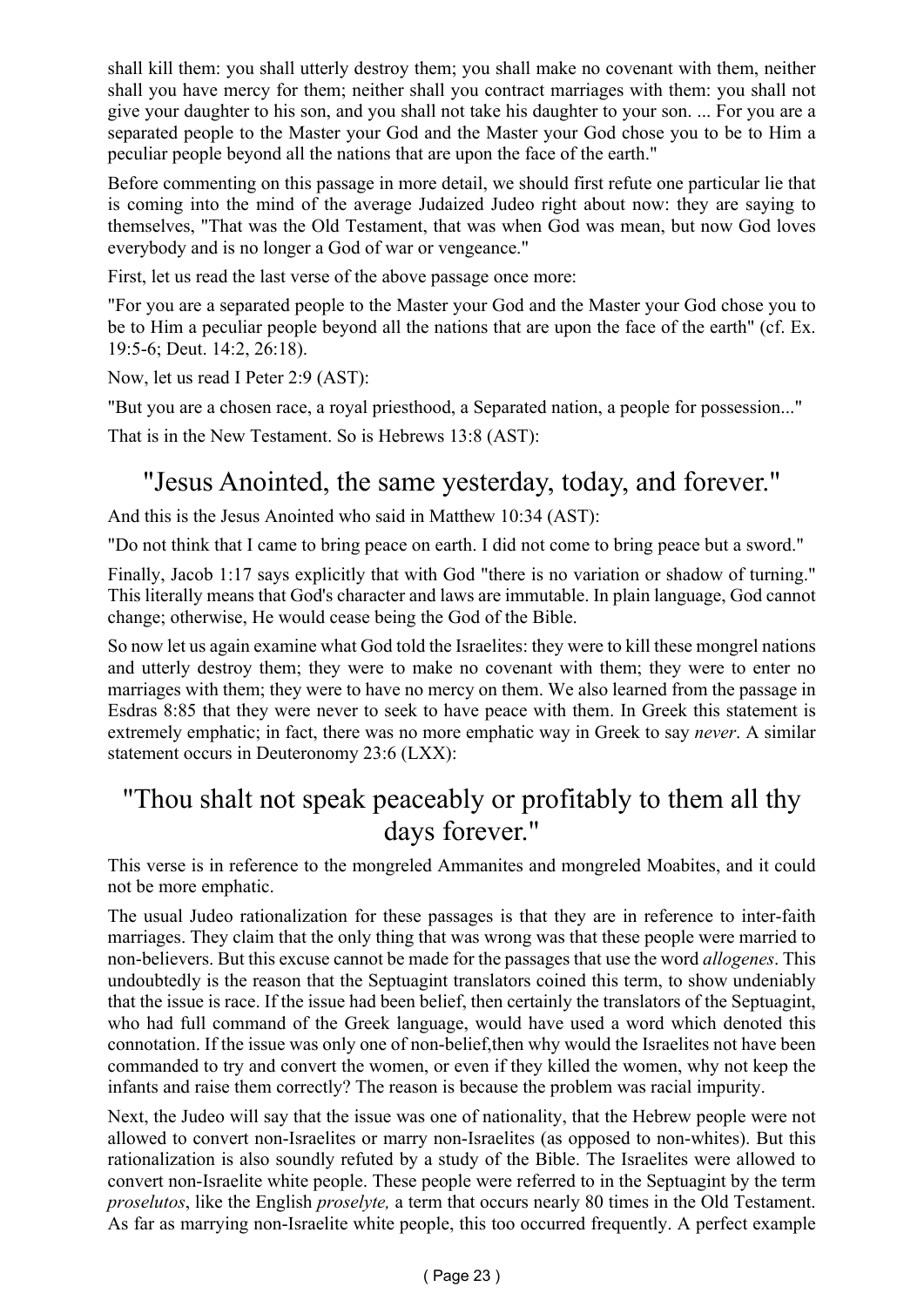is Joseph, who married Asenath, an Egyptian and the mother of Manasseh and Ephraim. Joseph certainly did not and was not supposed to kill Asenath or Manasseh and Ephraim.

What we find by studying the Bible in total context is that the only explanation for the passages we have been citing is that race-mixing is what is being prohibited. All of the rationalizations that people come up with are disproved by numerous examples in the Bible; what we do not find an example of anywhere is race-mixing, that is an example which God approves of. We do find examples, but they are in stories like that of Esdras and Phineas. The only logical explanation is that *allogenes* really does mean what all of the lexicons say that it means: "of another race."

So let us look at some other verses where this word occurs. Exodus 12:43 reads:

"And the Master said to Moses and Aaron, This is the law of the passover: no one of another race shall eat of it."

Does this mean that non-Israelites are not to eat of it, as any Judeo preacher will tell you? Did not the descendants of Asenath the Egyptian eat of the Passover? Did not the proselyte wives, who were white non-Israelites, of many Israelites after the time of Moses eat of the Passover? Indeed they did. But they were not of another race.

Numbers 3:10 (LXX) is another occurrence of *allogenes*:

"And thou shalt appoint Aaron and his sons over the tabernacle of witness; and they shall keep their charge of the priesthood, and all things belonging to the altar, and within the veil; and one of another race that touches them shall die."

Again, *allogenes* occurs in Jeremiah 49:17 (LXX):

"And all the men, and all those of another race who have set their face toward the land of Egypt to dwell there, shall be consumed by the sword, and by the famine: and there shall not one of them escape from the evils which I bring upon them."

Ezekiel 44:9 (LXX):

"Therefore thus says the Master God: No one of another race, uncircumcised in heart and uncircumcised in flesh, shall enter into my sanctuary, of all the children of those of another race that are in the midst of the house of Israel."

And Malachi 4:1 (LXX):

"For, behold, a day comes burning as an oven, and it shall consume them: and all those of another race, and all that do wickedly, shall be stubble: and the day that is coming shall set them on fire, says the Master Almighty, and there shall not be left of them root or branch."

All of these verses contain the word *allogenes*. This then is the answer as to the treatment of the other races. Does this include mongrels, which are not truly a race, but rather constitute a mongrel race? Indeed it does as we will see in the next section of this book.

9 Kittel (*Theological Dictionary of the New Testament*) confirms that this word was first used in the Septuagint, and then later by Israelites such as Philo who quoted the Septuagint, then the New Testament and later by Christian writers. The only other known usage was at the barrier at the Temple of Jerusalem which forbade *allogenes* entrance into the Temple.

## *Mamzir* and 'Mongrel' in the Bible

We may begin to answer this question concerning mongrels by examining the occurrence of *allogenes* in Zechariah 9:6 (LXX):

"And those of another race will dwell in Azotus, and I will bring down the pride of the Philistines."

What is important to note about this verse is that here the word allogenes was translated for the Hebrew word *mamzir*, which is defined by Strong's *Hebrew and Chaldee Dictionary* as "a mongrel."1 0 Now this definition is not at all considered controversial; it is confirmed by numerous Hebrew authorities. Some popular translations even translate it correctly - at least here in Zechariah. For example, the *New Revised Standard Version* translates this verse in Zechariah: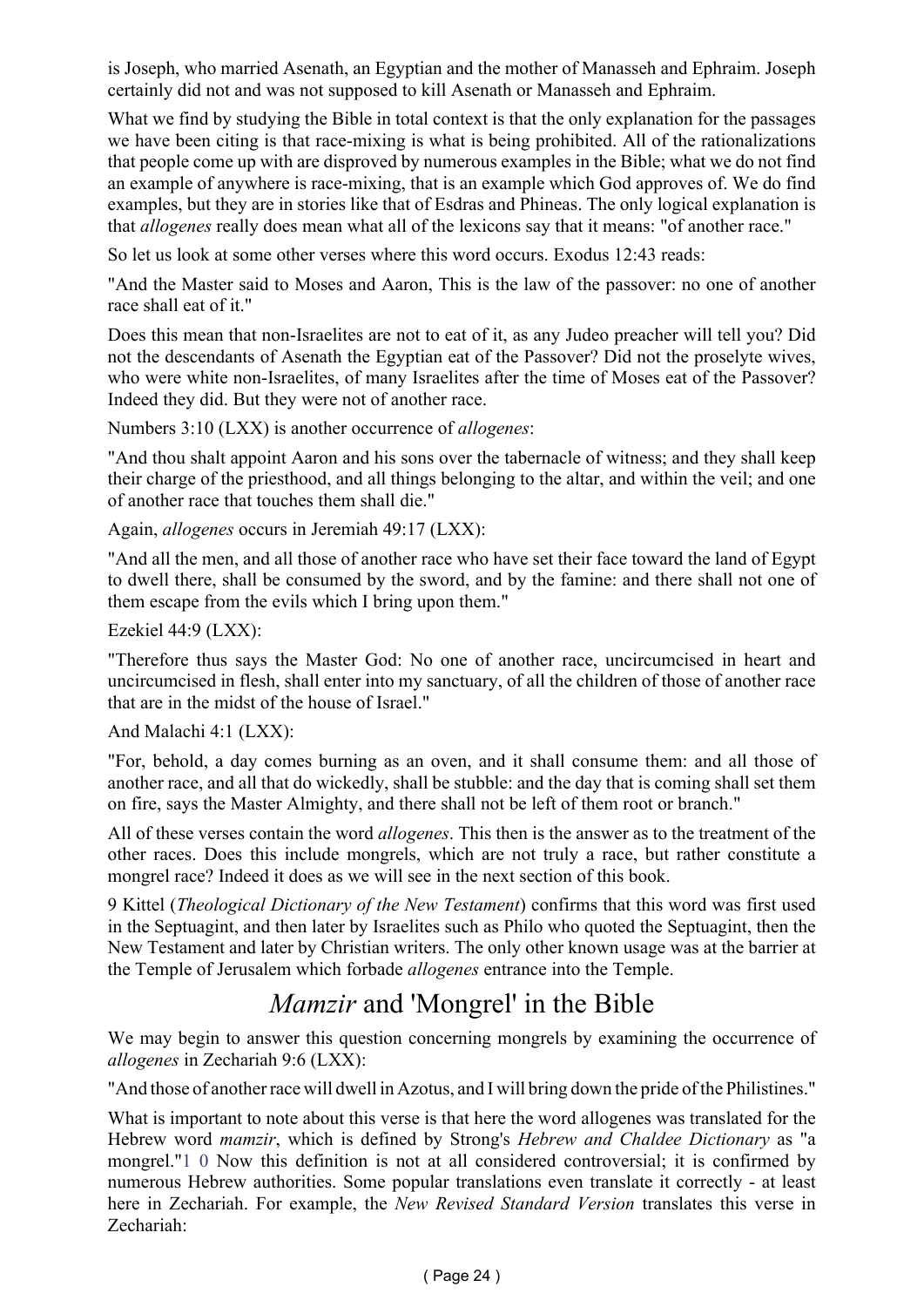"A mongrel people shall settle in Ashdod, and I will make an end of the pride of Philistia."

So we see that this is a commonly accepted definition for the word *mamzir*. Yet the same Bible translation translates the word differently in its only other occurrence in the Old Testament. Deuteronomy 23:2-3 reads in the NRSV:

"Those born of an illicit union shall not be admitted to the assembly of the Lord, even to the tenth generation, none of their descendants shall be admitted to the assembly of the Lord. No Ammonite or Moabite shall be admitted to the assembly of the Lord."

Here they have translated *mamzir* as *those born of an illicit union* while in Zechariah they translated it *a mongrel people*. Why? Because if they had been honest and translated the word correctly here then their Bible probably would not have been printed by the Zionistic and Talmudic Jew-controlled printing-presses and the Jew-controlled National Council of Churches as well as humanistic coalitions of homosexuals and antichrists, who would have attacked their translation and no one would have bought it. So they simply lied. But we note that these *mamzir* people are illustrated by the Ammonites and Moabites. Were all of these people the product of an illicit union? Yes, if we are talking about a union between a white and a non-white.

If you go and ask a Judeo preacher what this passage means, he will tell you one of three things other than the truth.

First, he will tell you that *mamzir* is reference to one born of an incestuous relationship.

Secondly, he will tell you that *mamzir* is in reference to someone born out of wedlock.

Thirdly, he will tell you that *mamzir* is in reference to someone born of a prostitute.

The truth of course is that it is in reference to a mongrel, and we have already seen numerous examples in the Bible where a mongrel certainly cannot enter into the Body Politic. We should also note that this passage in Deuteronomy goes on to say that they are not allowed to enter "forever." We should also note that in the Septuagint, the Greek word commonly translated as *congregation* in this passage is the same Greek word used in the New Testament for *Church* or *Body Politic*, that is the Greek word *ekklesia*.

So we have four possibilities: the three given above and the true definition of *mamzir*, a mongrel. The easiest choice obviously is just to believe the lexicographers and accept the fact that the word means *a mongrel*, but we will also rule out the other three absurdities for the sake of the poor soul teetering on the fence of decision and belief and for the sake of Christ's truth. If we can find a Biblical example of someone who certainly did enter into the Body Politic but who fit the criteria of one of the three possibilities, then we can eliminate that as a possibility.

Thus, the first lie is that *mamzir* is in reference to an incestuous relationship. Leviticus 20:12 and Leviticus 18:15 both define as incest a father lying with his daughter-in-law. But this was the case with Tamar and Judah. Tamar was Judah's daughter-in-law, but she had sex with him and bore Perez. Aaron's sons were the great-great-great-grandchildren of Perez, so this is removed as a possible definition of *mamzir*.

Next, we have someone born out of wedlock and we also have someone born of a prostitute or harlot. We will deal with both of these together since there is a perfect example of both in one person. That person is Jephthah. Jephthah is mentioned in the New Testament in Hebrews 11:32 where he is listed as one of the heroes of Israel (AST):

"And what more may I say? For the times will fail me telling about Gideon, Barak, and both Samson and Jephthah, and both David and Samuel, and the prophets, who through persuasion overcame governments, worked out justification, obtained promises, stopped the mouths of lions, quenched the power of fire, escaped the edges of the sword, acquired power from weakness, became strong in war, made armies of other races to yield."

Jephthah was an Israelite hero who saved the Israelites from the Ammonites; thus he was one who made the armies of other races to yield. Of course so was Gideon, who crushed the mongrel Midianites and Amalekites, and Barak, who helped Sisera kill the mongrel Canaanites, and Samson, who single-handedly killed thousands of mongrel Philistines, and King David, who led the children of Israel in war against the mongrel Philistines, Edomites, Moabites, Ammonites,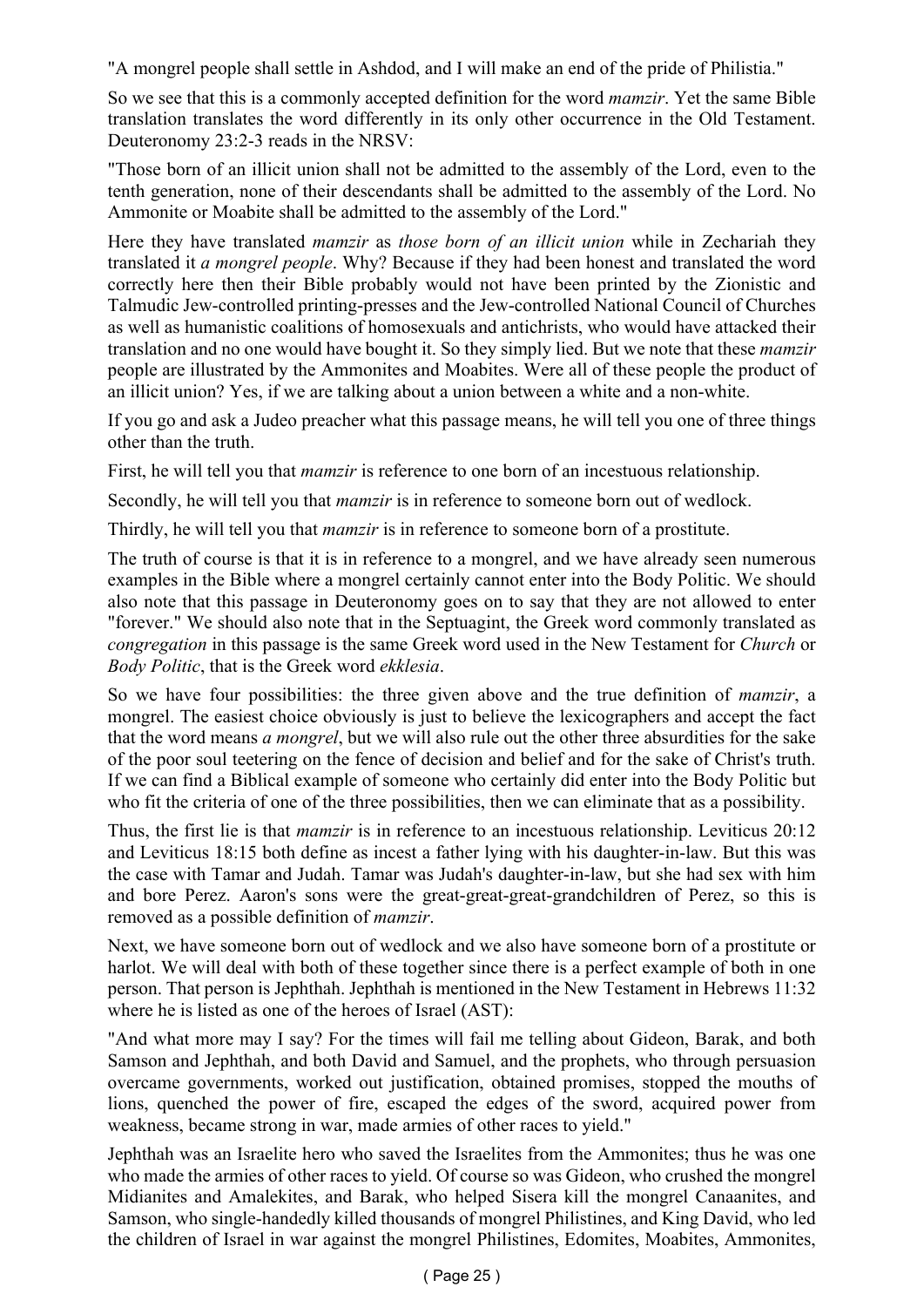and Canaanites, and, of course, Samuel, who slaughtered thousands of mongrel Philistines. But we also learn something very important about Jephthah in Judges 11:1-2 (LXX):

"And Jephthah the Galaadite was a mighty man: and he was the son of a whore, who bore Jephthah to Galaad. And the wife of Galaad bore him sons: and the sons of his wife grew up, and they cast out Jephthah, and said to him, You shall not inherit in the house of our father, for you are the son of a harlot woman."

So we see that Jephthah was both the son of a whore and the product of an extra-marital relationship, yet he is listed in the Book of Hebrews as one of the great men of Israel because he saved Israel from the mongrel Ammonites. These Ammonites are the same people given as an example of a *mamzir* in Deuteronomy 23:3. It was these Ammonites who were not allowed to enter, not Jephthah, even though he was the son of a whore and an extra-marital relationship. In fact, according to the modern Judeo, Judaized definition of adultery, Jephthah was born of an adulterous relationship. Which brings us to Wisdom 3:16 and 19 (LXX), which reads in Brenton's poor translation:

"As for the children of adulterers, they shall not come to their perfection, and the seed of an unrighteous bed shall be rooted out...for horrible is the end of the unrighteous generation."

And in a better translation of this same verse:

"Children of mongrelizers will not be perfect and the seed of an illegal bed shall disappear ... for horrible is the end of the illegal race."

According to the Judeo definition of *adultery*, Jephthah should have never reached perfection and should have been rooted out. But according to the actual and true definition of adultery, as shown in the better translation, it is in fact the *mamzir* and the mongrel Moabites and Ammonites and all of the other mongrel nations that the children of Israel were commanded to eradicate and to never make peace with that are to be rooted out. This verse is saying the same thing that Malachi 4:1 said earlier:

"For, behold, a day comes burning as an oven, and it shall consume them: and all those of another race, and all that do wickedly, shall be stubble: and the day that is coming shall set them on fire, says the Master Almighty, and there shall not be left of them root or branch."

So this is more contextual proof that the family of words commonly translated *adultery* must be in reference to mongrelization and not extra-marital sex. Now this example of Jephthah and of other Israelites in the Bible is so iron-clad that only two possibilities exist. The first of these possibilities is that the Bible really does prohibit race-mixing or mongrelization, and that the Sixth Commandment really is a prohibition against race- mixing. The only other possibility is that the Bible contradicts itself. In fact, atheists have long used Deuteronomy 23:2 and its prohibition of *mamzir* ever entering the Body Politic and then the example of Jephthah and other Israelites with a similar genealogy to argue that the Bible does indeed contradict itself. But this Jewish argument only works if it is assumed that *mamzir* means either an illegitimate child, a product of incest, or the son of a whore. The argument does not work if we simply believe the definition given by James Strong's Concordance for the word *mamzir* and accept the fact that the Bible prohibits any mongrel from ever entering into the Body Politic of the Lord. You either believe that clear, self-evident, and well-supported truth or you believe that the Bible is contradictory and you call God a liar. Let us recall Revelation 21:8 (AST):

"But for the cowardly and non-persuaded, and those having become abominable, and murderers, and whores, and pharmakeia promoters, and idolaters, and all the liars, their part is in the Lake burning with fire and brimstone, which is the second death."

Not all translations have been dishonest in the fashion of the New Revised Standard Version, translating the word *mamzir* correctly on one hand and then being dishonest on the other. In fact, the revised Luther Bible has rendered both Zechariah 9:6 and Deuteronomy 23:2 accurately. In both of these verses, the Hebrew word *mamzir* has been translated with the German word 'Mischling', which means "half-breed, mongrel, hybrid."1 1 This is the only thing that this German word can mean, so the revised Luther Bible, the most popular Bible in Germany, stands as proof of the accurate translation of Deuteronomy 23:2-3 from the Hebrew: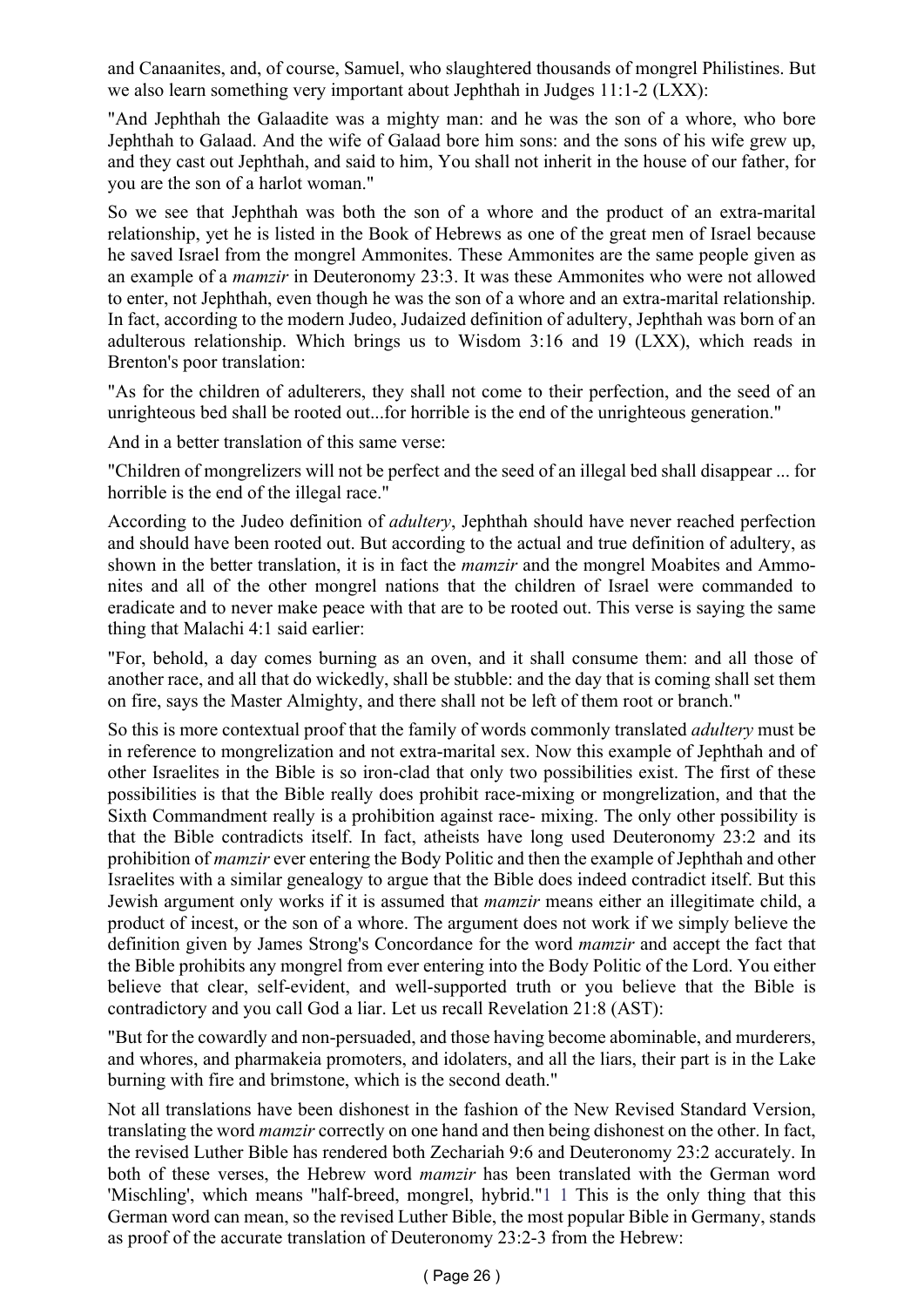"A mongrel shall not enter into the Body Politic of the Master, even to the tenth generation shall none of his enter into the Body Politic of the Master. An Ammonite or a Moabite shall not enter into the Body Politic of the Master; even to the tenth generation shall none of them enter into the Body Politic of the Master, forever."

With all of this clear evidence as to the true meaning of the Hebrew word *mamzir*, we should recall once again that both Francis Gouldman's *A Copious Dictionary* (1674) and Thomas Holyoke's *A Large Dictionary* (1677) state that *mamzir* and the Greek word *moichikos* are synonymous, and the word *moichikos*, the adjective form of *moichos*, is usually translated *adulterous* but should be translated as *mongrel*, again further establishing the fact that the Sixth Commandment is a prohibition of race-mixing or mongrelization. The Commandment and the entire Old Testament is of a racial nature, and this was how the Septuagint was understood in the first century not just by the New Testament writers but by other contemporaries such as Josephus (who was both a general and a priest). For instance, let us examine Josephus's *Contra Apion* 1:7 in the translation of Thackeray:

"Not only did our ancestors in the first instance set over this business men of the highest character, devoted to the service of God, but they took precautions to ensure that the priest's lineage should be kept unadulterated and pure. A member of the priestly order must, to beget a family, marry a woman of his own race, without regard to her wealth or other distinctions; but he must investigate her pedigree, obtaining the genealogy from the archives and producing a number of witnesses. And this practice of ours is not confined to the home country of Judea, but where there is a Jewish [Judean] colony, there too a strict account is kept by the priests of their marriages; ... A statement is drawn up by them and sent to Jerusalem, showing the names of the bride and her father and more remote ancestors, together with the names of the witnesses ... they also pass scrutiny upon the remaining women, and disallow marriage with any who have been taken captive, suspecting them of having had frequent intercourse with foreigners."

This passage regarding the Israelite practice of ensuring pure marriages could be no clearer. The words *unadulterated and pure* are translated *unmixed and pure* by Whiston, but either way we see that the issue is one of race. It says that the Israelite is to marry "a woman of his own race"; it does not say a woman of the same tribe, nation, faith, religion, culture or any other arbitrary distinction that Judeo preachers invent to explain the restrictive marriage laws of the Old Testament. No, it very clearly says race, and it even says that it is to be without regard "to other distinctions," though of course an Israelite would naturally seek to marry someone who was a fellow Hebrew believer. But lying mongrel Jews and Judeos are insistent that the marriage customs of the Israelites only concerned faith or religion, not race. But if this were true, why would it be necessary to investigate the genealogy of the prospective bride? What difference would it make if the woman had had sex with foreigners? Obviously none of these things would be important; rather, all the bride would have to do would be to convert and become a proselyte. But Josephus here explains the intent of Leviticus 21:13 (LXX), which reads:

## "He will take for himself a virgin woman of his own race."

Again, the issue is race; not nationality, not tribe. This brings us to a discussion of the primary word for *mongrel,* that is, the Greek word *nothos*.

10 This word may be found in the Strong's *Hebrew and Chaldee Dictionary* under the reference number 4464.

11 *World-Wide German Dictionary*.

## Meaning Of *Nothos*

Although this Greek word occurs only once in the New Testament, its definition is still very important to our discussion of the Sixth Commandment. We have discussed its occurrence in Hebrews 12:8, and stated that in some Latin manuscripts, it was translated with the word *adulterinus*. So knowing what *nothos* means is important to understanding what the *adult*family of words mean in Latin. We have also cited evidence where the Greek verb *moicheusas* is shown to be synonymous with *notheusas*, a verbal form of *nothos*. So knowing the true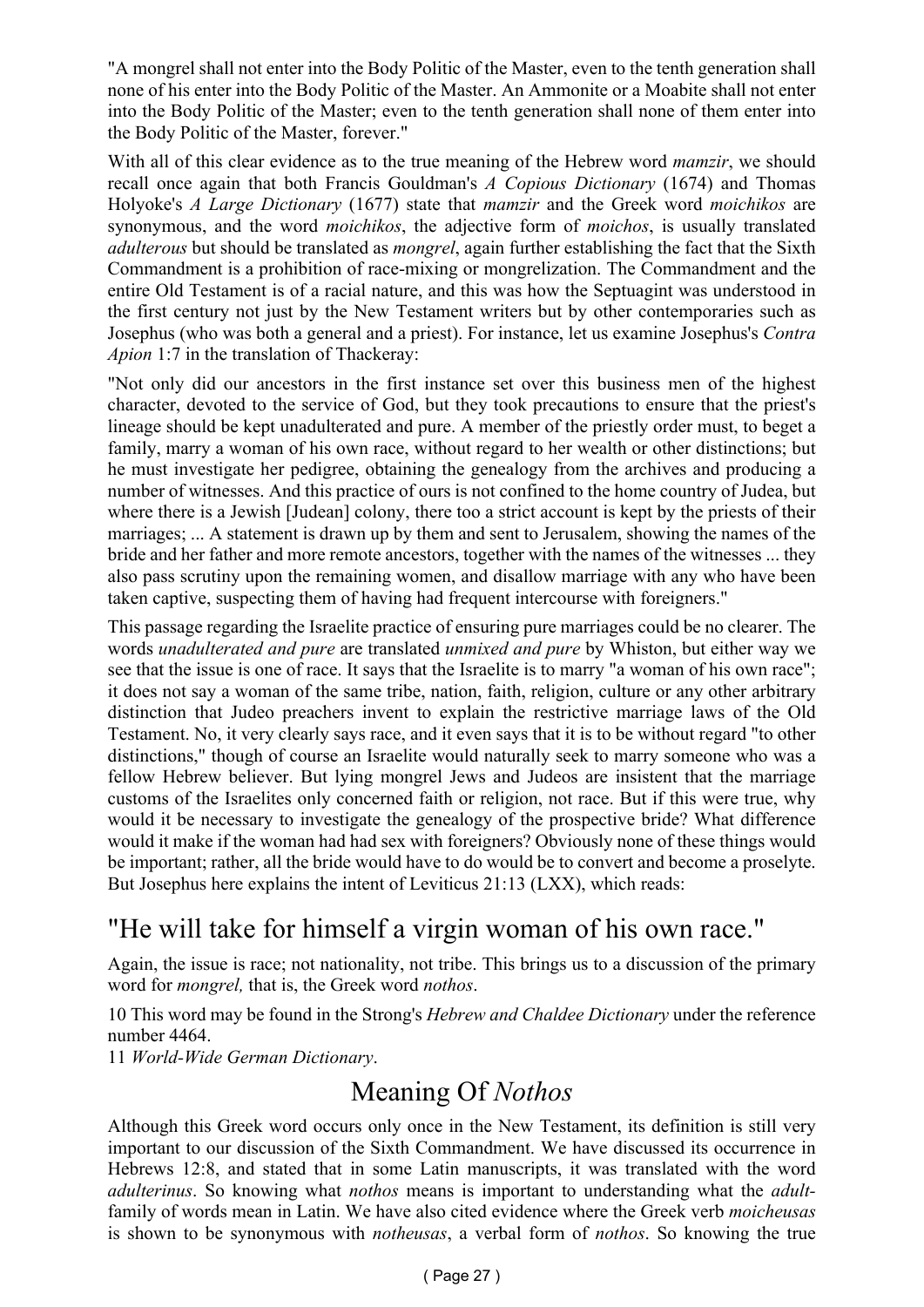definition of *nothos* is important to understanding the true definition of both the Greek and Latin words commonly translated *adultery*. Thus, we shall examine this word in greater detail.12

*Nothos* is defined by LSJ as "bastard, baseborn, cross-bred." The verbal form *notheuo* is defined as "adulterate." G.W.H. Lampe, in his *A Patristic Greek Lexicon,* defines the word *nothos* as, "bastard, adulterated, cross-bred." So we see very quickly that any honest lexicon will serve to show the meaning of this word, especially when we realize that the common definition of the English word *bastard*, until recently, was, as the Oxford English Dictionary states, "a person of mixed breed."

We also recall that we have already stated that all of the lexical authorities state that the word *nothos* is the opposite of the Greek word *gnesios*, which is defined by LSJ and by Lampe as: "belonging to the race." This word is derived from *genos*, which means *race*. Donnegan's Lexicon defines the adjective *gnesios* as: "peculiar to a race, of pure race," and his primary definition of *gnesiotes* is: "purity of descent," while his primary definition of *gnesios* is: "purely descended." Thus, since *nothos* is the opposite of this family of words, it must mean *mongrel* or *of mongrel descent*.

The Greek word *nothos* was originally defined by the Latin word *nothus* in early Greek- Latin dictionaries, and this Latin word was of course used in its place in Latin translations or commentaries of Greek texts, including in the Vulgate. The Latin word *nothus* is defined by the Lewis and Short Latin Dictionary as "of a mixed breed, mongrel." This same definition is also supplied by Leverett's Latin Dictionary. Thomas Holyoke's *A Large Dictionary*, as we have stated previously, says that this Greek word *nothos* and the Latin word *nothus* are synonymous with the Hebrew word *mamzir* and the Greek word *moichikos*, both of which we discussed above and both of which mean *mongrel*. Like the Hebrew word *mamzir*, we can turn to the German Luther Bible for an example of where the Greek word *nothos* has been translated accurately. In the original Luther Bible, the word *nothos* in Hebrews 12:8 was translated with the German word "Bastarde," which according to the *English-Deutsches, Deutsch-Englisches Wörterbuch* (1956) corresponds to the English word "mongrel" (cf. *A Compendious German And English Dictionary*). Like the English word "bastard" which before recent times clearly meant *mongrel*, this German word also has been watered-down to a certain extent recently, but it must be remembered that the LutherBible was translated well-over 400 years ago, and consultation with older German dictionaries clearly shows that the original understanding of the word was that of *mongrel*.

Recent editors of the Luther Bible, however, do not seem to have been content in letting the degeneration of the German language serve as their tool for watering down Germany's most popular translation of the Bible. In fact, a comparison between the original Luther Bible and the Luther Bible being sold today shows many drastic differences, one of which concerns the verse under consideration. In Hebrews 12:8, while the original Luther Bible reads *Bastarde* or *mongrels*, the newer version reads *Ausgestoßene* or *outcasts.* This modern translation is, of course, totally ridiculous and finds support in no Greek-German or Greek-English lexicons. The only purpose that such a translation serves is to rid the German Bible of the racial consciousness that existed in it before World War II. There are many more examples, one being the first verse in the New Testament, Matthew 1:1. In the Anointed Standard Translation of the New Testament, this verse reads:

## "The book of the race of Jesus Anointed, son of David, son of Abraham."

In the original Luther Bible, the word *race* was rendered with the German word *Geburt*, which means *birth* or *racial origin*, but in the new Luther Bible, the word *Geschichte* is used, meaning *story* or *tale.* Another striking example, and one that the Jews and other antichrists were concerned that the German people took too literally during World War II, is Luke 19:27, which reads in the Anointed Standard Translation: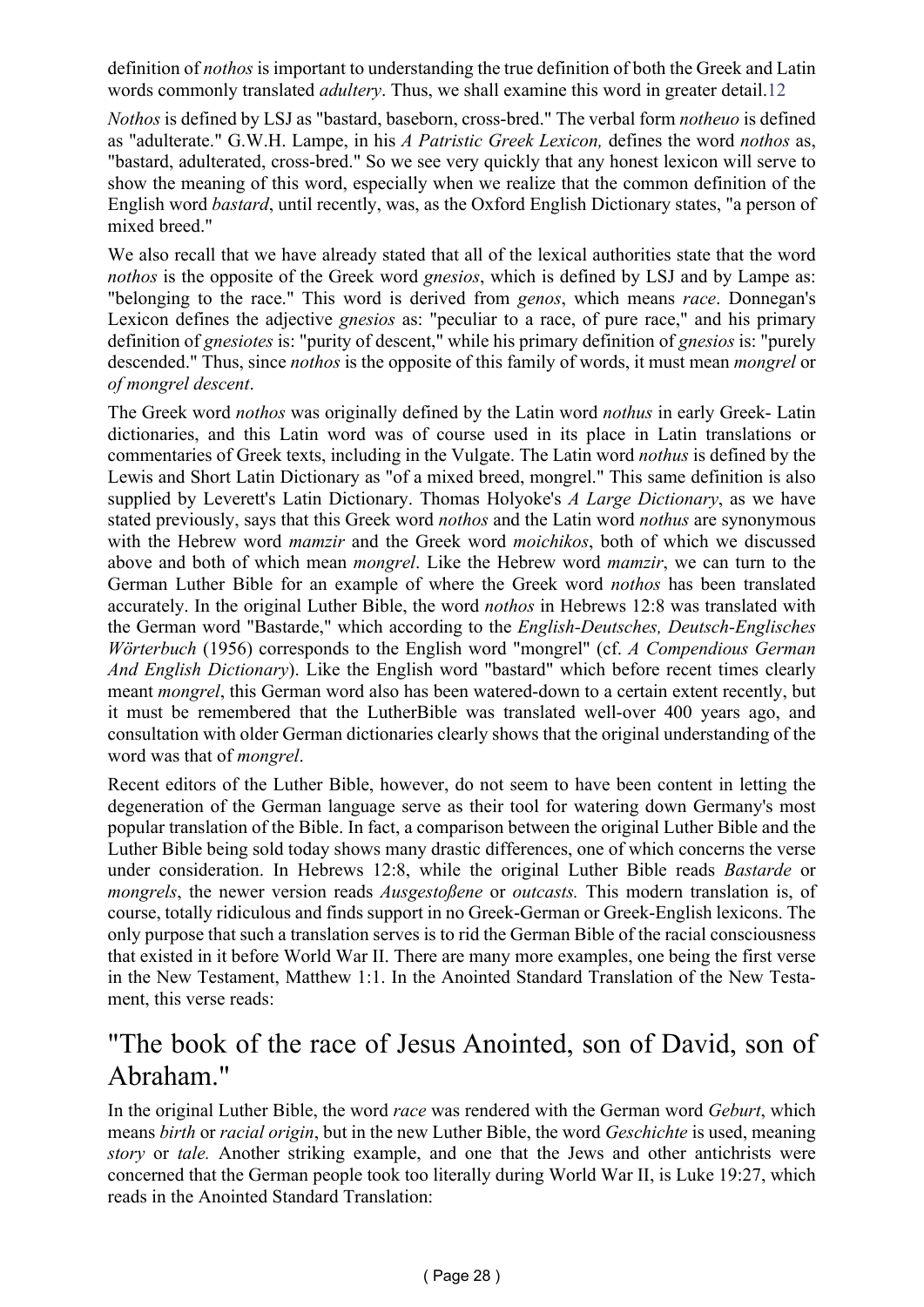"But these enemies of mine, those not desiring me to reign over them, bring here, and execute them before me"

In the new Luther Bible, the Greek verb translated *execute* above is rendered with the German words *machen nieder* which means *make them bend down*, but in the old Luther Bible, the German Bible being circulated in 1933, the German word *erwürgen* was used, which means *to strangle*. Many more similar examples could be given, but it will suffice to say that the Luther Bible being read today in Germany is not the same Bible that was being read before World War II in Germany, and that Bible translated *nothos* correctly in Hebrews 12:8. This is the only New Testament occurrence of the word.

However, in the Greek Septuagint, the word *nothos* occurs in Wisdom 4:3, which reads in an accurate translation:

"But the multiplying race of the ungodly will not be of great number nor gain power through mongrels propagating, nor will that race be allowed to advance nor accomplish a secure foundation."

Here we see very clearly the racial nature of the word *nothos*. This verse is important for those who attempt to define the word *nothos* as someone born out of wedlock, for the verse clearly shows that *nothos* was a racial designation.

The most important non-Biblical usage of *nothos* is in Philo's *The Special Laws*, III:46 in the translation of F.H. Colson:

"Actually so great is the provisions made in the law to ensure that men should admit [allow] no unlawful matings, that it ordains that even cattle are not to be crossed with others of a different species [race]. No Jewish [Judean] shepherd will allow a he-goat to mount a ewe or a ram a she-goat, or a bull a mare, or if he does he will be punished as an offender against the decree of nature, who is careful to preserve the primary species [race] without adulteration [mongrelization]."

Here, Colson has translated *nothos* as *adulteration*. As in other passages from Philo, it is important to remember that he is commenting on the Pentateuch, and we notice that the definition of "unlawful matings" is cross-breeding or mongrelization. Also importantly, we see very clearly that the specific Biblical definition of *nothos* is *cross-breeding* or *mongrelization*.

12 A complete study of these words occurs in my book *The Truth Unveiled*. Much of the material presented hereafter is not contained in that work, therefore the reader is encouraged to consult *The Truth Unveiled* also.

## The Errancy of the Masoretic Text and the KJV

It has long been the firm position of true Christians that the only legitimate source for what is called the Old Testament is the Greek Septuagint. *The Septuagint vs. The Masoretic Text* and *The History of the Bible*, as well as other Separatist literature, have presented undeniable proof that the Greek Septuagint was the Scripture used by Jesus Christ and His Apostles and conversely that the so-called Hebrew Masoretic Text did not come into existence until around 1000 AD, and that this Hebrew had been edited, changed, and in some cases rewritten entirely by Talmudic, atheistic, mongrel Jews. This, of course, is important because the Masoretic Text is the text behind the Old Testament translations of virtually every Bible version available today, though some claim to have at least consulted the Septuagint. Most translations, however, especially the King James Version, do not even consult the Septuagint, and those which do rarely if ever follow the Septuagint where the Septuagint and Masoretic Text differ, such as newer translations like the New Revised Standard and the New International Version.

Yet, in spite of all of the evidence which clearly supports the Greek Septuagint, most so- called Christian denominations, with few exceptions, continue to use the Masoretic text and defend it vehemently. Many also openly defend the King James Version, and in turn the Masoretic Text, as the inspired word of God. Those which use both the King James and newer translations, such as the Revised Standard or New International, and all those who use the Ferrar Fenton Bible or Rotherham's or the New Jerusalem, are still supporting and using the Jew-contrived Masoretic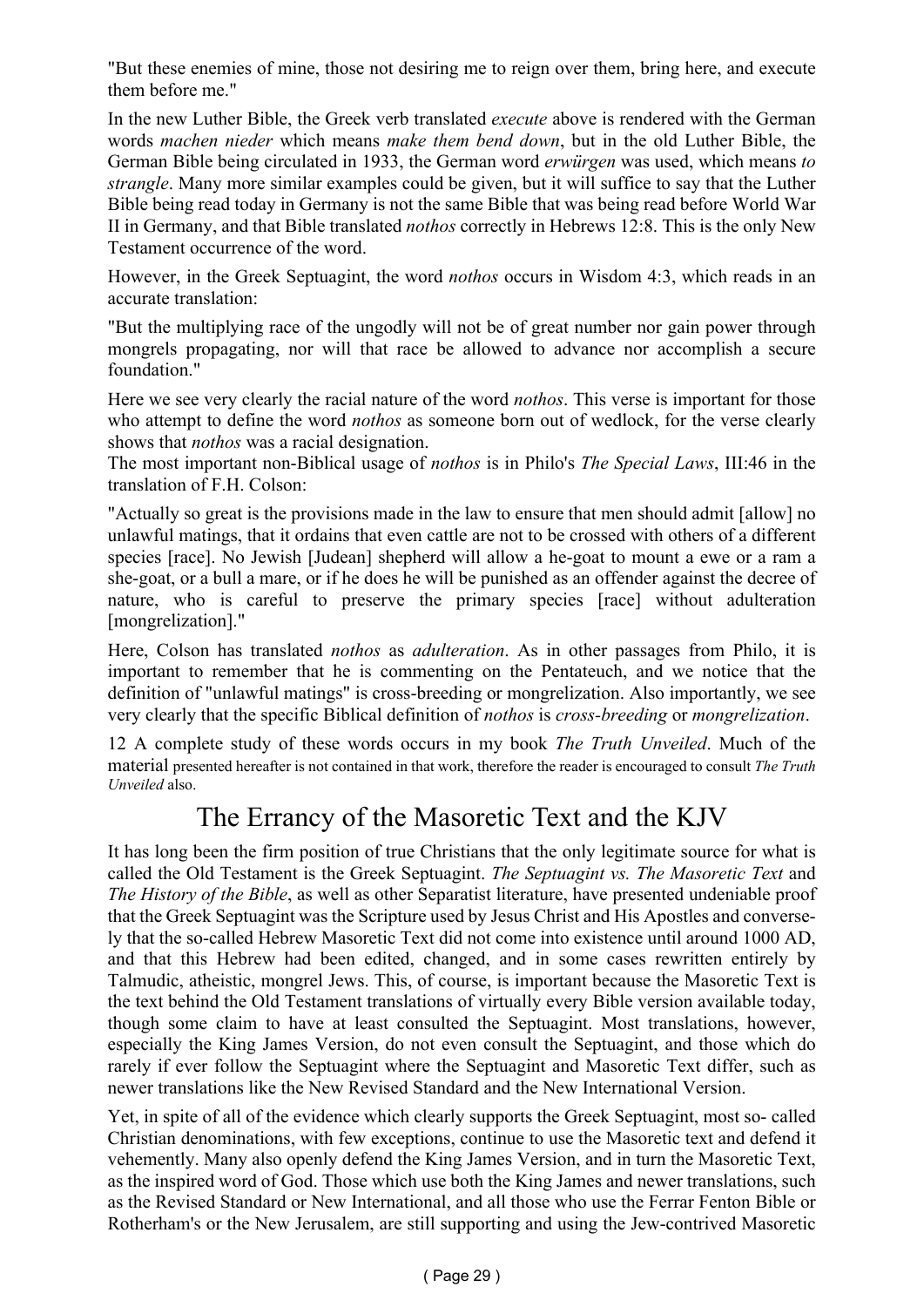text as if it were actually divinely-inspired Scripture, because all of these translations are based upon the Masoretic text. So whether ones uses the King James Version or some other popular translation, that person is still accepting as fact that the Hebrew Masoretic text is somehow divinely inspired or preserved.

Now all of this is pertinent for several reasons. First of all, although a portion of this book has been dedicated to examining the Hebrew word *mamzir*, still most of the arguments presented herein make use of the Greek Septuagint. So immediately, deceived Judeos will discount the arguments because the arguments do not use the Jew-corrupted Masoretic text that they were raised to believe was somehow the Bible. Still others have been raised to believe and taught by their Jewish preachers that the King James Version itself is divinely inspired. So then not only is the Masoretic Text divinely inspired, but any mistranslations in the KJV, either of the Old or New Testament were somehow purposely put in their by God. Believe it or not, this is the claim of thousands of King James supporters, men such as Peter Ruckman, who distort the facts, throw away logic, and do the bidding of the Jews who would like nothing more that to deceive people into using the King James Version even when it blatantly contradicts the original autographs, meaning the best manuscript evidence of the Greek Septuagint and Greek New Testament. So, therefore, these men conclude that since the King James Version does not say, "You will not mongrelize," then even if that is what the original Greek says, it does not matter because God changed when He inspired the translators of the King James Version.

What is truly incredible about this is that since the time of the discovery of the Dead Sea Scrolls, it has been a matter of public record just how corrupted the Masoretic Text, and therefore the KJV, is compared to far older manuscripts, and just how accurate the Greek Septuagint is. Honest scholars have long known about the multitude of serious errors in the Masoretic Text and on the other hand the high accuracy of the Greek Septuagint. Honest scholars have long known that most of the quotes in the New Testament from the Old Testament Scriptures are found in the Greek Septuagint identically but in the Masoretic Text either not at all or in a greatly altered form. Even the Jews themselves have no problem admitting the truth regarding the Greek Septuagint and the Masoretic Text because they have already so deceived Judaized Judeos (including the so-called Identity movement and what is left of the Christian Church in Germany) into believing that Talmudic Jews accurately preserved the Old Testament Scriptures. And since these Judaized Judeos believe that the mongrel Jews are God's chosen people, then why wouldn't they buy this lie, hook, line and sinker? No, the truth on this matter is not hidden. The Jews know that as long as they can keep white men using their Masoretic Text, then white men serve no danger to them. And, unlike their forefathers, these deceived white men may be racially murdered and therefore neutralized within a generation or two. Make no mistake about it: race-mixing is the murder of white man's posterity. The truth is, a white man cannot be a Christian if he is still using the Jew Masoretic Text.

In *The Bible in Greek Christian Antiquity,* a new book released in 1997 from Notre Dame University, Paul Lamarche writes:

"In what version was the Old Testament used and commented on by early Christians? ... it is the Septuagint, the Greek translation which, directly or indirectly, was fundamentally for all writings of the early Christian centuries, and even after Jerome it is the text which the Greek Fathers, including the Antiochenes, customarily used."

The differences which exist between the Septuagint and the Masoretic Text have in the past been accounted to corruptions in the Septuagint and mistranslations by the Septuagint translators. This, of course, has been a Jewish tactic to undermine the Septuagint in deference to the Masoretic text. But even Lamarche, in the same book, goes on to state that it is today the consensus opinion, especially after the discovery of the Dead Sea Scrolls, that the problems lie not with the Septuagint but with the corrupted Masoretic Text. The truth of the matter is that honest scholars have taken this position for centuries, primarily because of the quotations from the New Testament which parallel exactly with the Greek Septuagint but differ greatly from the Masoretic Text.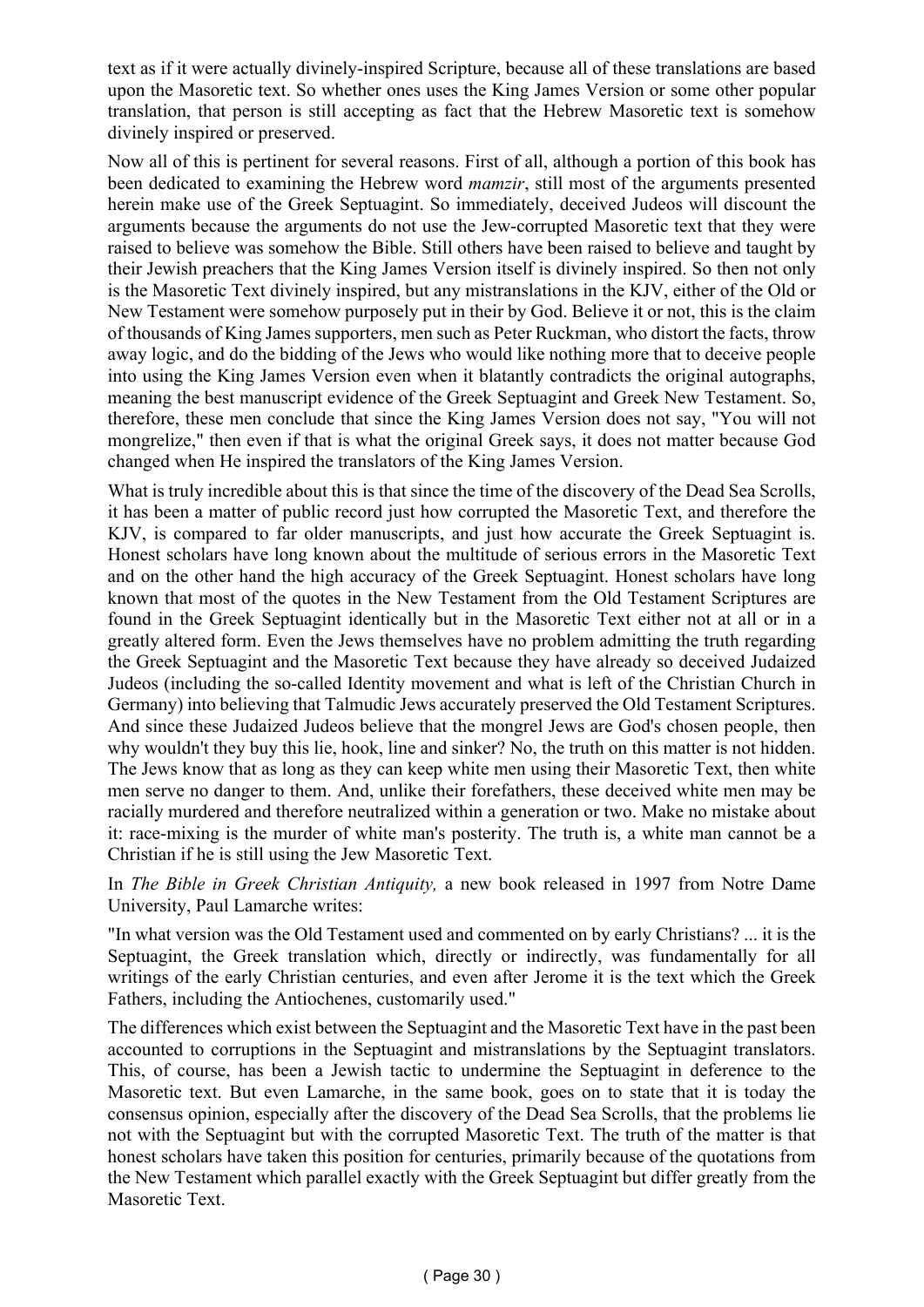But the antichrist, Zionistic Jews play the issue of the Masoretic Text in two ways. First, they have convinced the *goyim* that it is in truth the inerrant Word of God, perfectly preserved by meticulously careful, Christ-hating, atheistic Jews. Secondly, they take advantage of the mistakes in the Masoretic Text to attack the Christian's claim of the inerrancy of the Bible. For the real Christian, which by definition means one who uses the Greek Septuagint, this is not a problem. Let us look at some of these claims, and as we do, we will use the King James Version since it is a favorite of most deceiving antichrists, but keep in mind that though the wording may be slightly different, the same things are true for all versions of the Bible which use the Masoretic Text. We use the King James Version herein only to further convict those liars who claim that it and all of its mistakes are divinely inspired.

II Chronicles 21:20-22:1-2. These verses read in the King James Version:

"Thirty and two years old was he [Jehoram] when he began to reign, and he reigned in Jerusalem eight years, and departed without being desired. Howbeit they buried him in the city of David, but not in the sepulchres of the kings. And the inhabitants of Jerusalem made Ahaziah his youngest son king in his stead: for the band of men that came with the Arabians to the camp had slain all the eldest. So Ahaziah the son of Jehoram king of Judah reigned. Forty and two years old was Ahaziah when he began to reign ..."

Here is where the Bible-attacking Jews have a field day. If you are someone who believes in the infallibility of the King James Version or in the divine inspiration of the Masoretic Text, how do you explain the fact that Jehoram's youngest biological son was two years older than he was? Obviously, the only explanation is that this is an error, that both the King James Version and the Masoretic Text are fallible, and thus the Bible-attackers have refuted the inerrancy of the Bible. But the true Christian can explain this very easily, because the true Christian knows that this is not what the Bible says. Let us now read the last verse which gives Ahaziah's age in the Greek Septuagint (II Chr. 22:2 LXX):

### "... began to reign when he was twenty years old..."

Here the Greek Septuagint proves superior, as Ahaziah's correct age is given. But is this an isolated incident? Not at all. Let us look at II Samuel 6:23 in the King James Version:

"Therefore, Michal, the daughter of Saul, had no child until the day of her death."

However, in II Samuel 21:8, we read in the King James Version:

## "...and the five sons of Michal, the daughter of Saul."

Thus, in one part of the King James and the Masoretic Text, it says that Michal had no children, but in another that she had five sons. Again, this problem does not exist in the Greek Septuagint, because (in the preferred manuscripts) it replaces Michal in II Samuel 21:8 with Merab, so while Michal had no children, Merab had five sons. The Bible is actually talking about two different women.

Let us now turn to I Kings 16:23, 28-29 in the King James:

"In the thirty and first year of Asa, King of Judah, began Omri to reign over Israel, twelve years ... So Omri slept with his fathers ... and Ahab his son reigned in his stead. And in the thirty and eighth year of Asa king of Judah began Ahab the son of Omri to reign over Israel."

Here we see that Omri reigned 12 years, and then his son Ahab began to reign. But the time frame is given as corresponding to the reign of Asa. So Omri began to reign in the 31st year of Asa and his son began to reign in the 38th year of Asa, which is only seven years. But we were told that he reigned 12 years. This is not simply a mistake as to which year of Asa's reign Ahab began to reign in, but in fact the Masoretic text omits several verses between verse 28 and 29 which tell us that Josaphat, son of Asa began to reign. Thus, the Septuagint reads (note that Ambri = Omri, and Achaab = Ahab):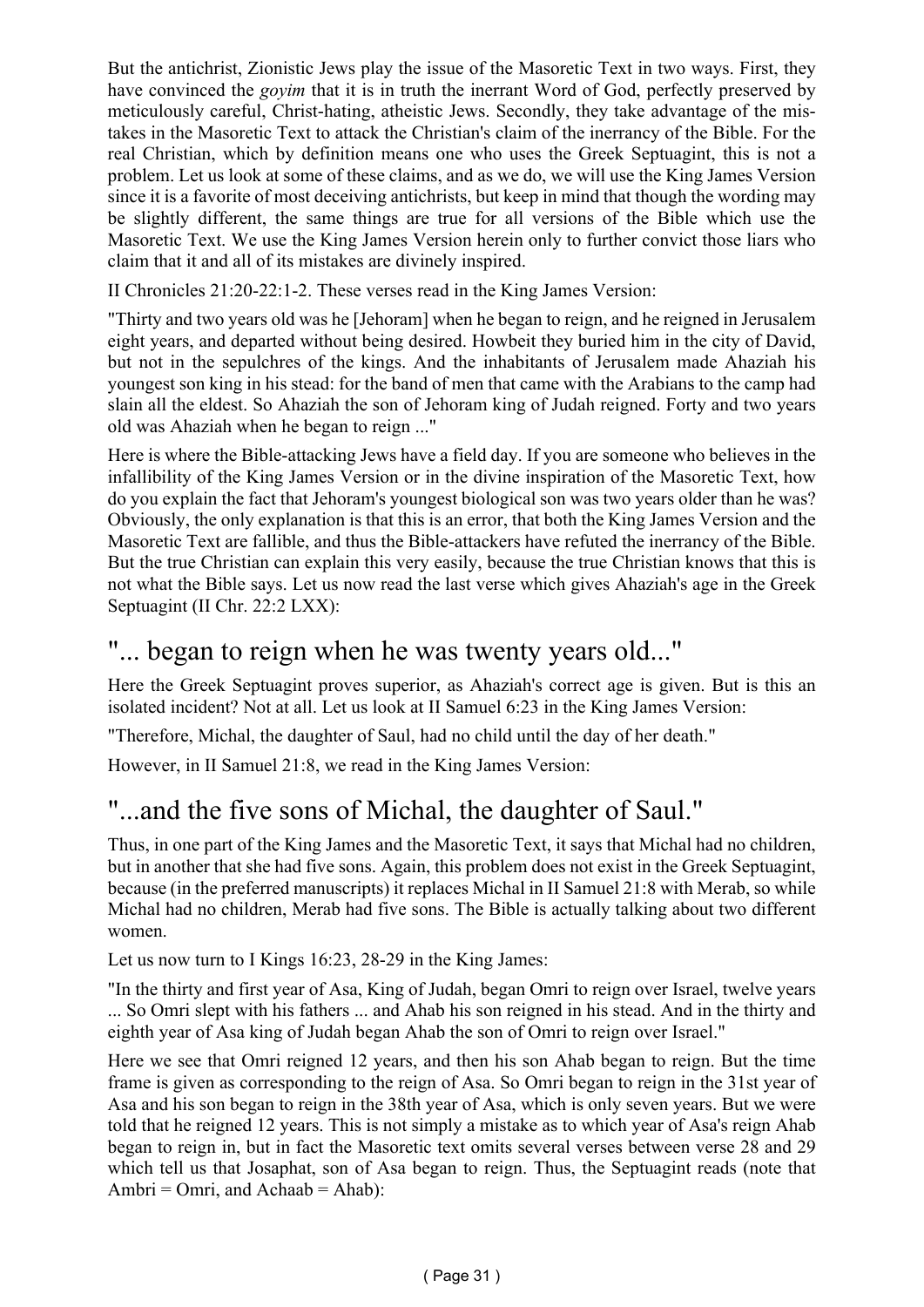"In the thirty-first year of king Asa, Ambri begins to reign over Israel twelve years ... And Ambri slept with his fathers ... and Achaab his son reigns in his stead. (And in the eleventh year of Ambri Josaphat the son of Asa reigns...). In the second year of Josaphat king of Juda, Achaab son of Ambri reigned over Israel..."

The part in parentheses above is a small part of the passage which is in the Septuagint but which has been omitted from the Masoretic Text. We can see that the chronology in the Septuagint version is correct, but that given in the Masoretic text is incorrect.

These mistakes are unexplainable by those who claim the infallibilty of the King James Version or the inerrancy of the Masoretic Text. Let us now look at II Kings 24:8 in the KJV:

## "Jehoiachin was eighteen years old when he began to reign..."

And now II Chronicles 36:9 in the KJV:

## "Jehoiachin was eight years old when he began to reign..."

This difference in inexplicable, but the Greek Septuagint reads 'eighteen years' in both instances. These problems are all examples of internal contradiction that exists in the Masoretic Text but not in the Greek Septuagint. But the most convincing internal evidence exists between the New Testament and the Old Testament quotations.

For example, Matthew 15:8-9 reads in the AST:

"This people draws near to Me with their mouths, and honors Me with their lips; but their heart is far away from Me. But they worship Me in vain, teaching for teachings the ordinances of men."

This is a quotation from Isaiah 29:13, which in the Septuagint is identical with the exception of a slight change in word order, but the Greek of the New Testament and Septuagint passages would be translated in English the same way, and the same vocabulary is used in both. In the Hebrew Masoretic Text, however, we find a much difference passage:

"...Forasmuch as this people draw near me with their mouth, and with their lips do honor me, but have removed their heart far from me, and their fear toward me is taught by the precept of men" (KJV).

Although the two passages start out the same, the ending in the Matthew clearly could not have come from the Masoretic Text Hebrew. The ending of the Hebrew passage says something entirely different than what Jesus Himself said in the New Testament and what is recorded in the Greek Septuagint.

A very striking example of this is in Romans 3:11-18. These seven verses are quoted from Psalms 14:1-3. This quotation of over 60 Greek words differs only by three letters, which are insignificant in translation. In the Hebrew, however, only parts of verses 11 and 12 are present. Verses 13-18 are entirely absent, though in Romans, the Apostle Paul makes it clear that he is quoting the Scriptures. If his Scripture had been the Masoretic Text and not the Septuagint, then Paul would have been lying. There are an endless amount of examples of this nature where New Testament quotations could only have come from the Septuagint. In fact, of the quotations in the New Testament of the Old Testament, over 70 could only have been derived from the Greek Septuagint because the Masoretic text either omits the quotation or it exists in so changed a form as to be unrecognizable or have a completely different meaning.

Thus, the Masoretic Text is found to be corrupted both internally and in its relation with the New Testament, while the Septuagint is found to be reliable on both counts, and also the Septuagint was the universal Bible of the first century Christians. The last piece of evidence we have to consider is how the Septuagint and Masoretic Text stack up against any other known copies of the Old Testament of antiquity, specifically the Qumran manuscripts, commonly known as the Dead Sea Scrolls. This is best exemplified by what is commonly known as the Jeremiah Dilemma.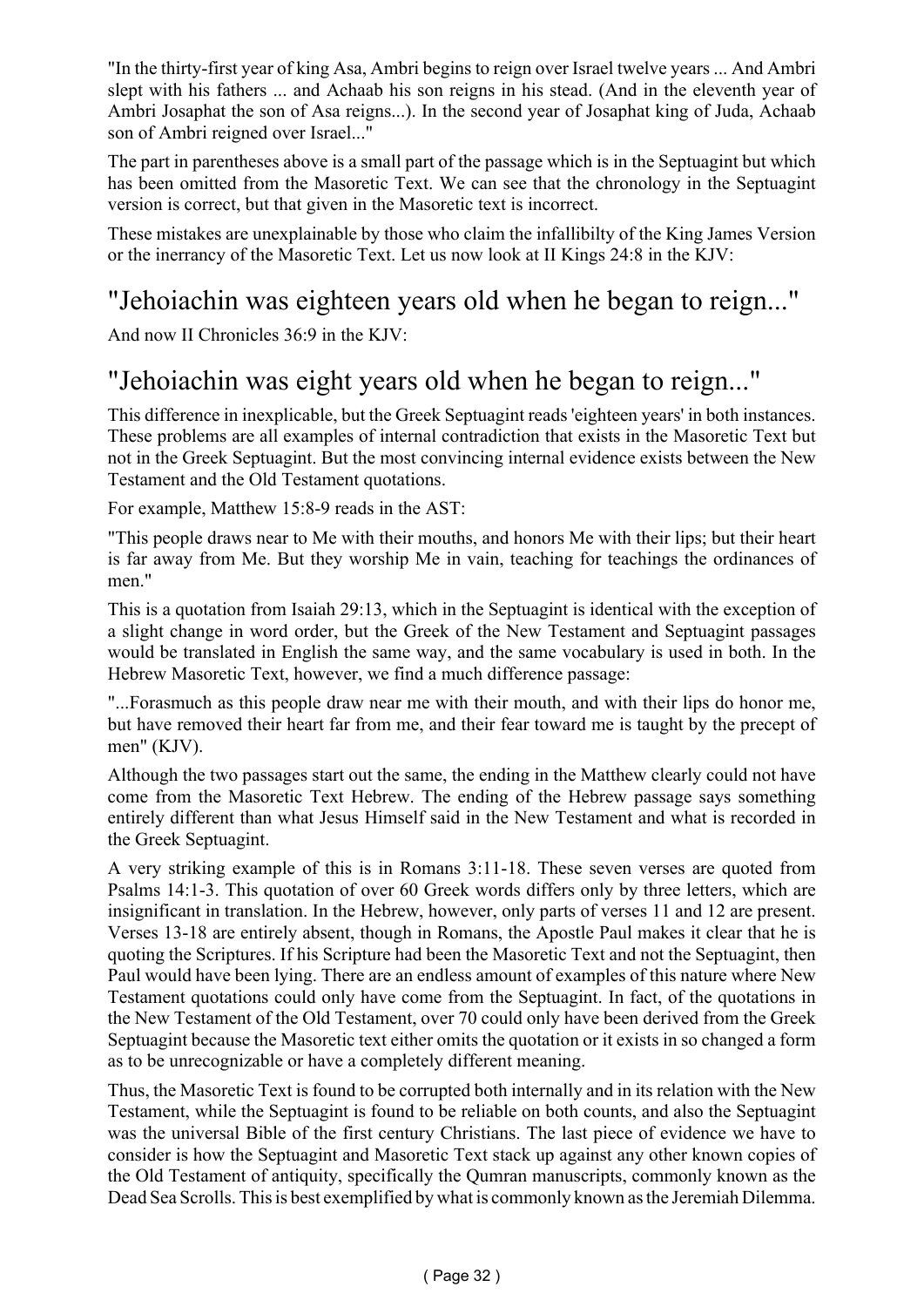Analysis of the book of Jeremiah in the Masoretic Text and in the Greek Septuagint reveals two vastly different books, both in content and organization. Specifically, the Masoretic Text contains sections which are not in the Greek Septuagint and the Greek Septuagint contains portions which are not in the Masoretic Text. Those parts shared in common are found arranged differently, and various minor differences are found throughout the common portions. The four quotations of the book of Jeremiah in the New Testament, as expected, agree closely with the Septuagint, but have significant differences with the Masoretic Text.

However, in Cave 4 at Qumran, a very ancient Paleo-Hebrew copy of Jeremiah was found, which agrees almost exactly with the Greek Septuagint, and is thus very different from the modern day Hebrew Masoretic Text. Another similar example of this is a copy of Samuel found in the same cave, which I commented upon in my book, *The History of the Bible*. The truth is, all of the Hebrew manuscripts found at Qumran are much more closely aligned with the Greek Septuagint than with the Masoretic Text. The reason for this is clear: the Masoretic Text did not come into existence until Talmudic Jews sat down and created it between the 5th-10th centuries AD, and this is a fact easily verifiable in any en cyclopedia.

Thus, the King James Version which is based upon the Masoretic Text is equally corrupted. To say that the King James Version is divinely inspired is to say that God has made several errors wherein He must have contradicted Himself in the examples given herein and literally *dozens* more! This is how truly absurd the contention is that the King James Version and the Masoretic Text are infallible, yet a vast percentage of so-called Christians believe just that.

This is not to say that we do not believe in the infallibility of God's Word and the inerrant truth in the original autographs. We do believe that the Word of God is "living, and working, and sharper than every double-edged sword, and piercing as far as the division of both life and mentality, of both joints and marrows, and is able to judge the thoughts and intentions of the heart" (Hebrews 4:12 AST). But no translation can lay claim to being "divinely inspired," and this is even more true for those translations based upon corrupted manuscripts.

## Bibliography

Apuleius. *Metamorphoses*. 2 vols. J. Arthur Hanson, ed. and trans. Harvard University Press, London: 1989.

Benseler, Gustav Eduard, et al. *Griechisch-Deutsches Schul-wörterbuch*. Druck und Verlag von B. G. Teubner, Leipzig: 1900.

*Bible in Greek Christian Antiquity, The*. Paul M. Blowers, ed. University of Notre Dame Press: Notre Dame, Indiana: 1997.

Brenton, Sir Lancelot Charles Lee. *The Septuagint Version of the Old Testament*. Samuel Bagster and Sons, London: 1844.

*Classic German Dictionary, The*. Follett Publishing Company, Chicago: 1937.

Coles, Elisha. *A Dictionary, English-Latin, and Latin English.* John Richards, London: 1679.

Curtius, Georg. *Grundzüge der Griechischen Etymologie*. B.G. Teubner, Leipzig: 1879.

Donnegan, James. *A New Greek and English Lexicon*. E.H. Butler and Co., Philadelphia: 1856.

Feist, Sigmund. *Vergleichendes Wörterbuch der Gotischen Sprache*. E.J. Brill, Leiden: 1939.

Florus, Lucius Annaeus. *Epitome of Roman History.* Cornelis Nepos, trans. G.P Putnam's Sons, New York: 1929.

Frisk, Hjalmar. *Griechisches Etymmologisches Wörterbuch*. 2 vols. Carl Winter, Heidelberg, 1973.

Gellius, Aulus. *The Attic Nights*. 3 vols. John C. Rolfe, Ph.D., Litt.D., trans. G.P. Putnam's Sons, New York: 1927.

Gouldman, Francis, M.A. *A Copious Dictionary in Three Parts*. John Hayes, Cambridge: 1674.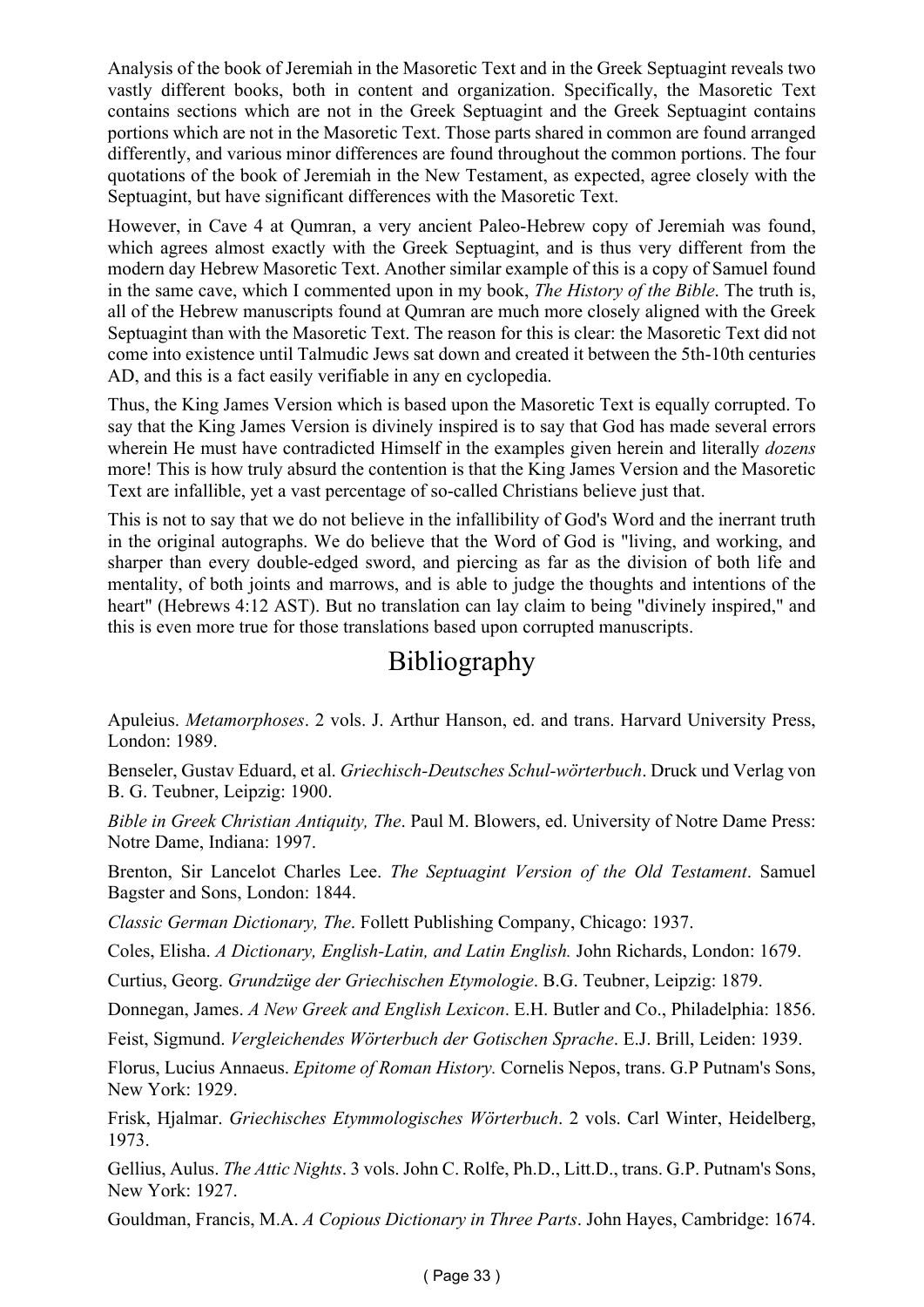Greenfield, Gulielmi. *Novum Testamentum*. J. B. Lippincott and Co., Philadelphia: 1830.

Hatch, Edwin and Henry A. Redpath. *A Concordance to the Septuagint.* 3 vols. Baker Book House, Grand Rapids, MI: 1897.

Herrell, V.S. *The History of the Bible*. Herrell Brothers Publishing House, Kodak, TN: 1997.

Herrell, V.S. *The Truth Unveiled*. Herrell Brothers Publishing House, Kodak, TN: 1997.

Hill, Joseph and Johann Entick. *Lexicon Manuale Græco-Latinum et Latino-Græcum*. M. Brown, London: 1796.

Holyoke, Thomas, D.D. *A Large Dictionary in Three Parts*. W. Rawlins, London: 1677. Horace. *The Odes and Epodes*. Lord Lytton, trans. Harper and Brothers, Publishers, New York: 1870.

Jones, Sir Henry Stuart and Roderick McKenzie, M.A. *A Greek-English Lexicon Compiled by Henry George Liddell, D.D.* 2 vols. Clarendon Press, Oxford: 1843.

Kittel, Gerhard. *Theological Dictionary of the New Testament*. Geoffrey W. Bromiley, D. Litt., D.D., ed. and trans. Wm. B. Eerdmans Publishing Company, Grand Rapids, MI: 1967.

Kittel, Gerhard. *Theologisches Wörterbuch zum Neuen Testament*. 2 vols. W. Kohlhammer, Stuttgart: 1942.

Leigh, Edward. *Critica Sacra*. Abraham Miller, London: 1662.

Leverett, F. P., ed. *A New and Copious Lexicon of the Latin Language*. Wilkins, Carter, and Co., Boston: 1850.

Leverett, F.P., ed. *A New and Copious Lexicon of the Latin Language*. J.H. Wilkins and R.B. Carter, Boston: 1836.

Lewis, Charlton T. and Charles Short. *A New Latin Dictionary*. American Book Company, New York: 1879.

Lust, J. and E. Eynikel and K. Hauspie. *A Greek-English Lexicon of the Septuagint*. 2 vols. Deutsche Bibelgesellschaft, Stuttgart: 1996.

Luther, Martin. *Die Heilige Schrift*. Britische unde Ausländische Bibelgesellschaft, Berlin: 1933.

Ovid. *Fasti*. Sir James George Frazer, trans. Harvard University Press, Cambridge, Massachusetts: 1959.

Parkhurst, John, M.A. *A Greek and English Lexicon to the New Testament*. W. Faden, London: 1769.

Passow, Dr. Franz. *Handwörterbuch der Griechischen Sprache.* 2 vols. Friedrich Christian Wilhelm Vogel, Leipzig: 1826.

Passow, Dr. Franz. *Handwörterbuch der Griechischen Sprache.* 2 vols. Friedrich Christian Wilhelm Vogel, Leipzig: 1828.

Prellwitz, Walther. *Etymologisches Wörterbuch der Griechischen Sprache*. Vandenhoeck und Ruprecht, Göttingen: 1892.

Schleusner, Johann Friedrich. *Novus Thesaurus Philologico-Criticus: sive, Lexicon in LXX. Et Religuos Interpretes Græcos*. Jacob Duncan, London: 1829.

Simpson, J.A. and E. S. C. Weiner. *The Oxford English Dictionary.* Second Edition. 2 vols. Clarendon Press, Oxford: 1989.

Sophocles, E. A. *Greek Lexicon of the Roman and Byzantine Periods*. 2 vols. Frederick Ungar Publishing Company, New York: 1887.

Symson, Andrew. *Lexicon Anglo-Græco-Latinum Novi Testamenti.* W. Godbid, London: 1658.

Wessely, Dr. Ig Emanuel. *Dictionary of the English and German Languages.* Friedrich Jacobi's Verlag, Dresden: 1909.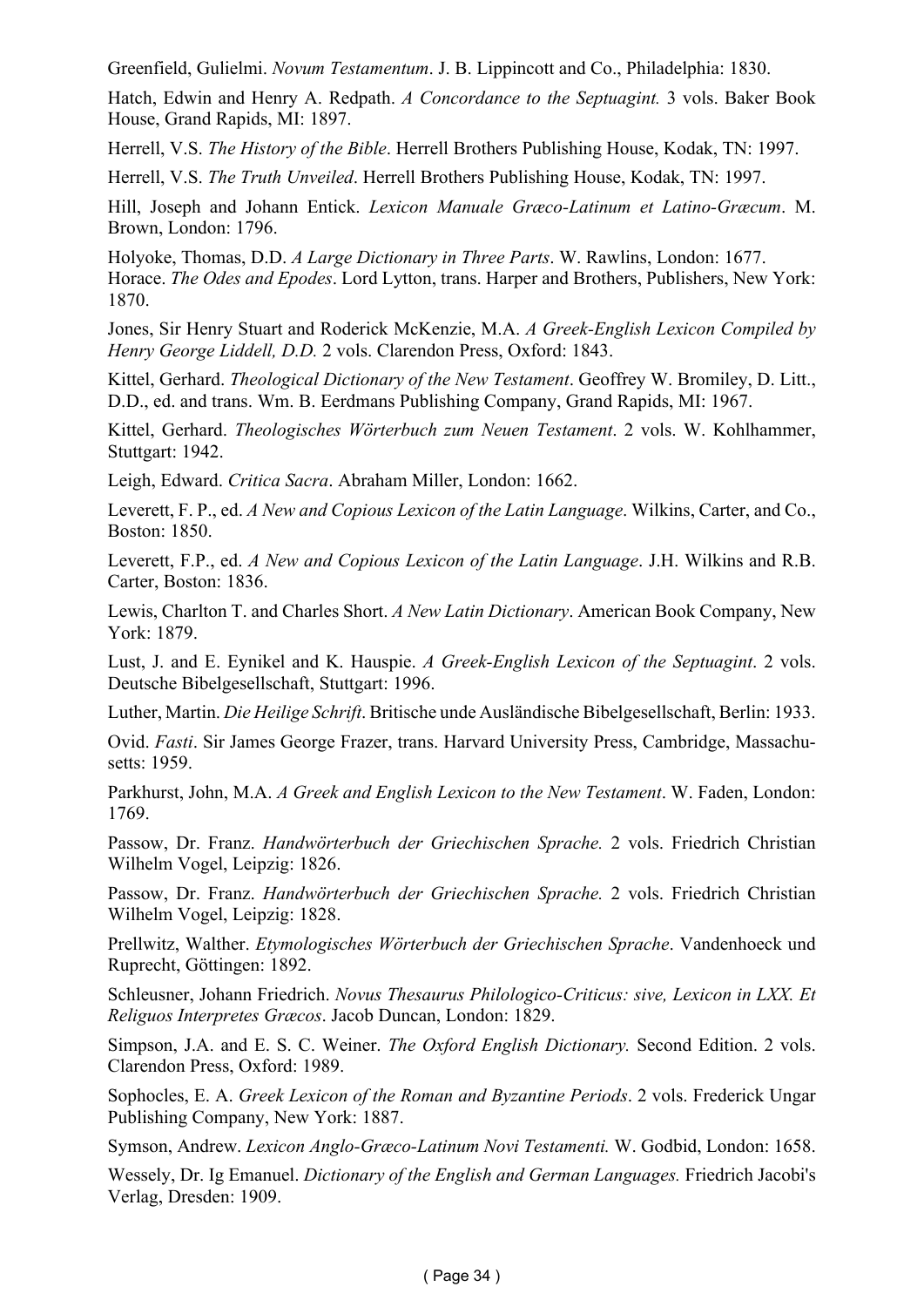Whitney, W. Dwight. *A Compendious German and English Dictionary*. Henry Holt and Company, New York: 1877.

Wildhagen, Karl. *English-German German-English Dictionary*. 2 vols. George Allen and Unwin LTD, London: 1956.

Previous | Table of Contents

© Copyright 2004 - JacobsHeirs.Com